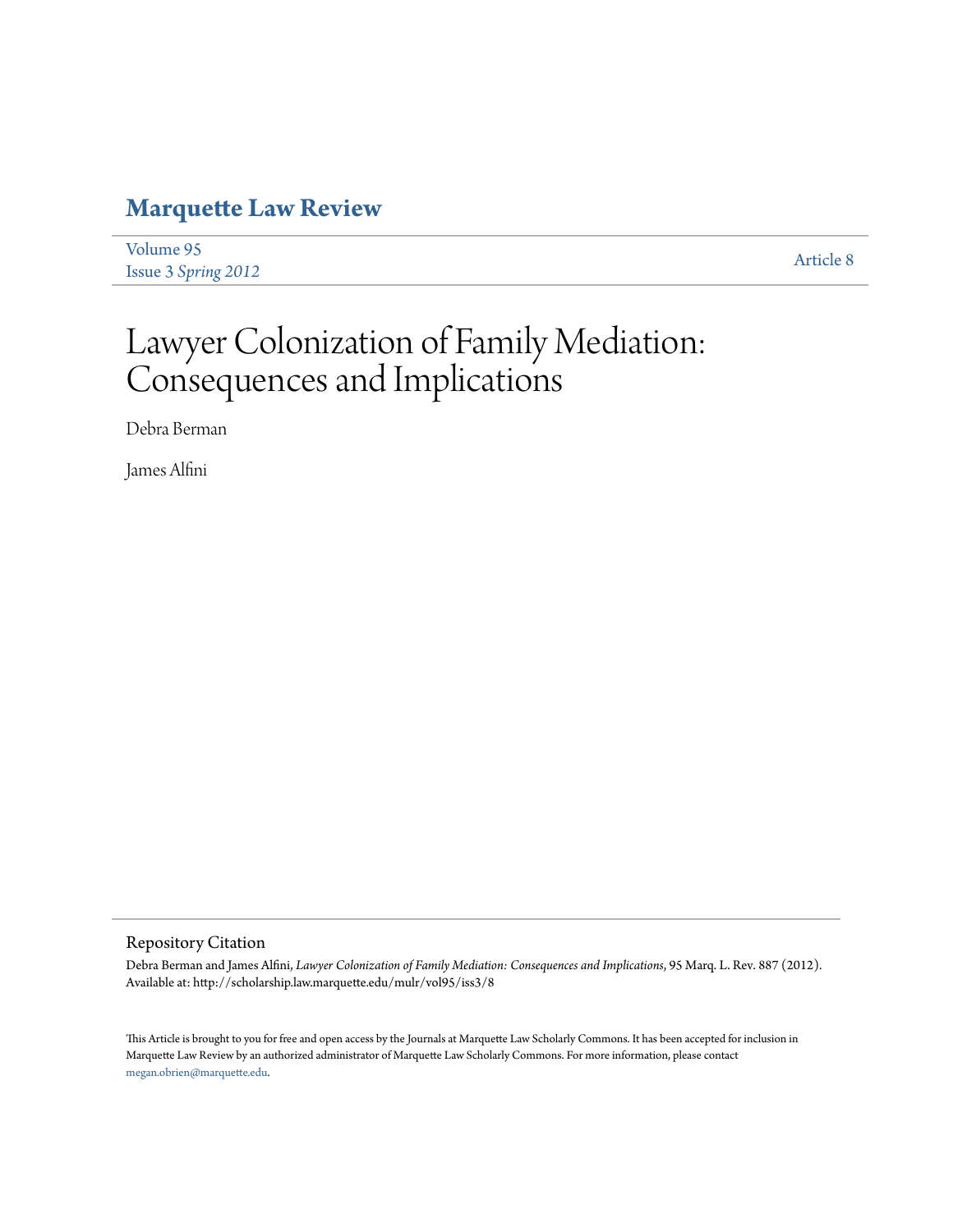# **LAWYER COLONIZATION OF FAMILY MEDIATION: CONSEQUENCES AND IMPLICATIONS**

# DEBRA BERMAN<sup>[\\*](#page-1-0)</sup>

# JAMES ALFINI[\\*\\*](#page-1-1)

# I. INTRODUCTION

The relationships among divorcing spouses, lawyers, and the courts have undergone significant changes over the past fifty years. The advent of no-fault divorce promoted experimentation with mechanisms that enhanced "private ordering"<sup>[1](#page-1-2)</sup> encouraged by the legal system in divorce cases. In particular, court-sponsored family mediation programs became fairly common across the United States. The mediators who served in these programs came from a number of disciplines, particularly the mental health professions and law. Parties have also turned, and cases have also been referred, with increasing frequency to family mediators in the private sector.

This Article discusses and analyzes trends in family mediation over the past three decades, with a particular focus on the interdisciplinary<sup>[2](#page-1-3)</sup> character of the family mediation field. Part II of this Article traces the history of family mediation. Part III explores current trends and looks

<span id="page-1-0"></span><sup>\*</sup> Associate Director, Frank Evans Center for Conflict Resolution at South Texas College of Law.

<span id="page-1-1"></span><sup>\*\*</sup> Dean Emeritus and Professor of Law at South Texas College of Law. The authors would like to thank Christina Muehlmeier, a third-year law student at South Texas College of Law, for her research and assistance with telephone interviews.

<span id="page-1-2"></span><sup>1.</sup> For a comprehensive discussion and analysis of "private ordering" in divorce cases, see Robert H. Mnookin & Lewis Kornhauser, *Bargaining in the Shadow of the Law: The Case of Divorce*, 88 YALE L.J. 950 (1979).

<span id="page-1-3"></span><sup>2.</sup> A number of those interviewed for this article questioned whether the family mediation field has ever been truly interdisciplinary in that there was relatively little collaboration in the field among mediators from different disciplines. In this sense, the field might be more accurately characterized as "multidisciplinary." *See* BERNARD S. MAYER, BEYOND NEUTRALITY: CONFRONTING THE CRISIS IN CONFLICT RESOLUTION 69 (2004). That is, individuals from numerous disciplines worked in the field but there were relatively few efforts at cross-disciplinary collaboration. However, we will continue to use the term "interdisciplinary" in this article because of its widespread use.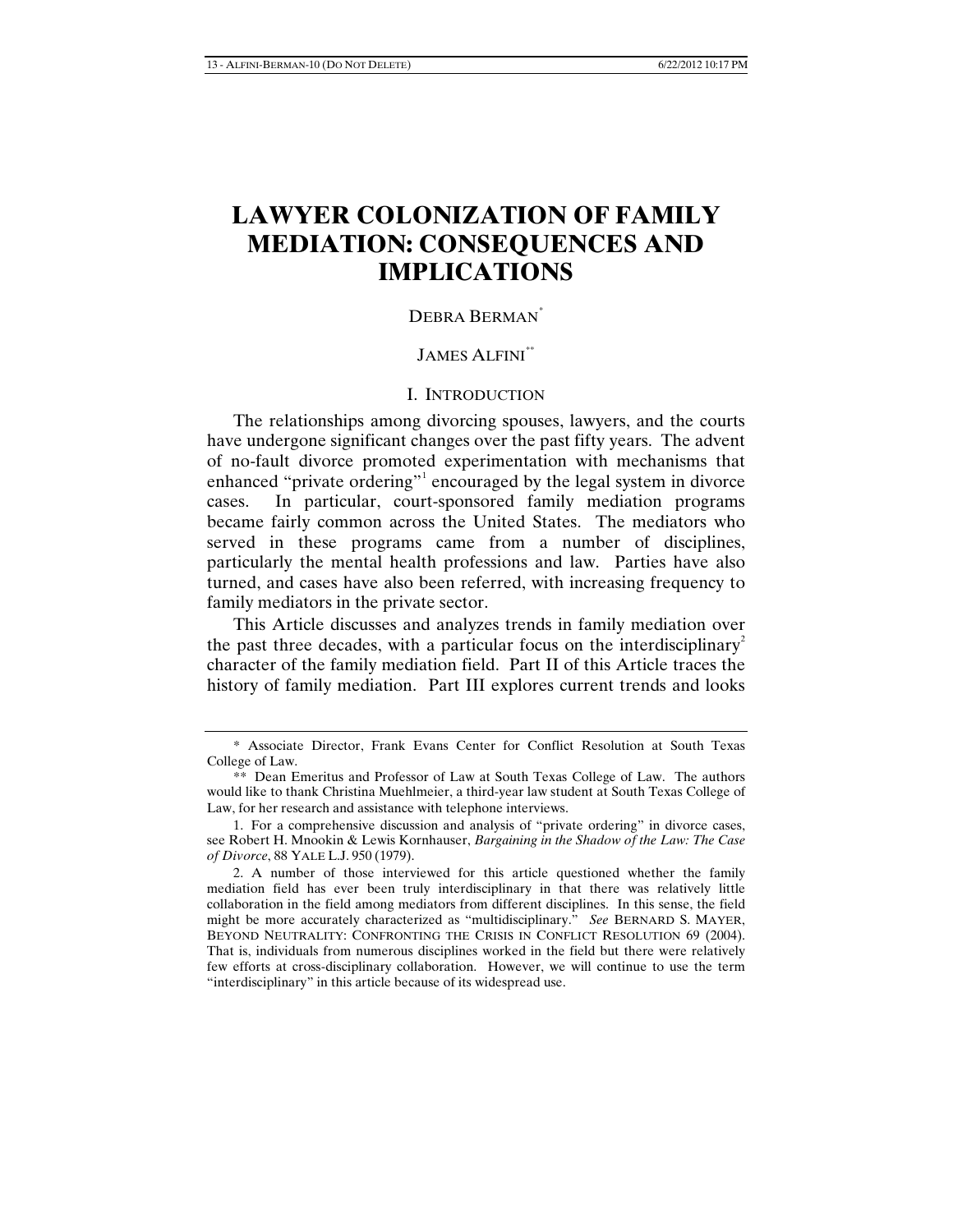at experiences with this dispute resolution alternative in three states (Texas, Florida, and Illinois). Finally, Part IV discusses some of the more salient themes that emerged from our research and concludes that the growth of family mediation, and particularly its interdisciplinary character, has been influenced by numerous factors. Most prominent among these influences have been fiscal constraints, judicial preferences, and lawyer colonization.

Many of the observations and analyses in this Article were informed by extensive interviews with prominent family mediators, lawyers, and academics. Interviewees are listed in the Appendix to this Article. Although most of the interviewees are located in Texas, Florida, and Illinois, a number of those interviewed are from other jurisdictions and were chosen to offer a national perspective.<sup>[3](#page-2-0)</sup>

## II. HISTORY OF FAMILY MEDIATION

Mediation techniques have been applied to domestic disputes for a considerable amount of time, albeit initially, they were used to assist the parties in reconciling rather than to facilitate their divorce.<sup>[4](#page-2-1)</sup> In the early twentieth century, legal aid organizations and various components of the justice system began using them.<sup>[5](#page-2-2)</sup> Several states initiated conciliation services; the first to do so was California. In 1939, California set up court-connected conciliation services geared toward helping discontented couples save their troubled marriages.<sup>[6](#page-2-3)</sup> The individuals facilitating the reconciliation process at these courts were among the first to engage in what we now consider to be mediation.<sup>[7](#page-2-4)</sup> When reconciliation did not work, the process shifted to divorce counseling and mediation for any applicable custody issues. $8$  In the 1960s, divorce

<span id="page-2-0"></span><sup>3.</sup> Transcripts and notes of the interviews are on file with the authors. All interviewees were sent a draft of the article and asked to either verify or change quotes that were attributed to them. All of those interviewed complied with this request. The authors would like to thank those who contributed their thoughts to this enterprise for their time and their patience. *See* Appendix.

<span id="page-2-1"></span><sup>4.</sup> *See* Jessica Pearson, *An Evaluation of Alternatives to Court Adjudication*, 7 JUST. SYS. J. 420, 422 (1982).

<sup>5.</sup> *Id.*

<span id="page-2-3"></span><span id="page-2-2"></span><sup>6.</sup> Ann L. Milne, Jay Folberg & Peter Salem, *The Evolution of Divorce and Family Mediation: An Overview*, *in* DIVORCE AND FAMILY MEDIATION: MODELS, TECHNIQUES, AND APPLICATIONS 3, 5 (Jay Folberg et al. eds., 2004).

<span id="page-2-5"></span><span id="page-2-4"></span><sup>7.</sup> CONNIE J.A. BECK & BRUCE D. SALES, FAMILY MEDIATION: FACTS, MYTHS, AND FUTURE PROSPECTS 7 (2001).

<sup>8.</sup> *Id.*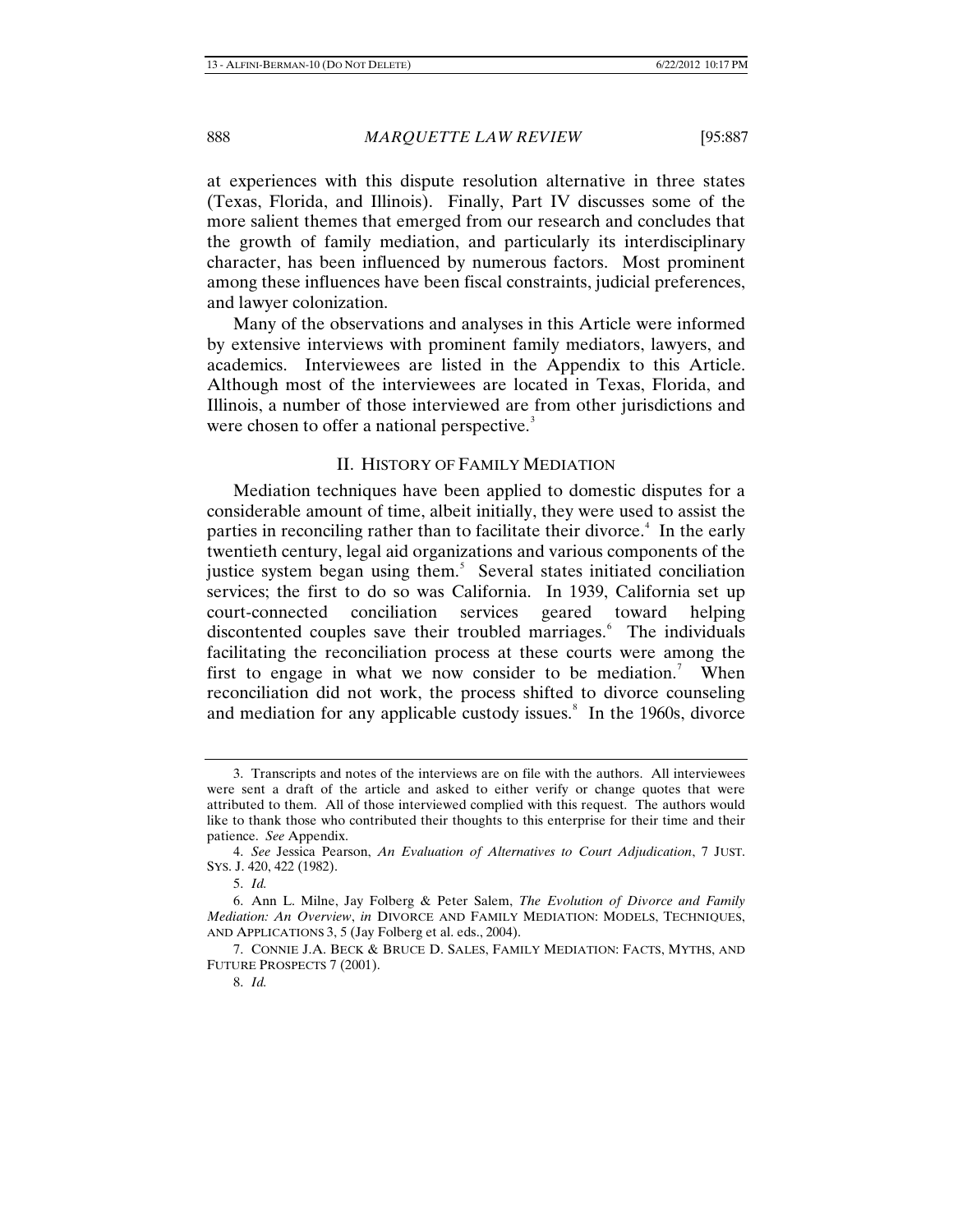and custody mediation began to come to fruition when more employees within the family court system began experimenting with various dispute resolution methodologies.<sup>[9](#page-3-0)</sup>

The real shift toward the use of dispute resolution techniques, however, did not take place for another decade. The catalyst for the big shift was a rise in divorce rates due primarily to the advent of no-fault divorce in the  $1970s$ .<sup>[10](#page-3-1)</sup> At this time, there was a steady increase in the use of mediation because of a gradual cultural acceptance of divorce by a higher percentage of the population, the enactment of no-fault statutes, and the encouragement of "private ordering" in divorce law.<sup>[11](#page-3-2)</sup>

This increase in divorce rates led many states to adopt formal family mediation programs in their court systems. For instance, in the early 1970s, formal processes were developed in California, Minnesota, and Wisconsin.<sup>[12](#page-3-3)</sup> Many states eventually followed, with 1975 being the average year when such programs originated.<sup>[13](#page-3-4)</sup> The increased prevalence of court-based mediation programs led to concurrent growth in private-sector mediation. In 1974, O.J. Coogler set up the first private sector family mediation center in Atlanta, Georgia. $4\text{ A}$  As mediation programs gained acceptance and started to yield positive results, states began to make mediation a prerequisite. This trend started in 1980, when California began to require that parents attempt to resolve custody issues and visitation disputes through mediation.<sup>[15](#page-3-6)</sup>

The family mediation movement was genuinely interdisciplinary when it began, although mental health professionals predominated.<sup>16</sup> Family and divorce mediation evolved from diverse fields such as counseling, social psychology, communications, labor mediation, negotiation, law, anthropology, and education. [17](#page-3-8) Therapists, social

14. Milne et al., *supra* note 6, at 5.

15. *Id.*

<span id="page-3-8"></span><span id="page-3-7"></span><span id="page-3-6"></span>16. Interview with Peter Salem, Exec. Dir, AFCC, in Orlando, Fla. (June 3, 2011); Milne et al., *supra* note 6, at 9, 12.

<sup>9.</sup> *Id.* at 5*.*

<sup>10.</sup> *Id.*

<span id="page-3-2"></span><span id="page-3-1"></span><span id="page-3-0"></span><sup>11.</sup> *Id.* at 5–7; Elena B. Langan, *"We Can Work It Out": Using Comparative Mediation a Blend of Collaborative Law and Traditional Mediation—to Resolve Divorce Disputes*, 30 REV. LITIG. 245, 250 (2011); Mnookin & Kornhauser, *supra* note 1, at 953–54.

<span id="page-3-3"></span><sup>12.</sup> *See* Isolina Ricci, *Court-Based Mandatory Mediation: Special Considerations*, *in*  DIVORCE AND FAMILY MEDIATION, *supra* note 6, at 397, 398.

<span id="page-3-5"></span><span id="page-3-4"></span><sup>13.</sup> Jessica Pearson et al., *A Portrait of Divorce Mediation Services in the Public and Private Sectors*, 21 CONCILIATION CTS. REV. 1, 2 (1983).

<sup>17.</sup> Nancy J. Foster & Joan B. Kelly, *Divorce Mediation: Who Should Be Certified?*, 30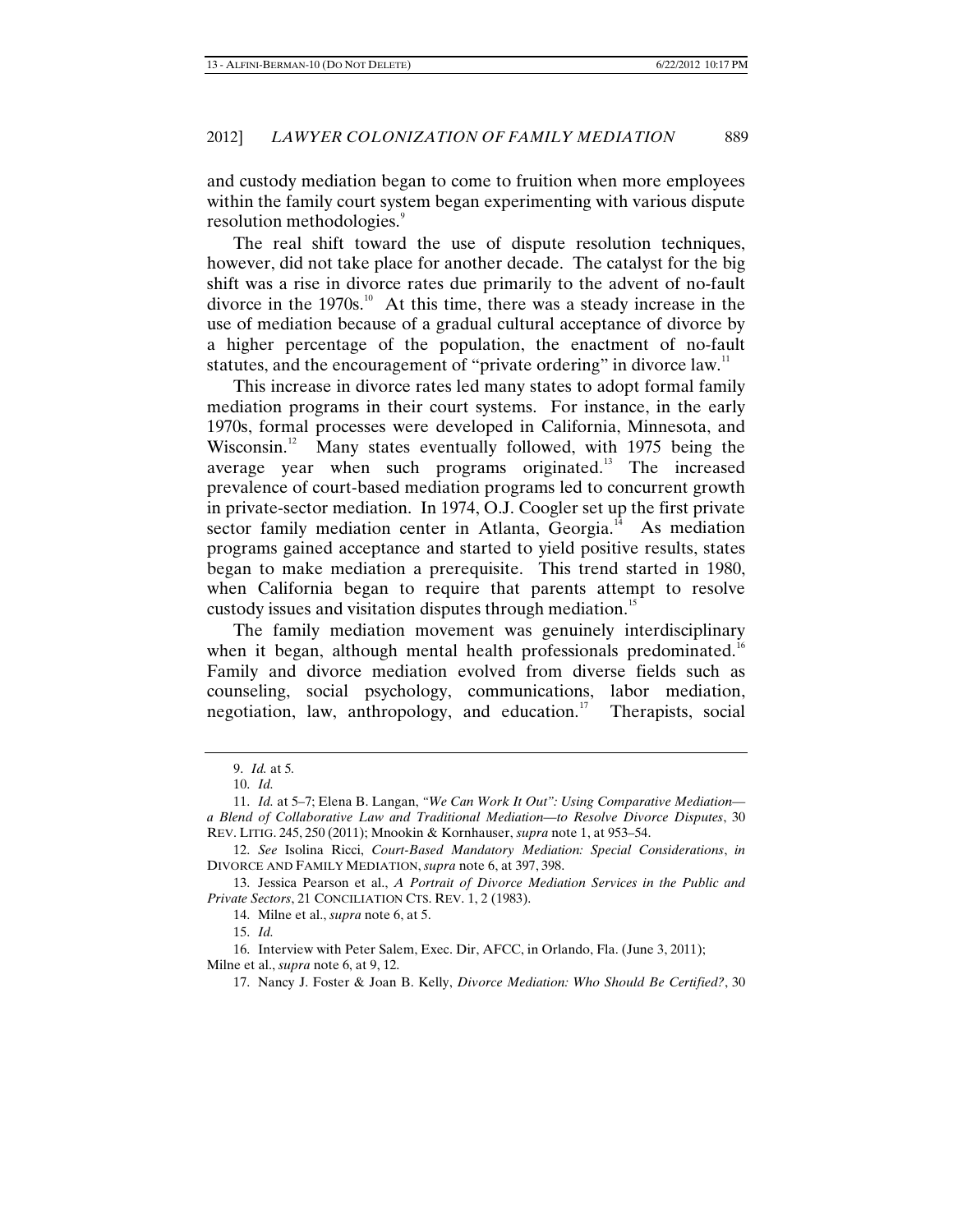workers, child development experts, educators, lawyers, accountants, and family court personnel were all strongly involved in the family mediation movement.<sup>[18](#page-4-0)</sup> The Association of Family and Conciliation Courts (AFCC), one of the largest associations dedicated to the resolution of family conflict, was founded as an interdisciplinary association nearly fifty years ago, prior to the emergence of the family mediation movement.<sup>[19](#page-4-1)</sup> AFCC is comprised of diverse professionals from public, private, and nonprofit sectors. Its members have always, and still do, include mental health professionals, family court judges, family lawyers, child development experts, and financial planners. Numerous organizations emerged from the family mediation movement. One such organization was the Academy of Family Mediators (AFM). AFM was founded in 1981 by an interdisciplinary group of mediators, including mental health professionals, lawyers, educators, and business people. $20$ 

In the early 1980s, individuals falling under the broad spectrum of mental health professional represented nearly 80% of the family mediators in the private sector.<sup>[21](#page-4-3)</sup> The percentage was even higher in the public sector, with 90% of the mediators being mental health practitioners.<sup>[22](#page-4-4)</sup> The percentage of mediators who were lawyers at the time was minimal. $^{23}$  $^{23}$  $^{23}$  In the public sector, the percentage of attorneys was staggeringly  $low.^{24}$  $low.^{24}$  $low.^{24}$  Attorneys made up only 1% of the family mediators at the time.<sup>[25](#page-4-7)</sup> During the 1990s, there was a paradigm shift away from using mental health professionals. According to Nancy Foster and Joan Kelly, by 1996 39% of the membership of the AFM were attorneys.<sup>[26](#page-4-8)</sup>

In 1984, the first set of Model Standards of Practice for Family and

<span id="page-4-0"></span>U.S.F. L. REV. 665, 666 (1996).

<sup>18.</sup> MAYER, *supra* note 2, at 69.

<span id="page-4-1"></span><sup>19.</sup> *See History*, ASS'N OF FAM. AND CONCILIATION CTS., http://www.afccnet.org/About/History (last visited Mar. 14, 2012).

<span id="page-4-3"></span><span id="page-4-2"></span><sup>20.</sup> Foster & Kelly, *supra* note 17, at 666. In 2001, the Academy of Family Mediators merged with the Society of Professionals in Dispute Resolution (SPIDR) and other organizations to form the Association for Conflict Resolution (ACR). Milne et al., *supra* note 6, at 6.

<sup>21.</sup> Milne et al., *supra* note 6, at 9.

<sup>22.</sup> *Id.*

<sup>23.</sup> *Id.*

<sup>24.</sup> *Id.*

<span id="page-4-8"></span><span id="page-4-7"></span><span id="page-4-6"></span><span id="page-4-5"></span><span id="page-4-4"></span><sup>25.</sup> *Id.*; *see also* Pearson et al., *supra* note 13, at 4 (noting that the public sector "relie[d] almost exclusively on social workers and marriage and family therapists").

<sup>26.</sup> Foster & Kelly, *supra* note 17, at 666.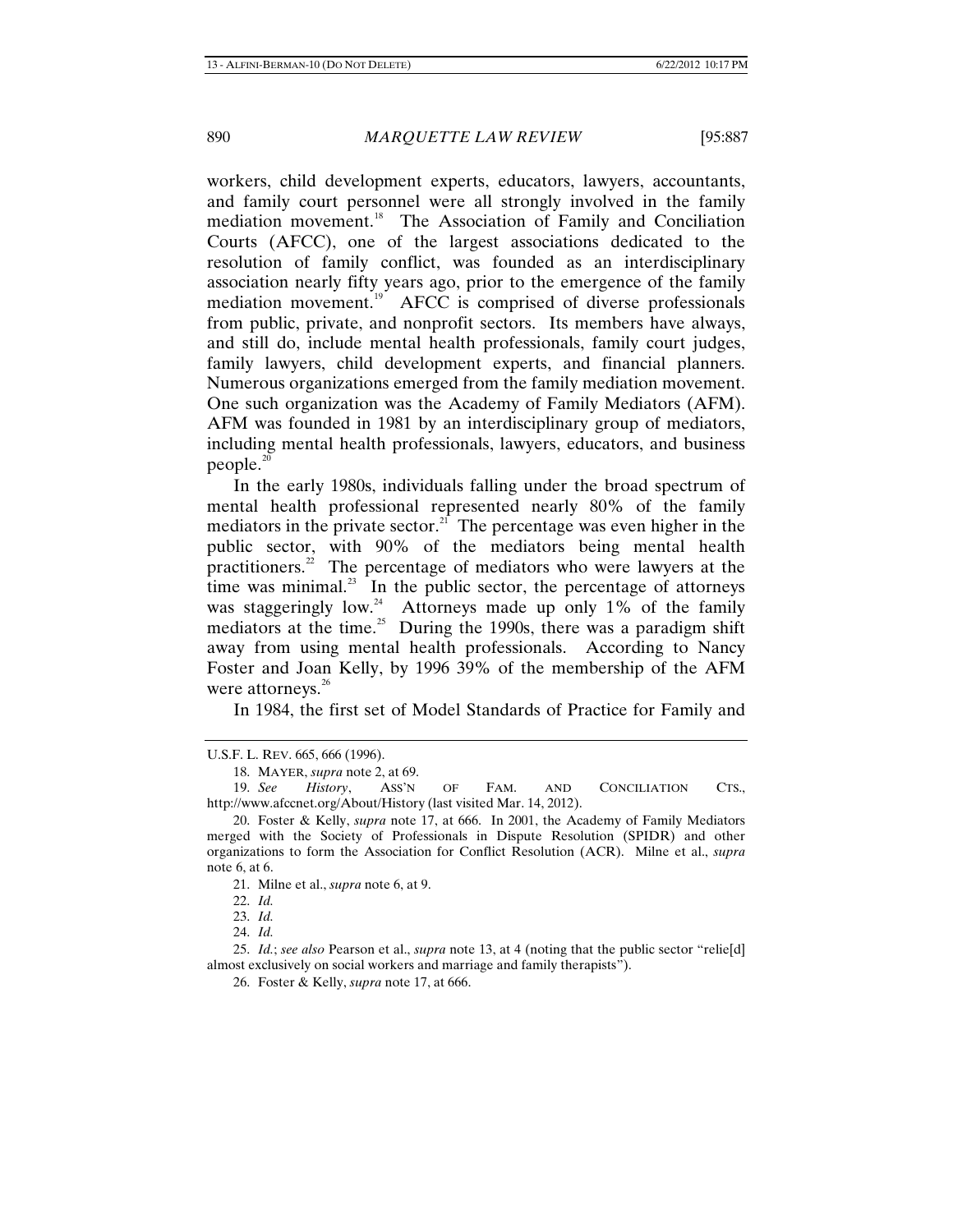Divorce Mediation were promulgated as a result of a series of symposia facilitated by  $AFCC<sup>27</sup>$  $AFCC<sup>27</sup>$  $AFCC<sup>27</sup>$  The Model Standards of Practice for Family and Divorce Mediation (Model Standards) were designed to serve as a guide for family mediators and to promote public confidence in the process. $28$ At the same time, the ABA Family Law Section designed its own set of Model Standards aimed specifically at lawyer-mediators.<sup>[29](#page-5-2)</sup> The goal of the lawyer-based ABA Standards was to permit lawyers to serve as mediators, despite the ethical bar against lawyers representing both the husband and wife in a divorce.<sup>[30](#page-5-3)</sup> The operational language used in both standards concerning the mediation process, however, was very similar.<sup>[31](#page-5-4)</sup> The two standards were in place until approximately 2000 when leadership from various organizations decided that there needed to be one, revised set of standards applicable to all mediators.<sup>[32](#page-5-5)</sup> AFCC convened a symposium and invited all constituencies to come together to draft a revised set of standards.<sup>[33](#page-5-6)</sup> A number of dispute resolution organizations joined the AFCC at meetings held over a period of two years, providing input from mental health professionals, community mediators, non-attorney mediators, and attorneys.<sup>[34](#page-5-7)</sup> Thus, a diverse group of professionals had a hand in crafting the current set of standards. In 2001, the Model Standards were adopted by a majority of dispute resolution organizations and they are still in use today.

The 2001 Model Standards represent an additional step in the acceptance and refinement of a burgeoning field that has been developing for decades. The number of formal mediation certification programs continues to grow, and the use of mediation to resolve family disputes has emerged as a standard practice for resolving disputes.

In drafting model standards of practice for family and divorce

<span id="page-5-1"></span><span id="page-5-0"></span><sup>27.</sup> *See* MODEL STANDARDS OF PRACTICE FOR FAMILY AND DIVORCE MEDIATION ii (2001) (working draft).

<sup>28.</sup> *Id*.

<sup>29.</sup> *Id.*

<span id="page-5-3"></span><span id="page-5-2"></span><sup>30.</sup> Interview with Andrew Schepard, Dir., Hofstra Law Sch. Ctr. for Children, Families, and the Law, in Orlando, Fla. (June 3, 2011)

<sup>31.</sup> *Id.*

<span id="page-5-5"></span><span id="page-5-4"></span><sup>32.</sup> *Id.*; *see also* Andrew Schepard, *An Introduction to the Model Standards of Practice for Family and Divorce Mediation*, 35 FAM. L.Q. 1, 11 (2001) [hereinafter Schepard, *Introduction*].

<span id="page-5-6"></span><sup>33.</sup> Schepard, *Introduction*, *supra* note 32*,* at 11–12; *see also* Interview with Andrew Schepard, *supra* note 30.

<span id="page-5-7"></span><sup>34.</sup> Schepard*, Introduction*, *supra* note 32, at 11–12; *see also* Interview with Andrew Schepard, *supra* note 30.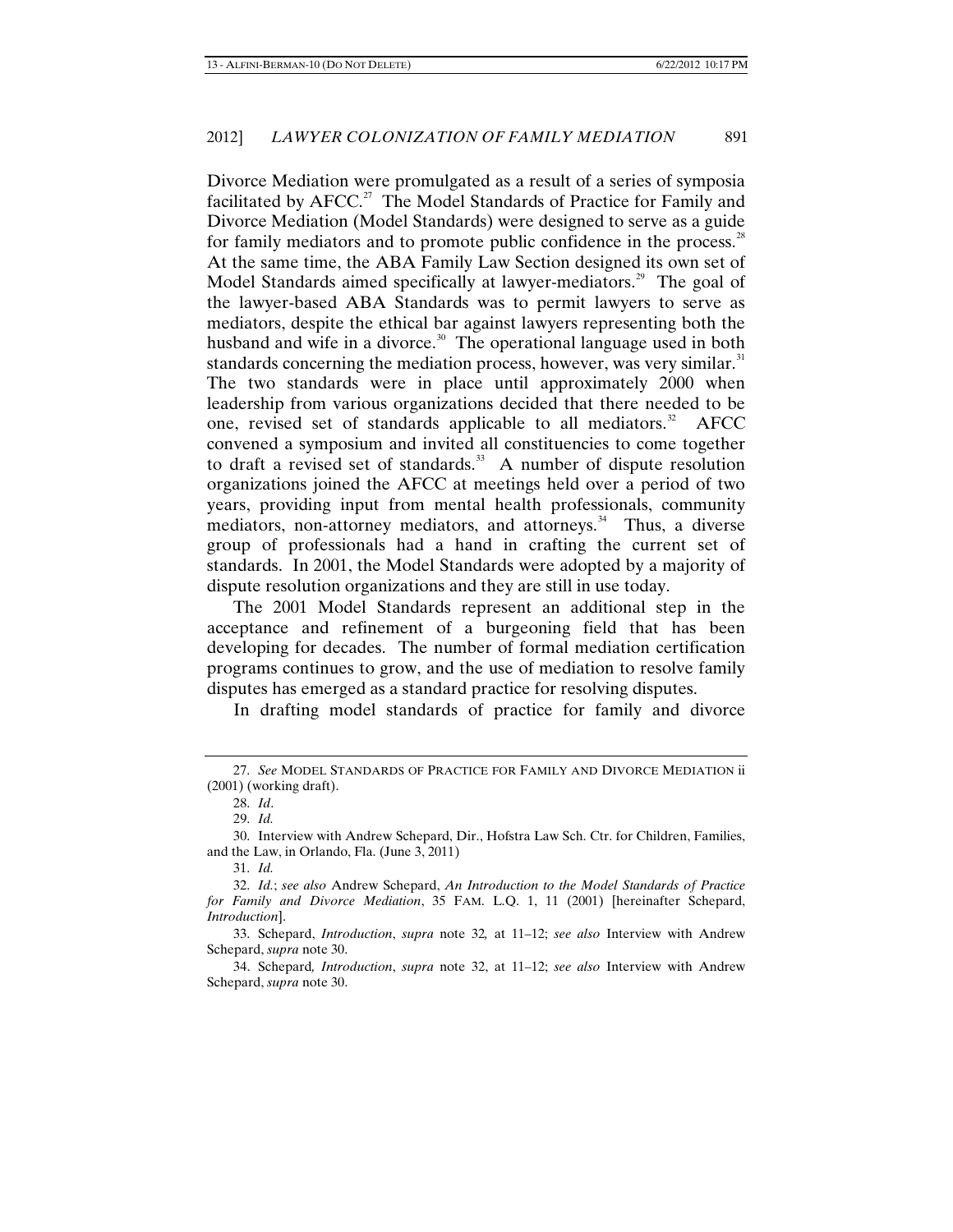mediation, organizations and leaders in the family mediation field have been mindful of criticisms that have surfaced concerning the use of family mediation. In her influential article, *The Mediation Alternative: Process Dangers for Women*, Professor Trina Grillo argued against mandatory divorce mediation.<sup>[35](#page-6-0)</sup> Among Grillo's concerns were that mandatory mediation puts a woman, as the more "relational" party, at a disadvantage by forcing her to speak in a setting she has not chosen and at a time she has not chosen, and that mandatory mediation imposes a "rigid orthodoxy" as to how she should speak and make decisions, thus exacerbating the imbalance of power between the woman and her divorcing spouse.<sup>[36](#page-6-1)</sup> Attempts by the mediator to correct this situation would be problematic because it would force the mediator into an evaluative role (to recognize and act on the imbalance of power), and a mediator may not have enough information or skill to do this effectively without compromising her image of impartiality.

Concerns over power imbalances in family mediation have been addressed in the Model Standards, particularly when there is a history of spousal or child abuse.<sup>[37](#page-6-2)</sup> Standards IX, X, and XI of the Model Standards seem to be specifically aimed at addressing such situations. Standard IX provides: "A family mediator shall recognize a family situation involving child abuse or neglect and take appropriate steps to shape the mediation process accordingly;"<sup>[38](#page-6-3)</sup> Standard X provides: "A family mediator shall recognize a family situation involving domestic abuse and take appropriate steps to shape the mediation process accordingly;"<sup>[39](#page-6-4)</sup> and Standard XI provides: "A family mediator shall suspend or terminate the mediation process when the mediator reasonably believes that a participant is unable to effectively participate or for other compelling reason."<sup>[40](#page-6-5)</sup> These standards stress the need for

<span id="page-6-0"></span><sup>35.</sup> Trina Grillo, *The Mediation Alternative: Process Dangers for Women*, 100 YALE L.J. 1545, 1549 (1991).

<span id="page-6-1"></span><sup>36.</sup> *Id.* at 1549–50. For related critiques of family mediation and ADR generally, see Penelope E. Bryan, *Killing Us Softly: Divorce Mediation and the Politics of Power*, 40 BUFF. L. REV. 441 (1992); and Richard Delgado et al., *Fairness and Formality: Minimizing the Risk of Prejudice in Alternative Dispute Resolution*, 1985 WIS. L. REV. 1359.

<span id="page-6-2"></span><sup>37.</sup> For concerns about power imbalances in these areas, see, e.g., Andree G. Gagnon, *Ending Mandatory Divorce Mediation for Battered Women*, 15 HARV. WOMEN'S L.J. 272 (1992).

<span id="page-6-5"></span><span id="page-6-4"></span><span id="page-6-3"></span><sup>38.</sup> MODEL STANDARDS OF PRACTICE FOR FAMILY AND DIVORCE MEDIATION IX, *reprinted in* 35 FAM. L.Q. 27, 27–40 (2001).

<sup>39.</sup> *Id*. Standard X.

<sup>40.</sup> *Id.* Standard XI.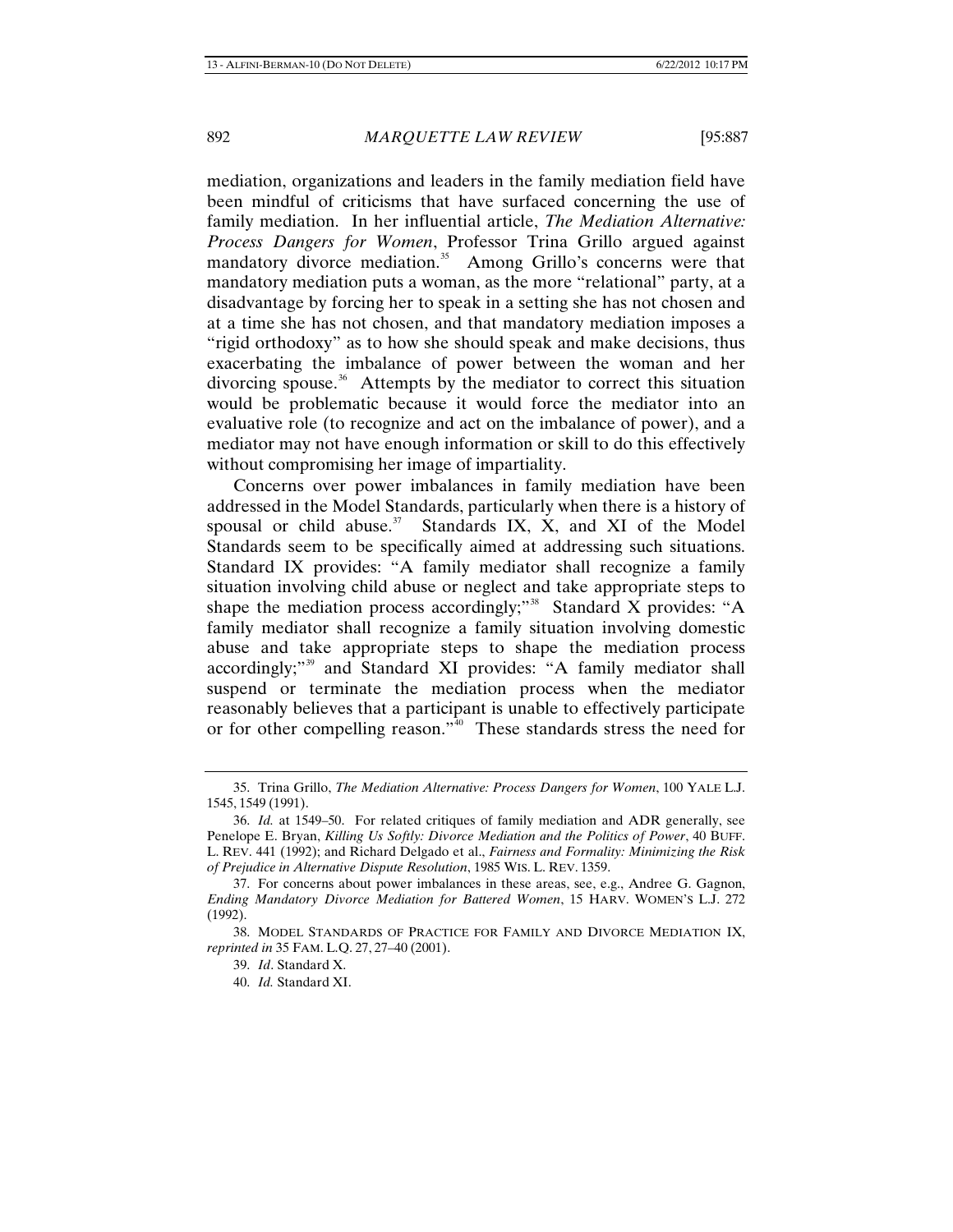"appropriate and adequate training" of the mediator before a mediator undertakes a mediation where there has been child or domestic abuse.<sup>[41](#page-7-0)</sup> Even the attorney family mediators that we interviewed expressed a concern that not only are lawyers generally ill-equipped to deal with such situations, but they are also ill-equipped to recognize child or domestic abuse if the court or other agency has not conducted premediation screening for them.

Regardless of their abilities to deal with such sensitive issues, it is clear that lawyers are entering the family mediation field in larger numbers. Indeed, this lawyer colonization of the family mediation field has been facilitated, in some jurisdictions, by bar associations charging non-lawyer family mediators with the unauthorized practice of law  $(UPL)^{42}$  $(UPL)^{42}$  $(UPL)^{42}$  The biggest areas of risk for a non-lawyer mediator involve applying the law to a specific set of facts and drafting documents that can have a legally binding effect. Most UPL prosecutions are directed at divorce mediators for drafting divorce settlement agreements.<sup>[43](#page-7-2)</sup> Although the prosecution of non-lawyer family mediator for UPL has been relatively rare, it has been argued that because there have been cases where non-lawyer divorce mediators have been prosecuted for UPL, non-lawyer mediation practice operates under the "shadow or threat of UPL regulations rather than under an active enforcement regime."<sup>[44](#page-7-3)</sup> Operating under this shadow may put non-lawyers at a disadvantage when competing with lawyers for family mediation cases.

## III. CURRENT TRENDS IN FAMILY MEDIATION

# *A. General Trends*

In considering general trends in family mediation, it is important to distinguish between two different types of mediators: private family mediators on the one hand, and on the other, court-based mediators who are either employees of the courts or contracted out on an asneeded basis by the court. Historically, court-based mediators

<sup>41.</sup> *Id.* Standards IX cmt.B & X cmt.B.

<span id="page-7-1"></span><span id="page-7-0"></span><sup>42.</sup> David A. Hoffman & Natasha A. Affolder, *Mediation and UPL: Do Mediators Have a Well-Founded Fear of Prosecution?*, DISP. RESOL. MAG., Winter 2000, at 20.

<span id="page-7-2"></span><sup>43.</sup> *Id.*; Telephone Interview with David Hoffman, Founding Member, Bos. Law Collaborative, LLC (Sept. 16, 2011).

<span id="page-7-3"></span><sup>44.</sup> Jacqueline M. Nolan-Haley, *Lawyers, Non-Lawyers, and Mediation: Rethinking the Professional Monopoly from a Problem-Solving Perspective*, 7 HARV. NEGOT. L. REV. 235, 269–70 (2002).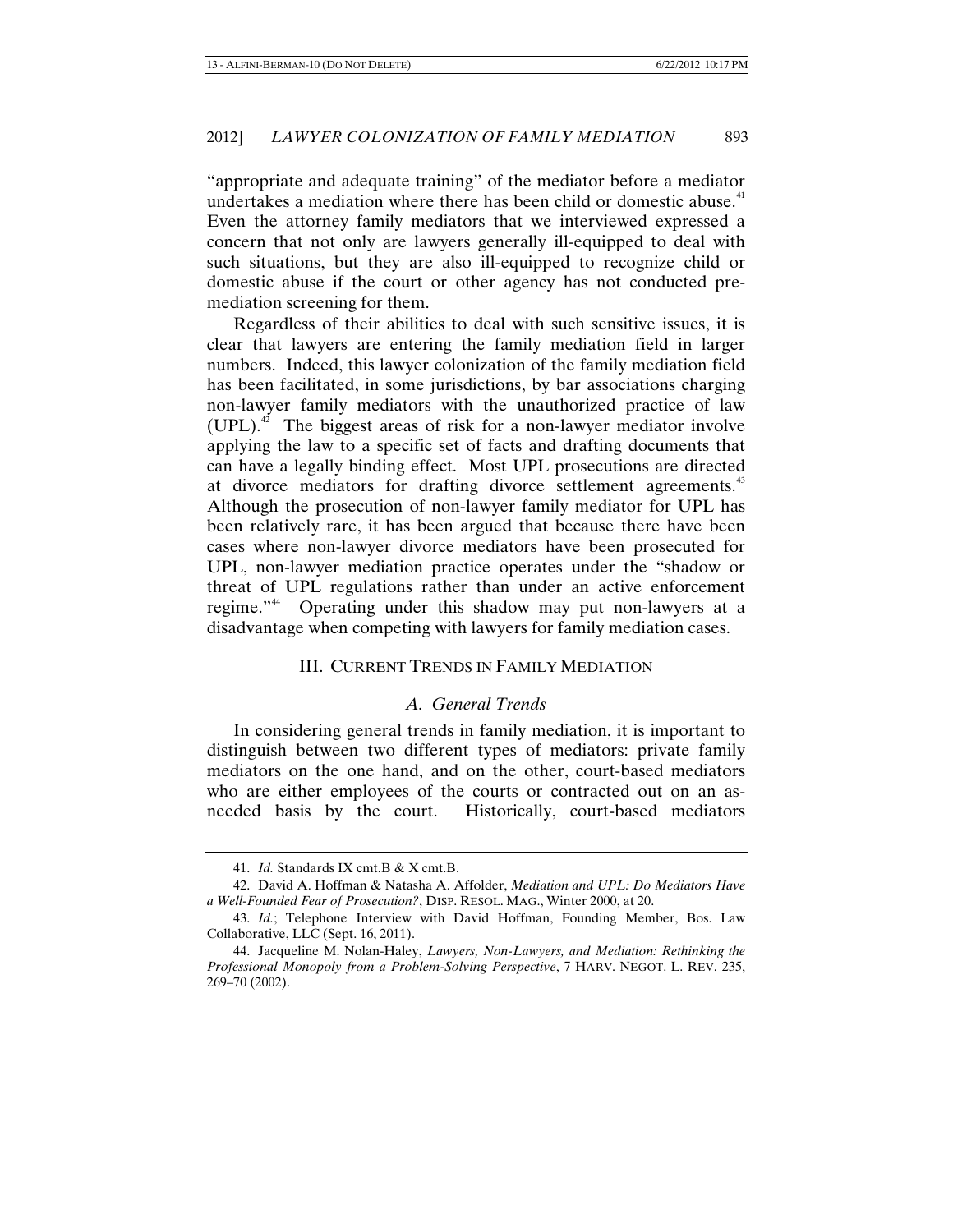dominated in family cases. Some mediation experts have estimated that the vast majority of court-based mediators in the late 1980s were mental health professionals.<sup>[45](#page-8-0)</sup> According to Peter Salem, Executive Director of AFCC, one of the reasons for the dominance of mental health professionals at this time was that "many family court offices evolved from family court counseling agencies, which often required a mental health background as a condition of employment."<sup>[46](#page-8-1)</sup>

Today, many mediators in court-connected settings are still mental health professionals, including social workers and psychologists. $47$  In fact, numerous court-connected programs have very few mediators with legal backgrounds on their staffs.<sup>[48](#page-8-3)</sup> The main reason that mental health professionals continue to dominate is that, indeed, many court-based mediation programs tend to focus on custody issues rather than property division.<sup>[49](#page-8-4)</sup> Some court-connected mediation services are limited to parenting plans only.<sup>[50](#page-8-5)</sup> Attorneys still appear on the rosters of courtappointed mediators, but the extent varies based on the financial incentives provided within different jurisdictions.<sup>[51](#page-8-6)</sup> In some jurisdictions, attorney-mediators make considerably less money mediating for the courts than they could in private practice.<sup>[52](#page-8-7)</sup> While there is no evidence that lawyer-mediators are more effective than nonlawyer mediators, it is the lawyers who are building successful private family mediation practices.<sup>[53](#page-8-8)</sup>

<span id="page-8-6"></span><span id="page-8-5"></span><span id="page-8-4"></span><span id="page-8-3"></span>51. Urška Velikonja, *Making Peace and Making Money: Economic Analysis of the Market for Mediators in Private Practice*, 72 ALB. L. REV. 257, 286 (2009) (noting that fees for mediators on court rosters vary by geography).

<span id="page-8-7"></span>52. *Id.* at 281 (stating that lawyer-mediators make less money mediating than from doing "other legal work").

<span id="page-8-8"></span>53. *See* MAYER, *supra* note 2, at 70; *see also* Velikonja, *supra* note 51, at 281 (noting that "the majority of full-time mediators in private practice are lawyers"); Interview with Bernard Mayer, Ph.D., Resident Professor of Conflict, Werner Inst. of Negotiation and Disp. Resol., in Orlando, Fla. (June 3, 2011). Mayer believes that it is increasingly difficult for nonattorney mediators to succeed in private practice, particularly in the family arena. However, he notes a distinction in certain areas such as community, environmental, and international mediation where attorneys are not as dominant. *Id.*

<sup>45.</sup> Interview with Peter Salem, *supra* note 16.

<sup>46.</sup> *Id.*

<span id="page-8-2"></span><span id="page-8-1"></span><span id="page-8-0"></span><sup>47.</sup> Milne et al., *supra* note 6, at 9. Some states, including California, require child custody mediators to be mental health professionals because they often take on multiple tasks, including custody evaluation. *See, e.g.*, CAL. FAM. CODE § 1815 (West 2004 & 2012 Supp.).

<sup>48.</sup> *See* MAYER, *supra* note 2, at 70.

<sup>49.</sup> *Id.*

<sup>50.</sup> Milne et al., *supra* note 6, at 10.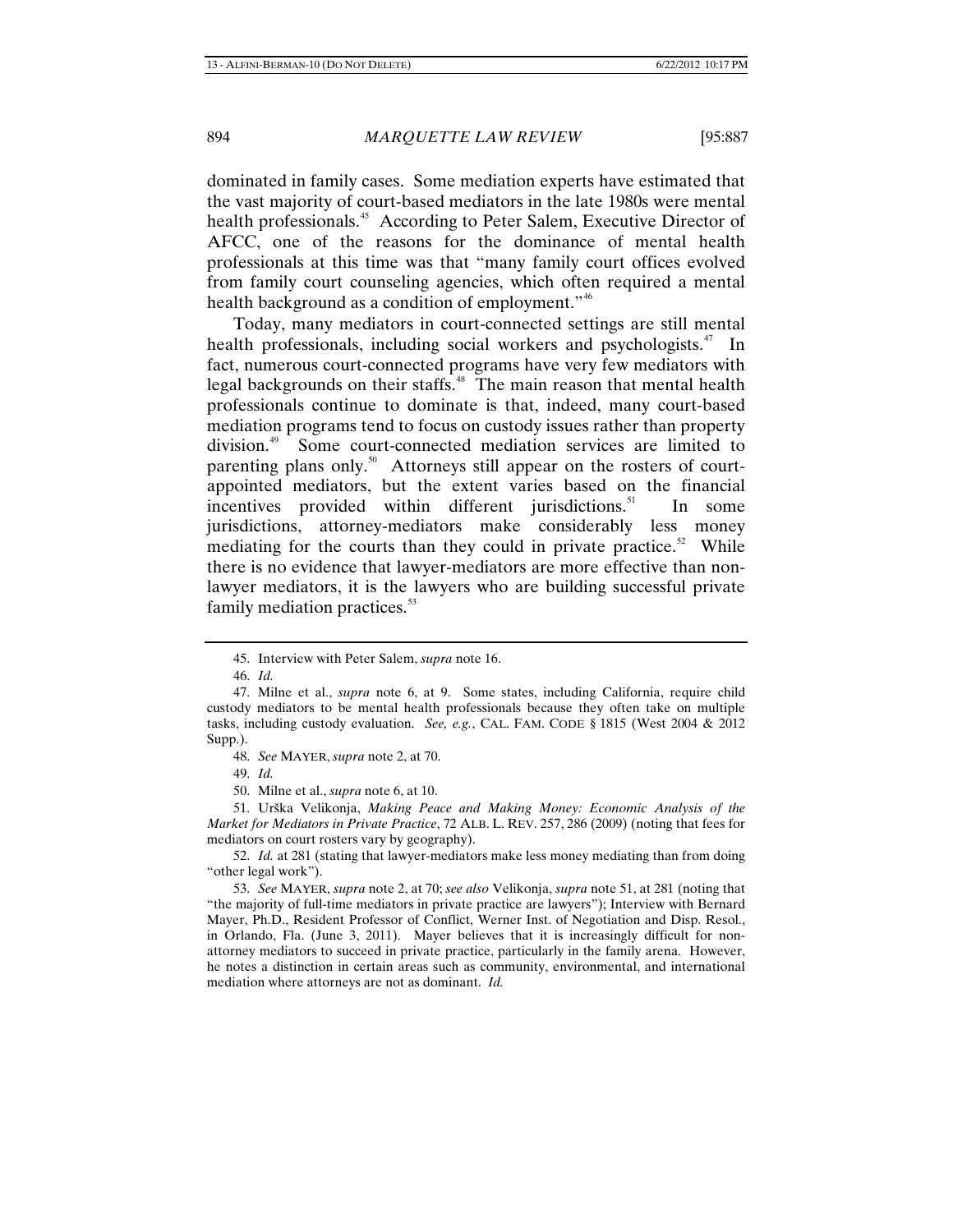When family mediation began decades ago, "it was a new field and everyone was jockeying for it."<sup>[54](#page-9-0)</sup> However, some lawyers were initially opposed to family mediation.<sup>[55](#page-9-1)</sup> One main reason accounted for this early pushback from attorneys: They feared that mediation would cause them to lose business.<sup>[56](#page-9-2)</sup> However, many initially skeptical lawyers started to mediate when they discovered that mediation could lead to a happier client with a bill paid in full.<sup>[57](#page-9-3)</sup> Another particularly important factor leading to an explosion of attorney involvement was the promulgation of statutes and rules mandating mediation.<sup>[58](#page-9-4)</sup> With the promulgation of these rules came increased support from the bar for mediation.<sup>[59](#page-9-5)</sup> Mediation also became a way for attorneys to supplement their incomes and perhaps reduce the tension between the parties by trying to resolve disputes in a less adversarial manner.<sup>[60](#page-9-6)</sup> The present dominance of lawyers in private-sector mediation is also partially due "to the fact that lawyers are the major referral source for private mediators," and in some circumstances, even judges have been unwilling to refer cases to non-lawyers.<sup>[61](#page-9-7)</sup> Bernard Mayer perhaps summed up the chain of events most succinctly by noting that "[t]he law profession at first resisted mediation and then co-opted it." $62$  This article focuses on these trends in three states: Florida, Illinois, and Texas. These three states provide a good sampling to examine these trends more specifically because each has a distinct history of involvement with mediators of different disciplines in civil cases. Also, the authors had established contacts in the family mediation community in each of the three states, thus facilitating the interview process.

# *B. Trends in Three States*

# 1. Texas

The State of Texas sets forth its policy "to encourage the peaceable resolution of disputes" through ADR in the Texas Civil Practice and

<sup>54.</sup> Interview with Bernard Mayer, *supra* note 53.

<span id="page-9-6"></span><span id="page-9-5"></span><span id="page-9-4"></span><span id="page-9-3"></span><span id="page-9-2"></span><span id="page-9-1"></span><span id="page-9-0"></span><sup>55.</sup> Telephone Interview with Nancy Palmer, Family Lawyer and Mediator (June 9, 2011).

<sup>56.</sup> *Id.*; Velikonja, *supra* note 51, at 283.

<sup>57.</sup> Interview with Nancy Palmer, *supra* note 55.

<sup>58.</sup> *Id.*

<sup>59.</sup> *See* Milne et al., *supra* note 6, at 12.

<sup>60.</sup> *See id.*

<span id="page-9-7"></span><sup>61.</sup> *See* MAYER, *supra* note 2, at 69.

<span id="page-9-8"></span><sup>62.</sup> Interview with Bernard Mayer, *supra* note 53.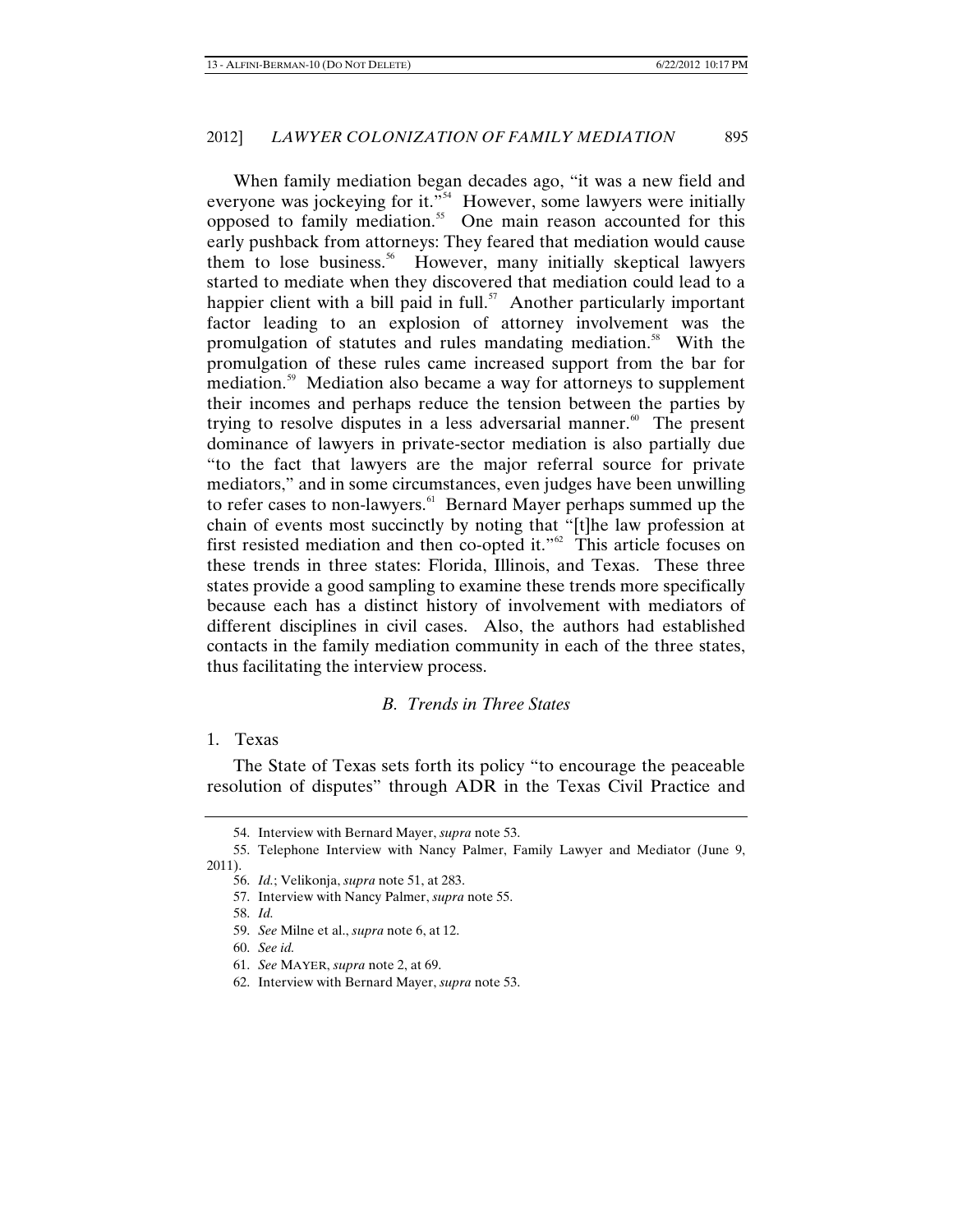Remedies Code, first adopted in  $1987$ .<sup>[63](#page-10-0)</sup> The Code outlines the responsibilities of the courts to carry out procedures in support of the state policy. $64$  Recognizing the special nature of family cases, the Texas Family Code allows for mediation of specific family issues by agreement of the parties or by court order. $65$  Depending on the nature of the issue and a county's available services, mediation of family cases may be handled by either a private mediator, a Dispute Resolution Center (DRC), or through a Domestic Relations Office  $(DRO)$ .<sup>[66](#page-10-3)</sup> The mediation services offered through these sources must be offered at a reasonable cost to the parties. $\sigma$  These provisions in Texas law are intended to ensure that courts and parties utilize ADR to amicably resolve family conflicts prior to litigation.

Generally, Texas courts refer family cases to mediation before setting trial dates. Many counties require mediation of family cases,<sup>[68](#page-10-5)</sup> while others give preferential treatment to mediated cases when scheduling hearings.<sup>[69](#page-10-6)</sup> To facilitate mediation, larger counties commonly establish both a DRC and a DRO to provide low cost mediation to residents.<sup>[70](#page-10-7)</sup> County DRCs utilize volunteer mediators who have met the training requirements established by the state.<sup>[71](#page-10-8)</sup> Mediators who wish to be on court rosters in Texas must have forty hours of classroom training in dispute resolution techniques.<sup>[72](#page-10-9)</sup> To mediate family disputes, "an additional 24 hours of training in the fields of family dynamics, child

<span id="page-10-6"></span>69. HARRIS CNTY., TEX., FAM. R. 3.2.2, *available at*  http://www.justex.net/Courts/Family/LocalRules.aspx.

<span id="page-10-9"></span><span id="page-10-8"></span>71. *See FAQ's (Frequently Asked Questions)*, DISP. RESOL. CENTER, http://www.austindrc.org/information-resources/faqs.php (last visited Mar. 14, 2012).

72. TEX. CIV. PRAC. & REM. CODE ANN. § 154.052.

<sup>63.</sup> TEX. CIV. PRAC. & REM. CODE ANN. § 154.002 (West 2011).

<sup>64.</sup> *Id.* § 154.003.

<sup>65.</sup> TEX. FAM. CODE ANN. § 6.602 (West 2006).

<span id="page-10-3"></span><span id="page-10-2"></span><span id="page-10-1"></span><span id="page-10-0"></span><sup>66.</sup> TEX. CIV. PRAC. & REM. CODE ANN. § 152.002; *see also* TEX. FAM. CODE ANN. §§ 203.001–.007 (describing the establishment of DRO's in Texas).

<span id="page-10-4"></span><sup>67.</sup> TEX. CIV. PRAC. & REM. CODE ANN. § 152.006; *see also* TEX. FAM. CODE ANN. § 203.005 (West 2008) (indicating that fees for DRO services must be reasonable).

<span id="page-10-5"></span><sup>68.</sup> MIDLAND CNTY., TEX., R. 2.4(b); *see also* JEFFERSON CNTY., TEX., R. 3(A), *available at* www.co.jefferson.tx.us/dclerk/rules.htm; LUBBOCK CNTY., TEX., R. 4.45(B); TRAVIS CNTY., TEX., R. 8.8(a).

<span id="page-10-7"></span><sup>70.</sup> Some examples of large counties with both DRCs and DROs are Harris, Dallas, Tarrant, Bexar, Travis, El Paso. *See, e.g.*, EL PASO CNTY., TEX., R. 3.16(C), *available at*  http://www.epcounty.com/councilofjudges/documents/part3.pdf (referring to local DRC); *Domestic Relations Office*, EPCOUNTY.COM, http://www.epcounty.com/DRO/ (last visited Apr. 11, 2012).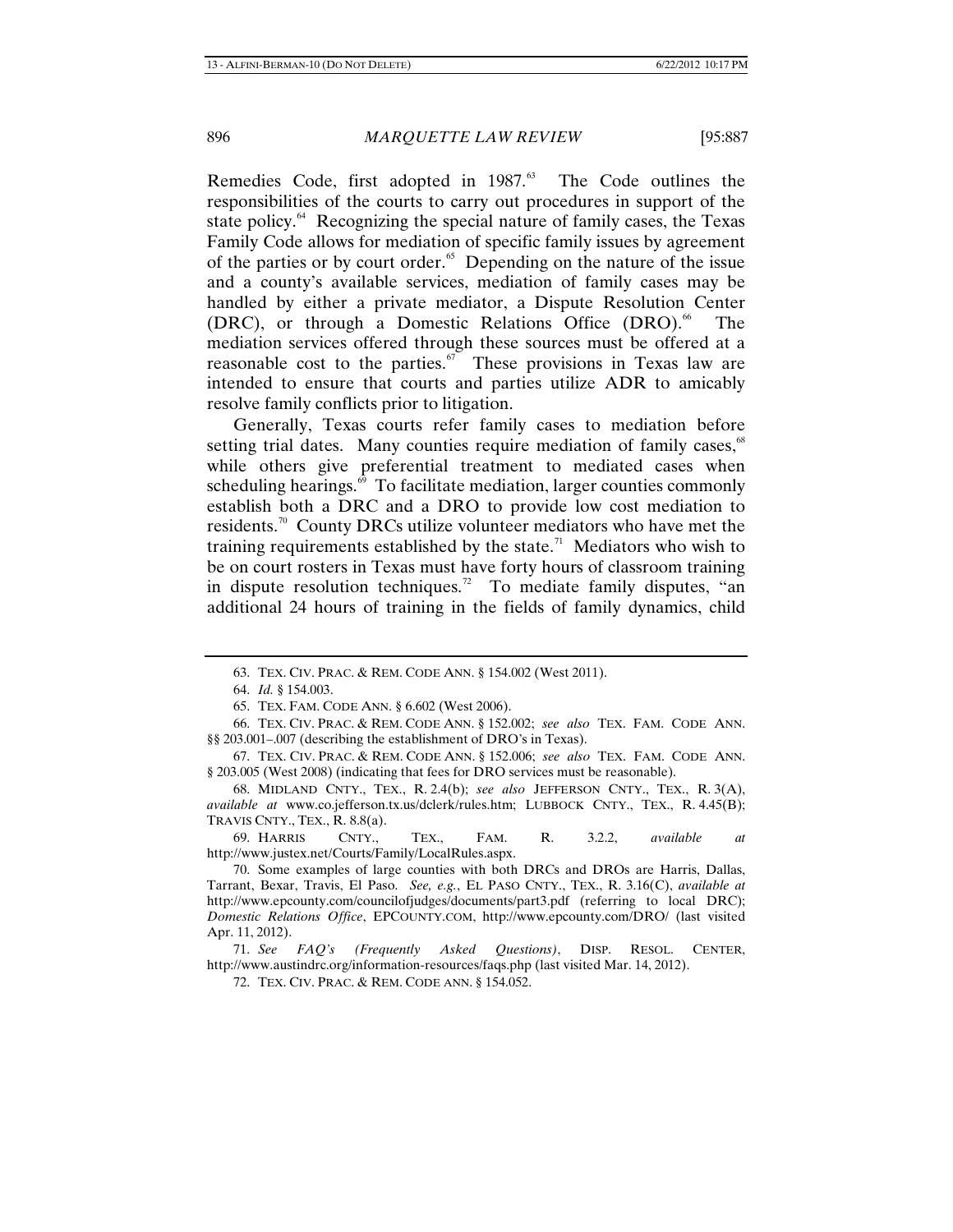development, and family law" is required.<sup>[73](#page-11-0)</sup> DRC mediators may be professionals of any type, so long as they have met the training requirements.<sup>[74](#page-11-1)</sup> In contrast, county DRO mediators are paid staff members,<sup>[75](#page-11-2)</sup> who are mental health professionals or attorneys, and they only handle issues relating to the parent–child relationship.<sup>[76](#page-11-3)</sup>

Although public sector mediation (i.e., the DRC and DRO) is still somewhat professionally diverse in Texas, the field of private family mediation is dominated by members of the bar. Like many other states, family mediation gained popularity in Texas in the 1980s. While the field included more of a diverse group of professionals when it began, today almost all successful private family mediators in Texas are former judges and experienced attorneys.<sup>[77](#page-11-4)</sup> It appears that there are very few private non-attorney family mediators in Texas who are able to sustain a successful practice.<sup>[78](#page-11-5)</sup> In fact, several attorneys that wish to remain anonymous stated that they do not know of any family attorneys who have ever suggested using a non-attorney mediator. The overwhelming majority of the time, attorneys will only choose family mediators who are also attorneys. The rare instances in which attorneys may send clients to mental health professional mediators are when a case involves a degree of high emotion or conflict that a mental health professional is particularly qualified to address.<sup>[79](#page-11-6)</sup> In Texas, like in many other states, attorneys and parties can choose their own mediators for court-appointed cases.<sup>[80](#page-11-7)</sup> If the parties are unable to select a mediator, then the judge appoints one. In Texas, judges tend to prefer attorney-mediators

<sup>73.</sup> *Id.*

<span id="page-11-1"></span><span id="page-11-0"></span><sup>74.</sup> A distinct exception is the Harris County DRC, sponsored by the Houston Bar Association and funded through Harris County, which has specific requirements for its family mediators. At the Harris County DRC, non-attorneys are not allowed to mediate family cases on their own. Rather, they are required to co-mediate with an attorney. Telephone Interview with Nick Hall, Dir., Harris Cnty. Disp. Resol. Ctr. (May 18, 2011).

<span id="page-11-2"></span><sup>75.</sup> Telephone Interview with Duane Gallup, former Alt. Disp. Resol. Coordinator, Dall. Cnty., Tex. (July 6, 2011); *see also* Telephone Interview with Megan Ultis, Intake Coordinator, Harris Cnty. Domestic Relations Office (July 8, 2011).

<span id="page-11-3"></span><sup>76.</sup> Interview with Megan Ultis, *supra* note 75; *see also* TEX. FAM. CODE ANN. § 203.004 (West 2008) (confirming that DROs deal with parent–child relationship issues).

<span id="page-11-5"></span><span id="page-11-4"></span><sup>77.</sup> Interview with Norma Trusch, Mediator & Collaborative Att'y, Harris Cnty., in Houston, Tex. (May 16, 2011).

<sup>78.</sup> *Id.*

<sup>79.</sup> *Id.*

<span id="page-11-7"></span><span id="page-11-6"></span><sup>80.</sup> *See, e.g.*, EL PASO CNTY., TEX., R. 3.16(C); FRIEND OF THE CT. BUREAU, STATE CT. ADMIN. OFFICE, MICHIGAN CUSTODY GUIDELINES 11; *see also* 16TH JUD. CIR. CT. OF JACKSON CNTY. R. 68.12 ("The parties may jointly and voluntarily select any mediator qualified under Rule 88.05 and thereafter undertake mediation.").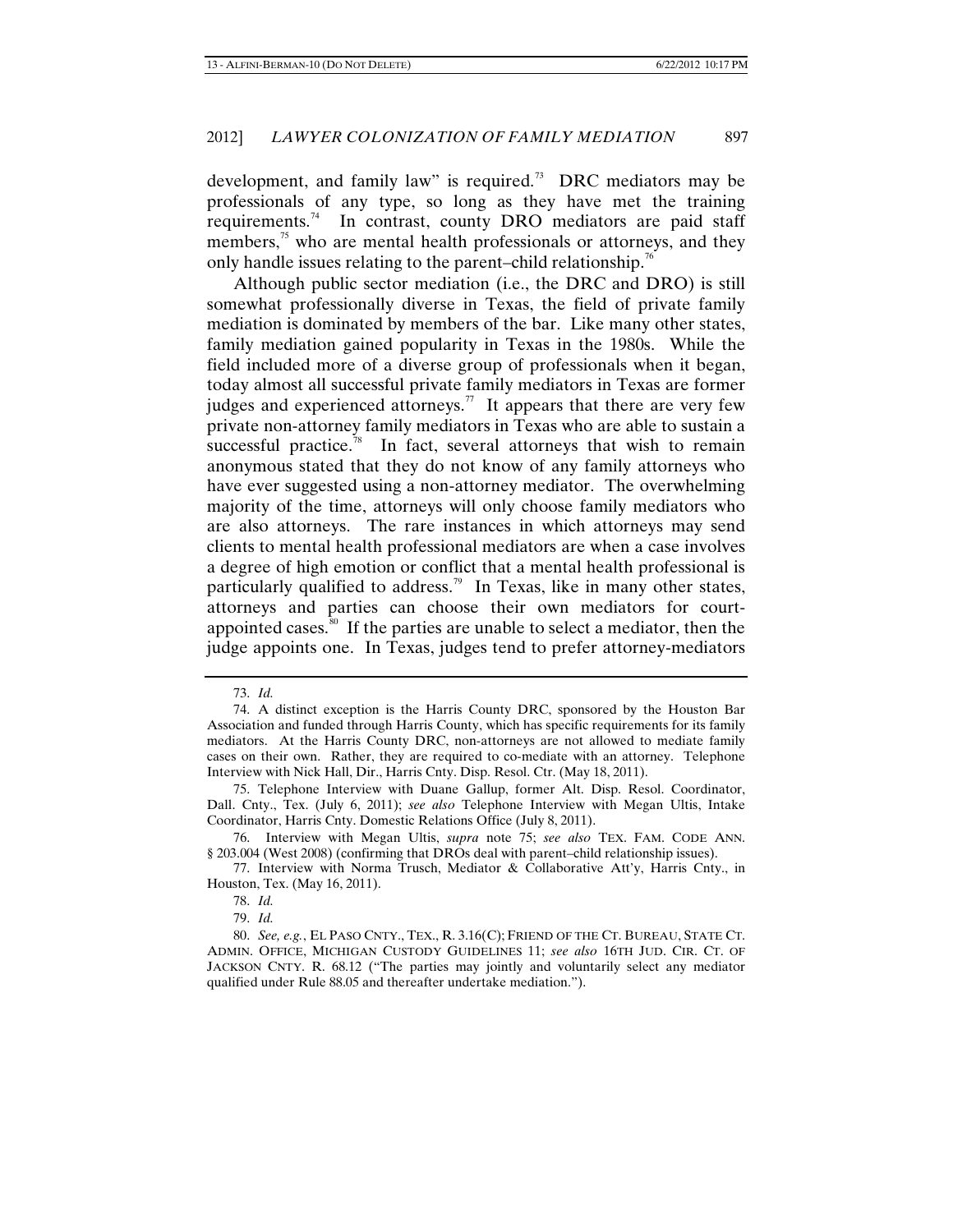who "get the cases done."<sup>[81](#page-12-0)</sup>

Houston, in particular, appears to be one of the Texas communities most committed to attorney family mediators. Several attorneys, who wish to remain anonymous, could not recall any non-attorneys mediating privately or even receiving referrals through the courts. Houston's extreme position on family mediation is evidenced by the Harris County DRC, which offers free mediation services. $82$  In general, most non-profit mediation centers select volunteer mediators from the ranks of all professional backgrounds. However, while 85% of mediators in the Harris County DRC community-based program are not attorneys, all *family* mediators at the DRC are required to be attorneys.[83](#page-12-2) It is very unusual to find a free mediation provider that requires all family mediators to be attorneys. At the Houston DRC, if a non-attorney is interested in mediating a family case, he or she is required to co-mediate with an attorney.<sup>[84](#page-12-3)</sup>

Several attorneys in Houston expressed similar sentiments that the field is comprised almost exclusively of attorney-mediators and that non-attorney mediators would simply not get referrals from the court or from other attorneys.<sup>[85](#page-12-4)</sup> In a survey conducted at the South Texas College of Law, the vast majority of respondents said that at least 99% of mediators in their family cases are attorneys.<sup>[86](#page-12-5)</sup> When asked to provide their preferences in choosing a family mediator, 75% said they prefer attorneys.<sup>[87](#page-12-6)</sup>

Barbara Sunderland Manousso is one of the few successful private non-attorney family mediators in Houston that we were able to locate. Manousso, who has a Ph.D. in Conflict Resolution, believes family mediation is "very much an attorney's business and always has been in

<sup>81.</sup> Interview with Norma Trusch, *supra* note 77.

<span id="page-12-1"></span><span id="page-12-0"></span><sup>82.</sup> DISP. RESOL. CTR. OF HARRIS CNTY., http://www.co.harris.tx.us/drc/ (last visited Mar. 14, 2012). "Established in 1980, the Dispute Resolution Center ... is a non-profit corporation sponsored by the Houston Bar Association and funded through Harris County." *Id.*

<sup>83.</sup> Telephone Interview with Nick Hall, *supra* note 74.

<sup>84.</sup> *Id.*

<span id="page-12-4"></span><span id="page-12-3"></span><span id="page-12-2"></span><sup>85.</sup> Interview with Carel Stith, Att'y-Mediator, Carel L. Stith, P.C., in Hous., Tex. (May 16, 2011) (stating that he was aware of only one non-attorney family mediator and that nonattorney mediators would not get referrals from the court); *see also* Interview with Hon. Bruce Wettman, Dir., Mediation Clinic at S. Tex. Coll. of Law, in Hous., Tex. (May 23, 2011).

<span id="page-12-6"></span><span id="page-12-5"></span><sup>86.</sup> S. Tex. Coll. of Law Frank Evans Ctr. for Disp. Resol., Family Mediation in Hous. Survey (May 6, 2011) (on file with authors).

<sup>87.</sup> *Id.*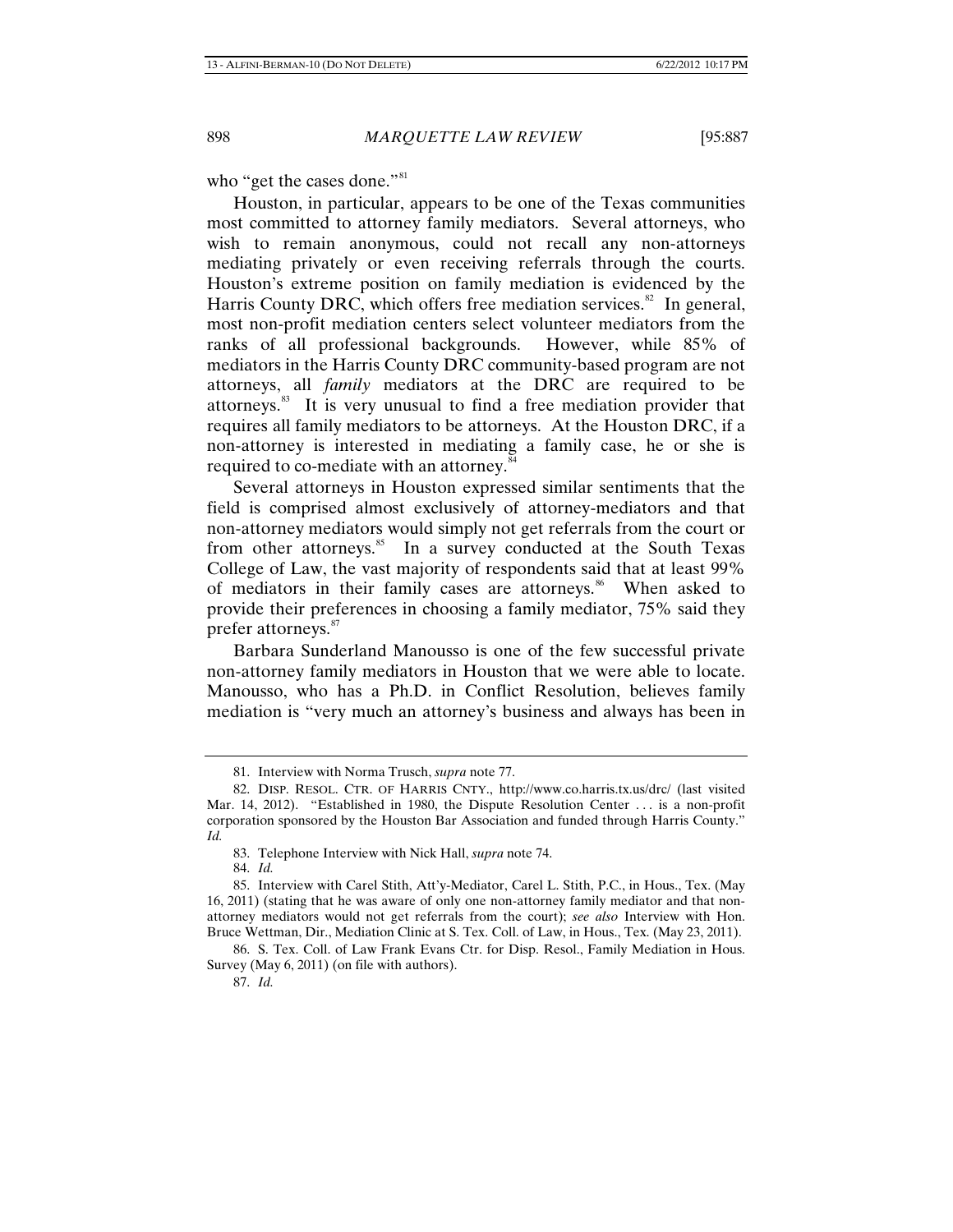Houston."[88](#page-13-0) As Manousso explained, "Mediation started from the law so the majority of mediators are attorneys."<sup>[89](#page-13-1)</sup> Besides herself, Manousso knows of only several other non-attorney family mediators in Houston who have managed to develop a successful practice and earn money mediating. $\frac{90}{10}$  $\frac{90}{10}$  $\frac{90}{10}$ 

The one area in Houston where we have located attorney and nonattorney mediators is at the DRO. The DRO has eleven mediators, of which two are full-time attorney-mediators and nine are non-attorney mediators.<sup>[91](#page-13-3)</sup> Although the attorney-mediators conduct a majority of the cases, the non-attorney mediators are also utilized to a great degree.<sup>[92](#page-13-4)</sup> The prevalence of non-attorney mediators appears to be driven by the subject matter of the disputes. Specifically, the DRO only handles cases that involve children.<sup>[93](#page-13-5)</sup>

The Bexar County DRC in San Antonio utilizes attorney-mediators for its litigated family cases. Specifically, it groups its family cases into two categories: community disputes and litigation disputes. $94$  Litigation family disputes are those which are already pending in court. In community cases, the mediators are generally not lawyers; however, for its pending litigation family cases, the Bexar County DRC uses a comediation model with at least one lawyer-mediator. The circumstances of the case might dictate that one of the mediators is a mental health professional or some other sort of professional with a skill set suited to the nature of the case. $95$ 

While the Dallas DRC does not require its volunteer family mediators to be attorneys, attorneys there also make up the majority of

<span id="page-13-2"></span><span id="page-13-1"></span><span id="page-13-0"></span><sup>88.</sup> Telephone Interview with Barbara Sunderland Manousso, Founder of Manousso Mediation & Alt. Disp. Resol. (May 20, 2011).

<sup>89.</sup> *Id.*

<sup>90.</sup> *Id.*

<sup>91.</sup> Interview with Megan Ultis, *supra* note 75.

<sup>92.</sup> *Id.*

<sup>93.</sup> *Id.*

<span id="page-13-6"></span><span id="page-13-5"></span><span id="page-13-4"></span><span id="page-13-3"></span><sup>94.</sup> Telephone Interview with Nancy Oseasohn, Intake Mediation Manager, Bexar Cnty. Disp. Resol. Ctr. (July 7, 2011).

<span id="page-13-7"></span><sup>95.</sup> *Id.* Richard Orsinger, a family attorney in San Antonio, noted that in the early 1980s when mediation first became popular in San Antonio, parties were pro se. *See* Telephone Interview with Richard Orsinger, Att'y, McCurley Orsinger McCurley Nelson & Downing L.L.P (June 18, 2011). These pro se parties would go to attorney-mediators for advice. However, because some saw this as a conflict of interest, this model was replaced by the model most often seen today, namely parties accompanied by counsel who would go to an attorney-mediator who did not give advice. *Id.*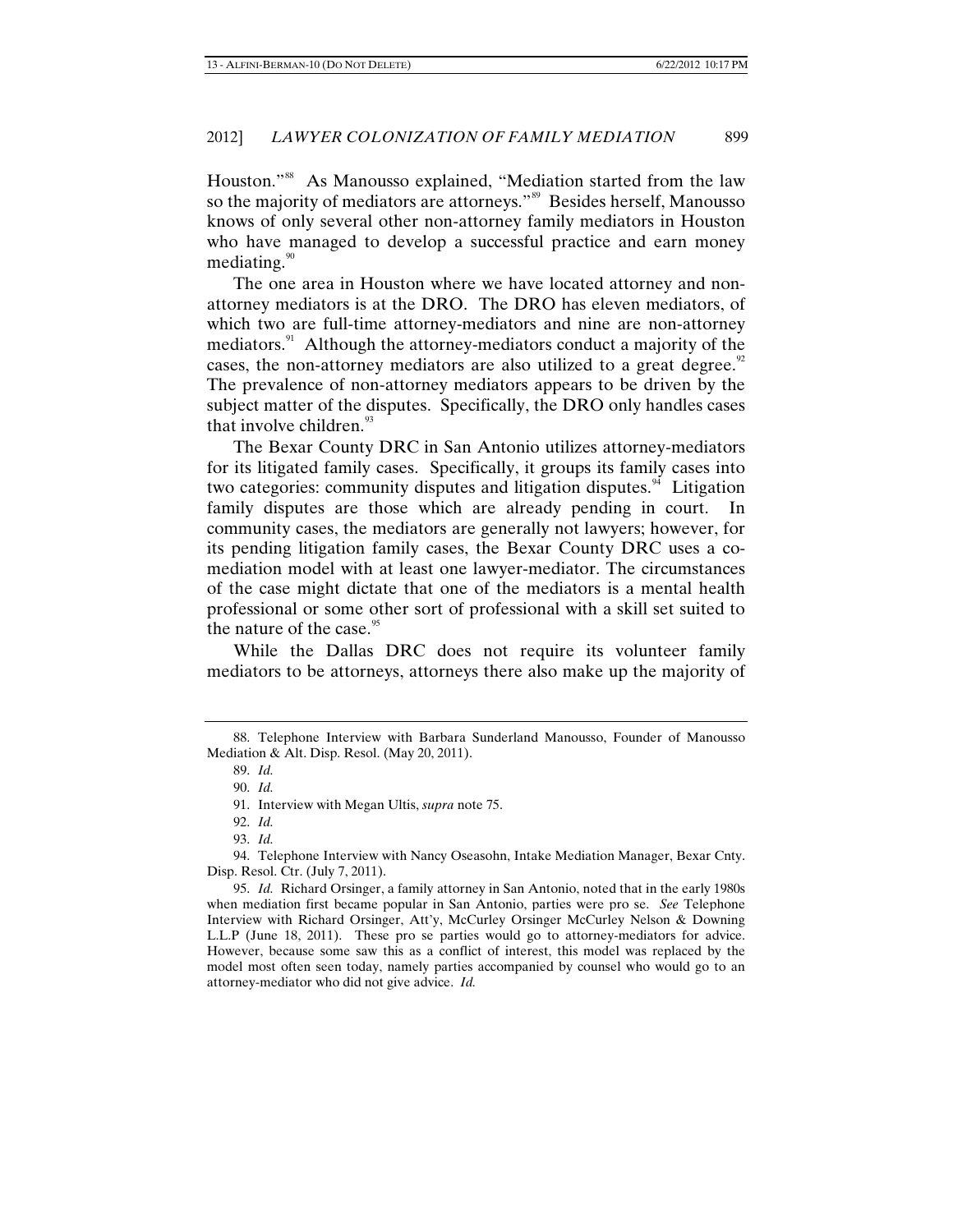the volunteer family mediators.<sup> $%$ </sup> The office has a total of nineteen family mediators, five of whom are not attorneys. Two of the five are mental health professionals. Similar to Houston, judges in Dallas prefer using lawyers for family mediation. $\frac{97}{100}$  $\frac{97}{100}$  $\frac{97}{100}$  Many practitioners have confirmed the current attorney-driven nature of family mediation in Dallas. Lynelle Yingling, who has a Ph.D. in mental health, explained the evolution over the past several decades. She noted that when she conducted mediation trainings in the 1980s, her trainings were composed primarily of non-attorneys in the basic 40-hour mediation training and half were attorneys in her family mediation training.<sup>[98](#page-14-2)</sup> The interdisciplinary nature of the field began to change with the advent of "settlement week,"[99](#page-14-3) which led to an increase in attorneys attending the trainings. Yingling began noticing "attorneys taking over" throughout the 1990s, as they got the message from the courts that "they would either be shut out or have to begin mediating, so they did."<sup>[100](#page-14-4)</sup> Financial opportunities helped spur the increase of attorneys in the field, which eventually caused Yingling and other mental health professionals to stop mediating because referrals were no longer being given to non-attorneys.<sup>[101](#page-14-5)</sup>

Galveston County, Texas has a similar pro-attorney bias in the mediation arena. Dan Amerson, an ordained member of the clergy, runs a successful full-time mediation practice in Galveston County, Texas. He mediates all types of cases but focuses a significant amount of his attention on family cases. Amerson confirmed that family mediation has certainly become more attorney-driven in Galveston County and in the rest of the state.<sup>[102](#page-14-6)</sup> Over the past decade, he has seen an increasing number of attorneys going into the field, due in part to

<span id="page-14-0"></span><sup>96.</sup> Telephone Interview with Kim Martinez, Dir., Disp. Mediation Servs., Inc. (June 21, 2011).

<sup>97.</sup> *Id.*

<span id="page-14-2"></span><span id="page-14-1"></span><sup>98.</sup> Telephone Interview with Lynelle Yingling, Ph.D, J&L Human Sys. Dev. (June 21, 2011).

<span id="page-14-3"></span><sup>99.</sup> Two settlement weeks are required per year in Texas counties with populations of 150,000 or more. TEX CIV. PRAC. & REM. CODE ANN. § 155.001 (West 2011). During settlement week, courts must facilitate voluntary settlements. See id. Section 155.003 states that "[a]ny attorney currently licensed in the state may serve as a mediator during the settlement weeks." *Id.* § 155.003.

<sup>100.</sup> Interview with Lynelle Yingling, *supra* note 98.

<sup>101.</sup> *Id.*

<span id="page-14-6"></span><span id="page-14-5"></span><span id="page-14-4"></span><sup>102.</sup> Telephone Interview with Dan Amerson, Mediator, Galveston Cnty., Tex. (June 20, 2011).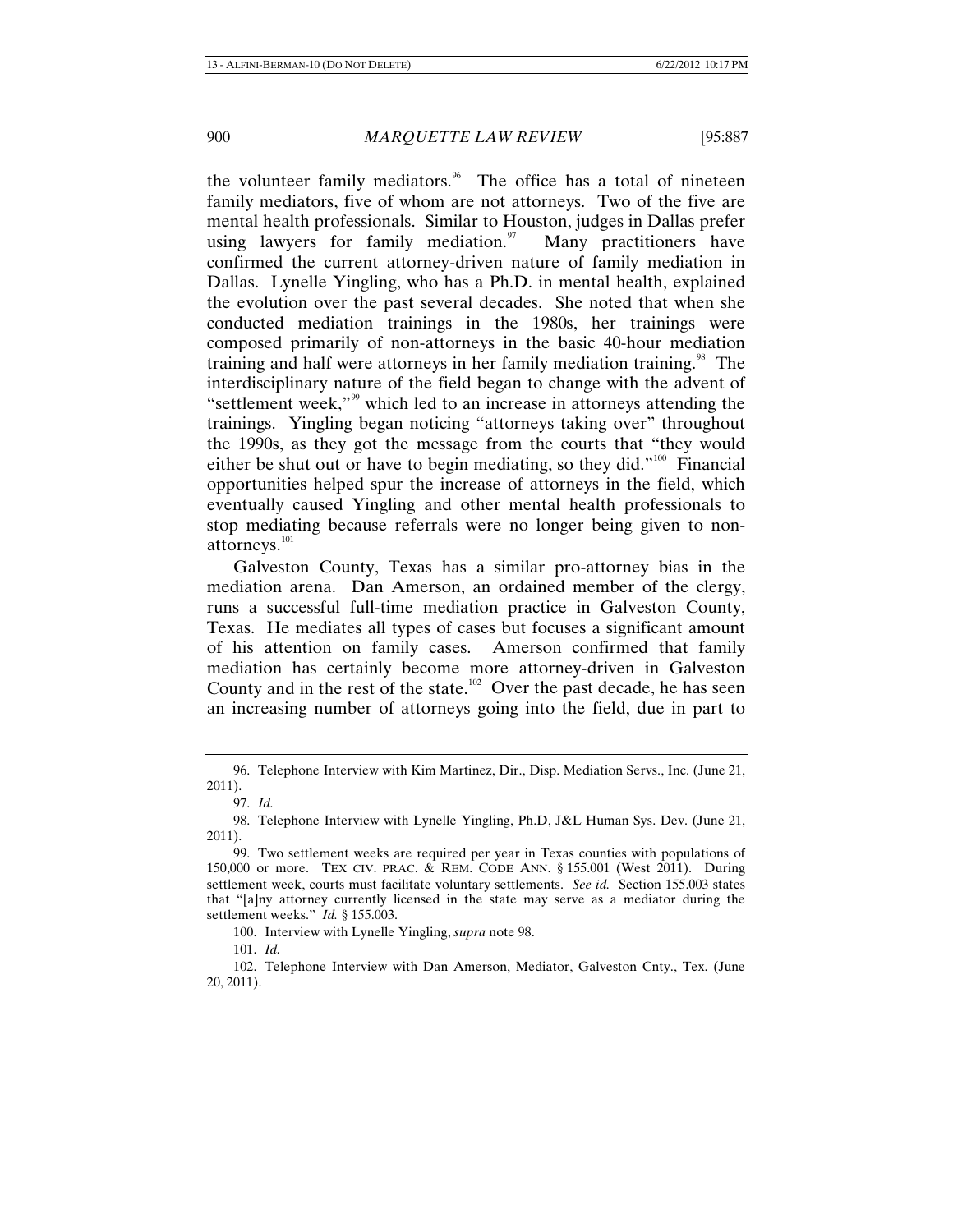referrals and in part to the fact that attorneys need to supplement their income.<sup>[103](#page-15-0)</sup> Also, there is "simply just a bias towards attorney mediators," where Texas is still all about the "good old boys system."<sup>[104](#page-15-1)</sup>

An outlier in the attorney-preferred family mediation process in Texas appears to be Travis County, which includes Austin. The Travis County DRC is not as attorney driven as other jurisdictions. Of the fifty-eight family mediators at the Austin DRC, twenty are attorneys. $105$ 

There are several factors that appear to account for the trend toward attorney dominated family mediation taking place throughout Texas. First, there was an early incidence of civil case mediation in the state. Mediation styles in civil cases (caucus style shuttle diplomacy) may have influenced the development of family mediation.<sup>[106](#page-15-3)</sup> Indeed, a prominent family mediator in Houston says that the shuttle diplomacy model has become much more common in family cases than in civil cases.<sup>[107](#page-15-4)</sup> In family cases, he explains that the parties are seldom, if ever, brought together in joint session, even at the beginning of the mediation.<sup>[108](#page-15-5)</sup> Second, is tort reform. Attorneys finding it difficult to make a living doing tort litigation post-tort reform have moved over to the family field and brought with them their litigious mindset. Third, several interviewees suggested an additional factor is that Texas is the only state that allows jury trials for custody disputes.<sup>[109](#page-15-6)</sup> Finally, attorneys throughout Texas have expressed their belief that attorneys have cornered the court-appointment process because they provide

<sup>103.</sup> *Id.*

<span id="page-15-1"></span><span id="page-15-0"></span><sup>104.</sup> *Id.* Amerson supported his claim through anecdotal evidence. When he took a forty-hour mediation training in Houston in 1999, he was told that he had just wasted his time and money by taking the training since mediating is "only for attorneys." *Id.* Amerson, of course, has proved them wrong. *Id.*

<span id="page-15-2"></span><sup>105.</sup> At the Travis County DRC, the public has a choice between two mediation models for family cases: a community-based mediation model, in which the parties are not guaranteed an attorney-mediator, and a civil litigation mediation (CLM) model where the parties are guaranteed an attorney-mediator. The community-based model only costs \$50 while mediation with a guaranteed attorney-mediator costs \$200. Telephone Interview with David Huang, Case Manager, Travis Cnty. Disp. Resol. Ctr. (June 21, 2011).

<span id="page-15-4"></span><span id="page-15-3"></span><sup>106.</sup> For discussions of mediation styles in civil cases, see, e.g., James J. Alfini, *Trashing, Bashing, and Hashing It Out: Is This the End of "Good Mediation"?*, 19 FLA. ST. U. L. REV. 47 (1991); Leonard L. Riskin, *Understanding Mediators' Orientations, Strategies, and Techniques: A Grid for the Perplexed*, 1 HARV. NEGOT. L. REV. 7 (1996); Nancy A. Welsh, *The Thinning Vision of Self-Determination in Court-Connected Mediation: The Inevitable Price of Institutionalization?*, 6 HARV. NEGOT. L. REV. 1 (2001).

<span id="page-15-5"></span><sup>107.</sup> Interview with Hon. Bruce Wettman, *supra* note 85.

<sup>108.</sup> *Id.*

<span id="page-15-6"></span><sup>109.</sup> *See* TEX. FAM. CODE ANN. § 105.002 (West 2008).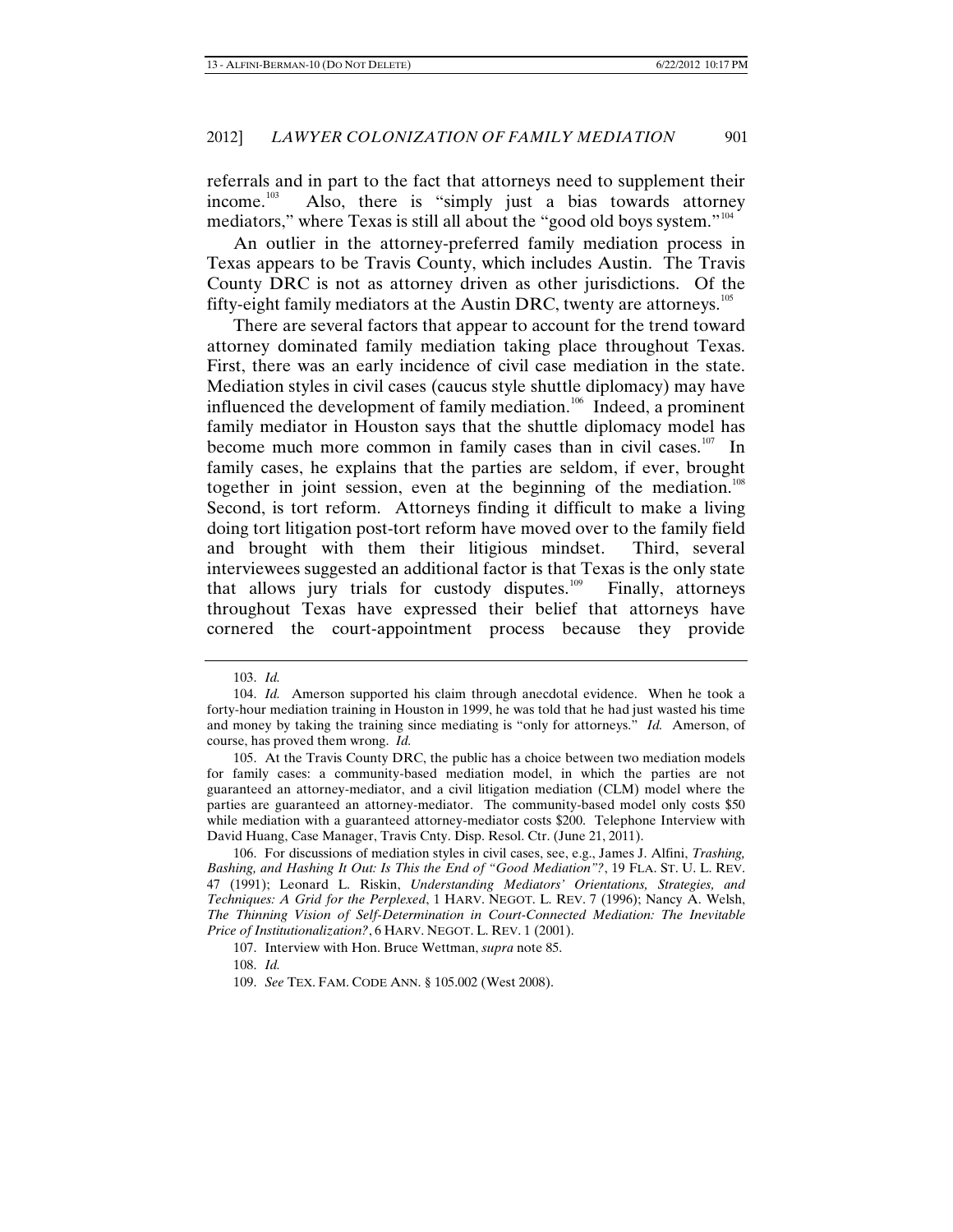contributions that help judges get re-elected. The quid pro quo is not something any of these sources have wanted to be identified as saying (nor have we cited to them in any other capacity to make sure that they remain anonymous).

2. Florida

The Florida Court System has employed mediation for the past several decades.<sup>[110](#page-16-0)</sup> Since its inception in the state, mediation has flourished as the Florida legislature and judiciary have created one of the most comprehensive court-connected mediation programs in the country.<sup>[111](#page-16-1)</sup> "Prior to 1987, mediation programs for county and family cases were in operation, and legislation authorized . . . judicial referral of cases to family mediation programs."[112](#page-16-2) Court-based family mediation programs have grown from fourteen in 1988, to forty-five presently.<sup>[113](#page-16-3)</sup> "[T]he Florida Statutes were broadened in 1987 to grant trial judges the authority to refer any contested civil matter to mediation."<sup>[114](#page-16-4)</sup> Today, in circuits in which a family mediation program has been established, courts "shall refer to mediation all or part of custody, visitation, or other parental responsibility issues."<sup>[115](#page-16-5)</sup>

All mediators in Florida who wish to be selected by the courts to mediate must obtain a rigorous certification by the Florida Supreme Court.<sup>[116](#page-16-6)</sup> What makes Florida unique is that mediator certification is premised on a point system.<sup>[117](#page-16-7)</sup> To qualify as a mediator, an applicant must have enough points for the type of certification sought.<sup>[118](#page-16-8)</sup> Family mediator certification requires a bachelor's degree and at least 100 points; these points must be obtained through training, experience and education, and mentorship.<sup>[119](#page-16-9)</sup> According to the Dispute Resolution Center, which is housed in the Florida Supreme Court building, there are 2,168 family mediators certified by the

<span id="page-16-6"></span>116. *See* FLA. STAT. ANN. § 10.100 (West 2010).

<span id="page-16-4"></span><span id="page-16-3"></span><span id="page-16-2"></span><span id="page-16-1"></span><span id="page-16-0"></span><sup>110.</sup> *See, e.g.*, Interview with Hon. Bruce Wettman, *supra* note 85; *Alternative Dispute Resolution*, FLA. STATE CTS., http://www.flcourts.org/gen\_public/adr/adrintro.shtml (last visited Mar. 14, 2012).

<sup>111.</sup> *Id.*

<sup>112.</sup> *Id.*

<sup>113.</sup> *Id.*

<sup>114.</sup> *Id.*

<span id="page-16-5"></span><sup>115.</sup> FLA. STAT. ANN. § 44.102(2)(c) (West 2003).

<span id="page-16-7"></span><sup>117.</sup> *Id.* § 10.105.

<span id="page-16-8"></span><sup>118.</sup> *Id.* §§ 10.100–10.105.

<span id="page-16-9"></span><sup>119.</sup> *See id.* §§ 10.100, 10.105.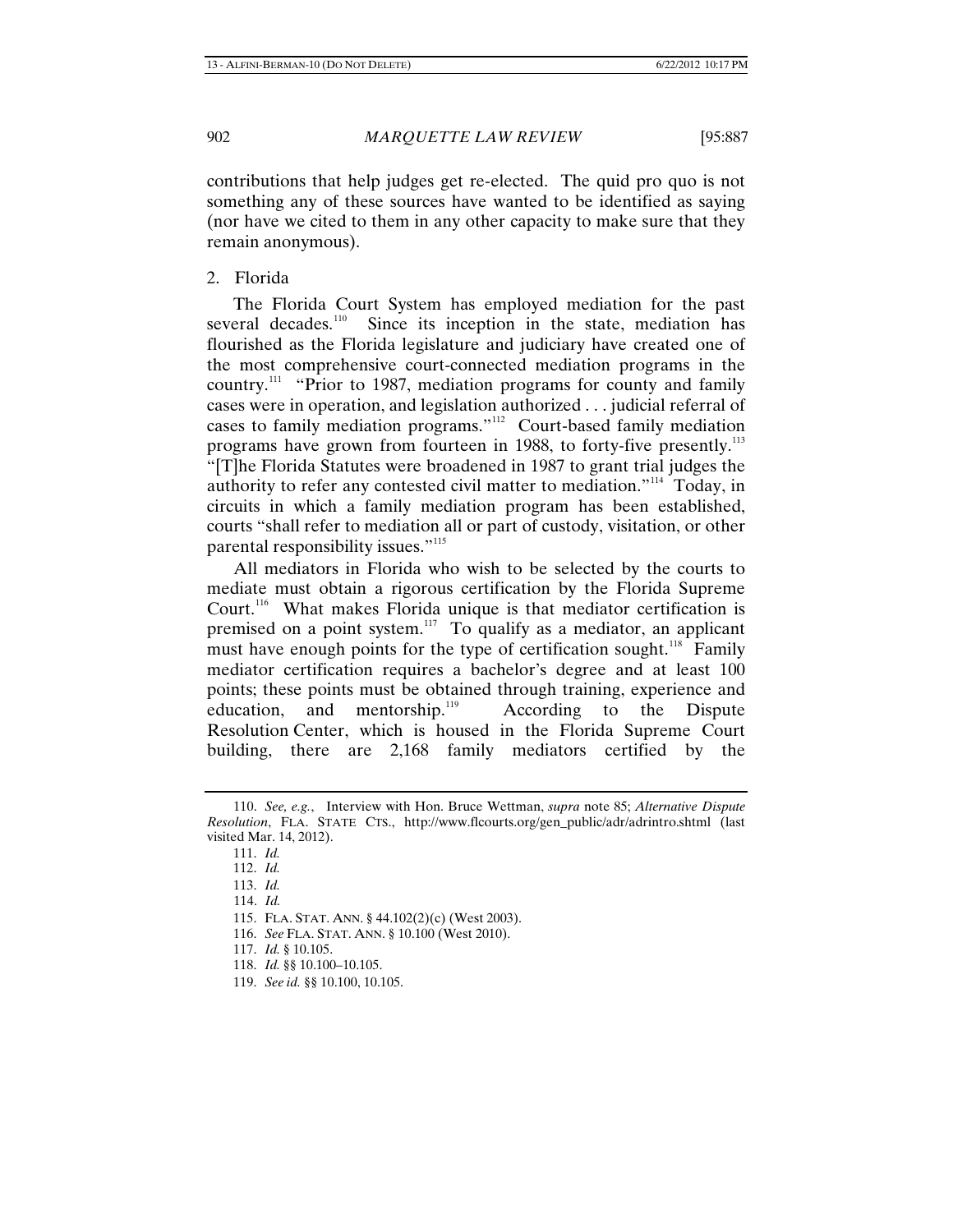Florida Supreme Court.<sup>[120](#page-17-0)</sup> Of this total, 1,127 are non-attorneys and 1,041 are attorneys.[121](#page-17-1) The DRC Mediator Reporting System shows the following breakdown of the non-attorney family mediators by profession: Mental Health Professional = 398; Business = 80; Teacher/Professor = 93; Accountant = 63; Physician/Dentist = 2; Government Employee/Administrator = 93; Military = 8; Other =  $123$ .<sup>[122](#page-17-2)</sup>

Until recently in Florida, only attorneys were certified to mediate non-family civil cases, while non-attorneys could mediate family cases.<sup>[123](#page-17-3)</sup> Moreover, to become a certified family mediator through the Florida Supreme Court, until recently, one had to be an attorney, have an advanced degree in mental health, or be a certified public accountant.<sup>[124](#page-17-4)</sup>

Family court mediation programs in Florida are staffed by full-time on-site mediators, contract mediators who are used on an as-needed basis, or both.<sup>[125](#page-17-5)</sup> Many courts use contract mediators, since they are less costly than hiring additional full-time staff mediators. Contract mediators are paid a set fee or an hourly fee for each case mediated, unlike other states such as Texas, where mediators on the court rosters charge their own fees.<sup>[126](#page-17-6)</sup>

Court mediation programs in Florida are still a mix of attorneys and non-attorneys (particularly mental health professionals), although it

<span id="page-17-4"></span>124. *In re* Amendments to the Fla. Rules for Certified & Ct.-Appt'd Mediators, 762 So. 2d 441, 449 (Fla. 2000); *see also* SUP. CT. OF FLA., ANNUAL REPORT 17 (2006).

<span id="page-17-5"></span>125. *See* SUP. CT. OF FLA., COMM'N ON TRIAL CT. PERFORMANCE & ACCOUNTABILITY, RECOMMENDATIONS FOR ALTERNATIVE DISPUTE RESOLUTION SERVICES IN FLORIDA'S TRIAL COURTS 43 (2008), *available* http://www.flcourts.org/gen\_public/court-services/bin/ADRMediationReport08-2008.pdf.

<span id="page-17-6"></span>126. Velikonja, *supra* note 51, at 267 (stating that "[s]ome states regulate mediator fees"); *see also* FLA. DISP. RESOL. CTR., FLORIDA MEDIATION & ARBITRATION PROGRAMS: A COMPENDIUM 84–86 (Sharon Press ed., 18th ed. 2005) (listing standard fees for mediators in each judicial circuit in Florida); *see also* Harris Cnty., Tex., Civ. Ct. at Law, No. 4, *Mediation Instructions*, HARRIS CNTY., TEX., CIV. CT. AT LAW NO. 4, http://www.ccl.hctx.net/civil/4/Mediation%20Instructions%20for%20Case%20Parties.pdf (last visited Mar. 14, 2012) (stating that mediators on the court rosters in Harris County, Texas can charge up to \$400 per party).

<span id="page-17-0"></span><sup>120.</sup> *See Dispute Resolution Center Mediator Reporting System*, FLA. STATE CTS., http://199.242.69.70/pls/drc/drc\_main\_screen (last visited Feb. 3, 2012). This number is based on running "search for mediator" "demographics" and then selecting "family" for "mediator type."

<sup>121.</sup> *Id.*

<sup>122.</sup> *Id.*

<span id="page-17-3"></span><span id="page-17-2"></span><span id="page-17-1"></span><sup>123.</sup> *See* Proposed Standards of Prof'l Conduct for Certified and Ct.-Appt'd Mediators, 604 So. 2d 764 (Fla. 1992) (approving Fla. R. Certified & Ct.-Appt'd Mediators 10.010 (1992) (codified as amended at FLA. STAT. ANN. § 10.100)).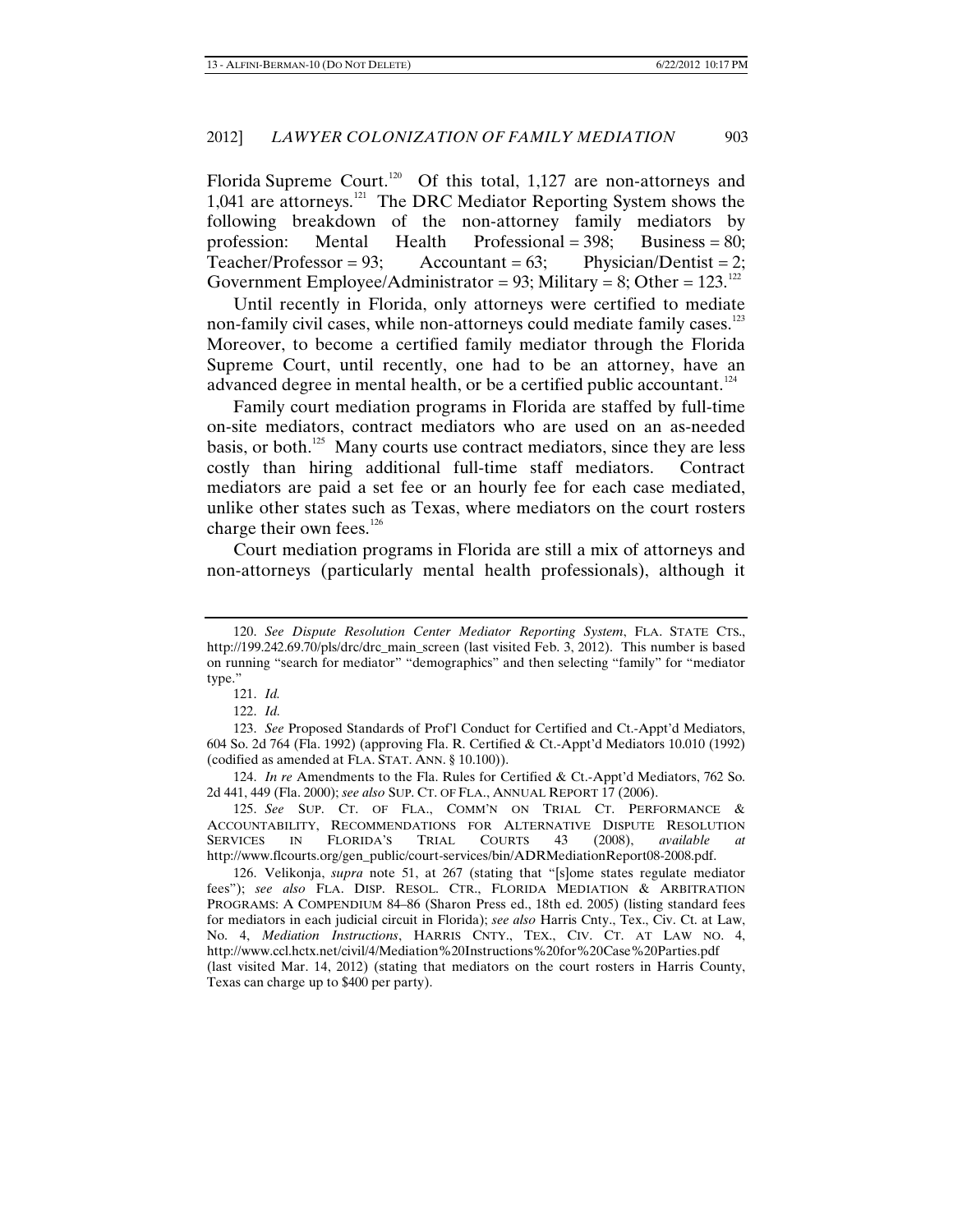varies by circuit and county. In the 15th Judicial Circuit ADR Program in Palm Beach, there are four full-time staff mediators.<sup>[127](#page-18-0)</sup> Only one of these four is a lawyer, and that lawyer also happens to have a mental health degree.<sup>[128](#page-18-1)</sup> On the other hand, the 15th Judicial Circuit maintains a roster of thirty contract mediators, many of whom are attorneys.<sup>[129](#page-18-2)</sup> These contract mediators are paid approximately \$125 for a two-hour session.<sup>[130](#page-18-3)</sup> In the 9th Judicial Circuit in Orlando, there are twenty-eight contract family mediators, nineteen of whom are attorneys.<sup>[131](#page-18-4)</sup> The other half represents a wide array of professionals, including therapists and  $CPAs.<sup>132</sup>$  $CPAs.<sup>132</sup>$  $CPAs.<sup>132</sup>$  In some circuits, there are relatively few attorneys mediating through the court. This may be due to the fact that mediators on many of the court rosters are only paid a minimal amount. However, one of the non-monetary benefits of mediating that leads attorneys to join the court rosters is to gain experience.

Though the current breakdown of mediators in Florida is much more interdisciplinary than the mediation breakdown in Texas, the numbers, however, are all relative. Looking at where the mediation breakdown started in Florida shows a dramatic turn toward attorney involvement. Mel Rubin, a prominent attorney-mediator and mediation trainer in Miami explained that family mediation thirty years ago in Florida was "primarily dominated by therapists."<sup>[133](#page-18-6)</sup> Bill Moreno, ADR Director for the 15th Judicial Circuit, recounted a circumstance remarkably similar to that found in the early days of Texas mediation, namely that attorneys were not nearly as enthusiastic about mediation as their therapist counterparts. $134$  The reasons for this lack of enthusiasm are certainly multifaceted, but one of the more interesting ones is the fact that attorneys initially balked at the idea of being told that they would

<span id="page-18-1"></span><span id="page-18-0"></span><sup>127.</sup> Telephone Interview with Bill Moreno, Alt. Disp. Resol. Dir., 15th Jud. Cir. Ct. of Fla. (July 14, 2011).

<sup>128.</sup> *Id.*

<sup>129.</sup> *Id.*

<sup>130.</sup> *Id.*

<span id="page-18-4"></span><span id="page-18-3"></span><span id="page-18-2"></span><sup>131.</sup> *2011 Family Mediators*, NINTH JUDICIAL CIR. CT. OF FLA., http://www.ninthcircuit .org/programs-services/dispute-resolution-services/family\_mediators.shtml (last visited Apr. 10, 2012); *see also* Telephone Interview with Genie Williams, Dir., 9th Jud. Cir. Ct. of Fla., Disp. Resol. Servs. (July 14, 2011) (confirming the breakdown in professions).

<span id="page-18-5"></span><sup>132.</sup> NINTH JUD. CIR. CT. OF FLA., *supra* note 131; Interview with Genie Williams, *supra*  note 131.

<span id="page-18-7"></span><span id="page-18-6"></span><sup>133.</sup> Telephone Interview with Mel Rubin, Att'y-Mediator, Miami, Fla. (May 20, 2011); *see also* Telephone Interview with Charles Castagna, Att'y-Mediator, Clearwater, Fla. (July 27, 2011) (confirming that therapists dominated in the early years).

<sup>134.</sup> Interview with Bill Moreno, *supra* note 127.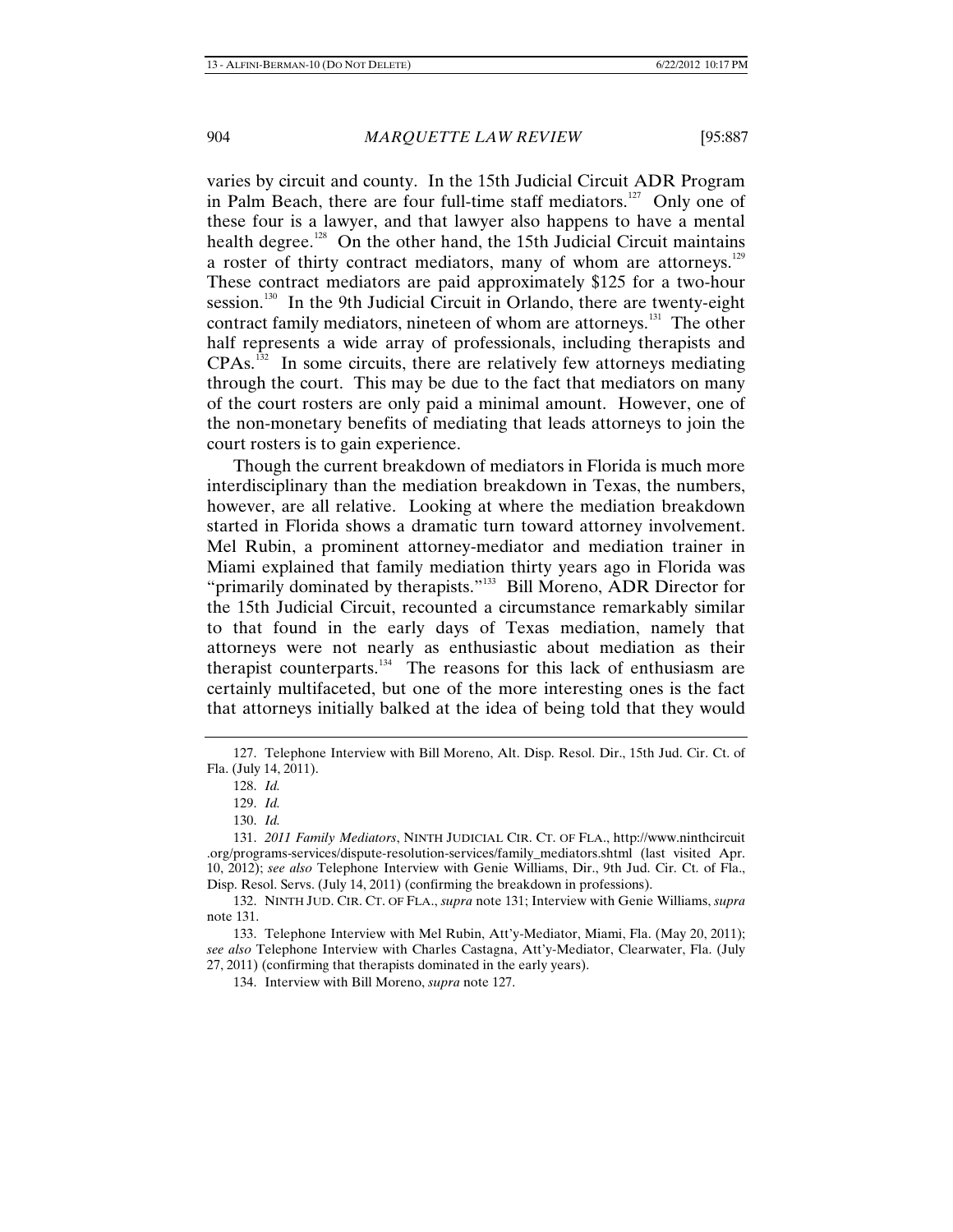need a third party to help them negotiate. It was not until attorneys realized that having a neutral party involved was beneficial that they eventually became interested in mediating themselves.<sup>[135](#page-19-0)</sup>

The shift toward attorney-mediators is reflected in the numbers. Today, there are only 398 mental health professionals on the Florida Supreme Court certified family mediator roster out of a total of  $2,168$ <sup>[136](#page-19-1)</sup> This is approximately 18%, a major decline since a time not so long ago, when therapists were the driving force in the mediation landscape. While non-attorneys are still heavily involved in the Florida court mediation programs, private family mediation is "top heavy with attorneys."[137](#page-19-2) Mediation experts see a paradigm shift in Florida that is comparable to the direction of Texas, although not quite as extreme. Nevertheless, non-attorney mediators in Florida face tough odds if they want to earn their living from mediation.<sup>[138](#page-19-3)</sup> The majority of mediators, and in particular, non-attorney mediators, "do not quit their day jobs," says attorney-mediator Helen Stein of Divorce Without War in Miami, Florida.<sup>[139](#page-19-4)</sup> Some experts say there are definitely non-attorney mediators out there but they do not know if they are actually mediating and making money off of it. $140$  Other experts believe "it is an exception for non-attorneys to make a living off mediating."<sup>[141](#page-19-6)</sup>

3. Illinois

Similar to Texas and Florida, family mediation has been utilized within the Illinois court system for the past three decades or so.<sup>[142](#page-19-7)</sup> Unlike Texas and Florida, however, the use of family mediation has not been as widespread within the Illinois court system nor has large civil case mediation or private family mediation been as pervasive as it has

<sup>135.</sup> *Id.*

<span id="page-19-1"></span><span id="page-19-0"></span><sup>136.</sup> *See Dispute Resolution Center Mediator Reporting System*, *supra* note 120. The numbers were based on running a search through each occupation under the demographic "search for mediator" function. *Id.*

<sup>137.</sup> Interview with Bill Moreno, *supra* note 127.

<span id="page-19-3"></span><span id="page-19-2"></span><sup>138.</sup> Interview with Mel Rubin, *supra* note 133; *see also* Interview with Charles Castagna, *supra* note 134. These experts were hard pressed to name many non-attorneys who generated substantial income from mediating.

<span id="page-19-5"></span><span id="page-19-4"></span><sup>139.</sup> Telephone Interview with Helen Stein, Att'y-Mediator, Divorce Without War, in Miami, Fla. (Aug. 1, 2011).

<sup>140.</sup> *Id.*

<sup>141.</sup> Interview with Charles Castagna, *supra* note 133.

<span id="page-19-7"></span><span id="page-19-6"></span><sup>142.</sup> For excellent sources of information on all aspects of court mediation in Illinois, see RESOLUTION SYSTEMS INSTITUTE, http://www.aboutrsi.org/ (last visited Mar. 14, 2012).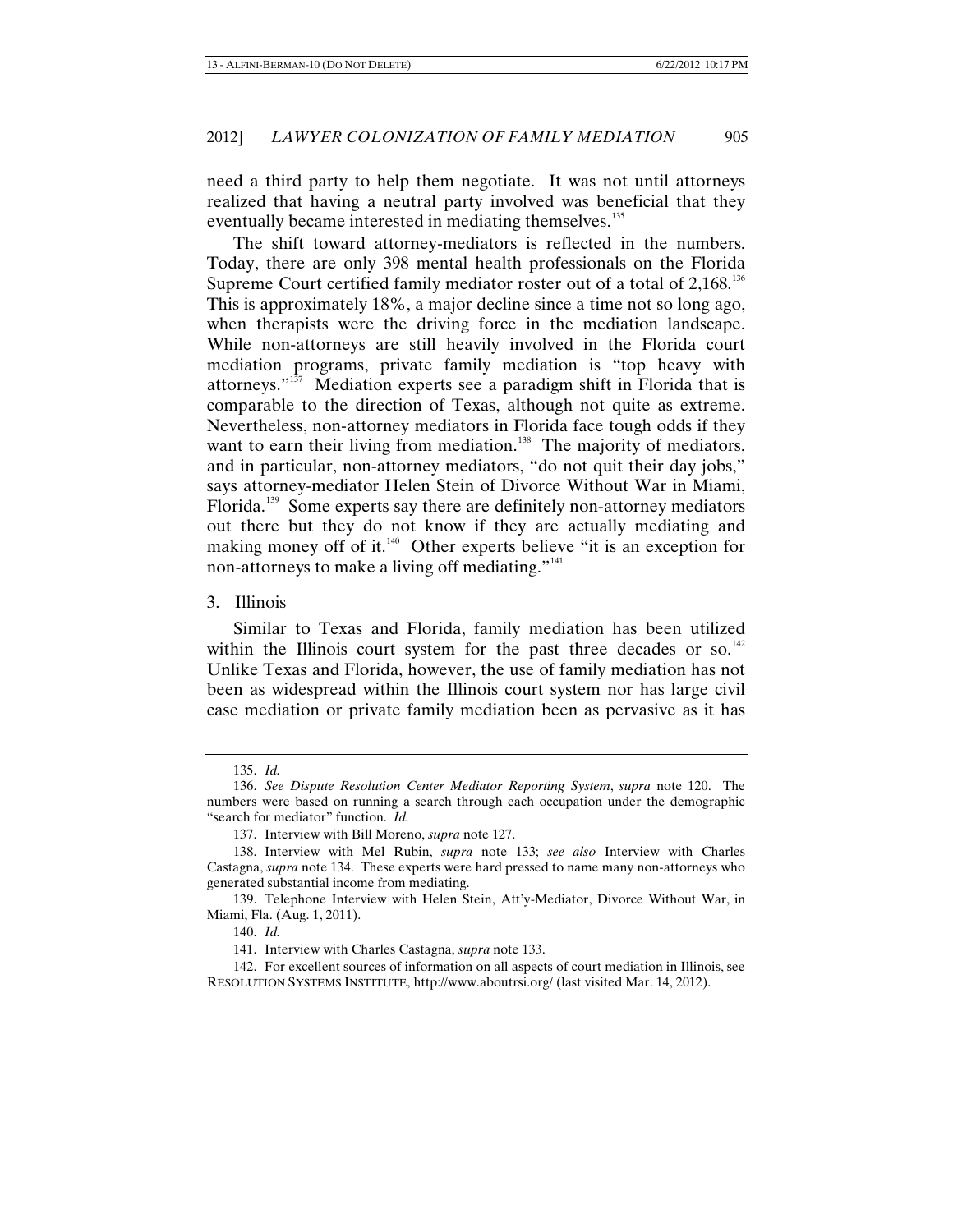been in the other two states. We discussed this phenomenon with two experienced Illinois mediators, who attributed Illinois' tendency to lag behind to the lack of leadership at the top of the judiciary.<sup>[143](#page-20-0)</sup> When we pointed out to them that there clearly was judicial leadership at the top in Florida but no similar development in Texas,<sup>[144](#page-20-1)</sup> they responded that there had been high level judicial antipathy in Illinois towards mediation at times, but that doesn't seem to be the case at present.<sup>[145](#page-20-2)</sup> Although a professional Illinois mediators group, the Mediation Council of Illinois, has been in existence since 1982, one experienced mediator exclaimed that "the mediation community in Illinois is not a strong one. It is so insular it is amazing."<sup>[146](#page-20-3)</sup>

Family mediation has been extensively used in the Circuit Court of Cook County (Chicago), Illinois since 1982.<sup>[147](#page-20-4)</sup> The Domestic Relations Division of the Circuit Court of Cook County orders virtually all cases involving disputed custody and visitation arrangements to mediation in its Marriage and Family Counseling Service (MFCS).<sup>[148](#page-20-5)</sup> This is a free service provided by the court system and amounts to approximately 2,400 cases each year.<sup>[149](#page-20-6)</sup> MFCS does not mediate financial issues in divorce matters, "largely as a concession to the matrimonial bar back in 1982."[150](#page-20-7)

For most of its history, MFCS has been staffed by mediators drawn

<span id="page-20-0"></span><sup>143.</sup> Interview with Corinne (Cookie) Levitz, Bd. of Dirs., Ass'n for Conflict Resol., Chi. Chapter, in Chi., Ill. (July 7, 2011); Interview with Susan Yates, Exec. Dir., Resol. Sys. Inst., in Chi., Ill. (June 28, 2011).

<span id="page-20-1"></span><sup>144.</sup> While the Supreme Court of Texas has not taken an active role in the development or promotion of mediation within the state, it certainly has encouraged other members of the state judiciary to play a leadership role. Most notably, Chief Justice Frank Evans of the First Court of Appeals has been widely considered to be the "father" of ADR in Texas.

<span id="page-20-2"></span><sup>145.</sup> Interview with Corinne (Cookie) Levitz, *supra* note 143; Interview with Susan Yates, *supra* note 143.

<span id="page-20-3"></span><sup>146.</sup> Interview with Brigitte Bell, Principal & Founder, Brigitte Schmidt Bell, P.C., in Chi., Ill. (June 30, 2011).

<span id="page-20-4"></span><sup>147.</sup> *See Illinois Court ADR Sourcebook*, RSI'S CT. ADR RESOURCE CTR., http://courtadr.org/sourcebook/programs.php?ID=3&b1=proc&b2=65&menuID=69&menua nchor=anchord&submenuID=73&submenuanchor=anchord (last visited Mar. 14, 2012).

<span id="page-20-7"></span><span id="page-20-6"></span><span id="page-20-5"></span><sup>148.</sup> For descriptions of the MFCS program, see Sharon Zingery, Corinne (Cookie) Levitz & David Royko, *Screening for Domestic Violence in Family Mediation Cases*, *in*  INNOVATIONS IN COURT SERVICES 41, 41–60 (Cori A. Erickson ed., 2010); and *Illinois Court ADR Sourcebook*, *supra* note 147. The description herein of the MFCS program is drawn from these sources as well as our interview with Corinne (Cookie) Levitz, *supra* note 143.

<sup>149.</sup> *Illinois Court ADR Sourcebook*, *supra* note 147.

<sup>150.</sup> Interview with Corinne (Cookie) Levitz, *supra* note 143.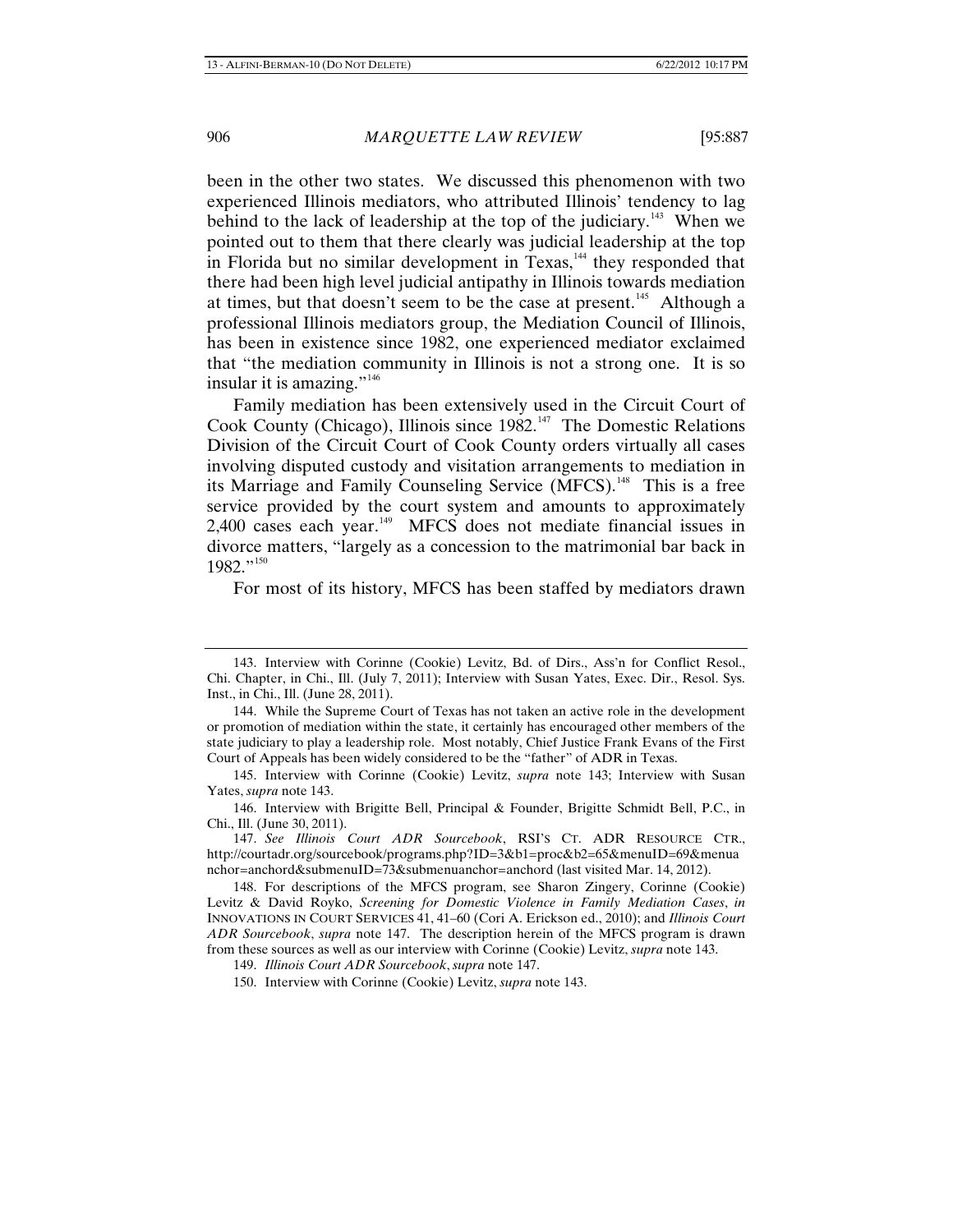predominantly from the mental health professions.<sup>[151](#page-21-0)</sup> In 1991, Corinne (Cookie) Levitz became the first lawyer-mediator at MFCS.<sup>[152](#page-21-1)</sup> There are approximately nineteen full-time mediators in the MFCS, including five attorneys and fourteen from other professions, mostly mental health.<sup>[153](#page-21-2)</sup> When she was hired, Levitz said, "I was looked at like I was from another planet. There was a perception among mental health professionals who were mediators that they owned family mediation because they understood the divorce dynamic."<sup>[154](#page-21-3)</sup> Although there was some suspicion towards her at first, she believes that attorney-mediators have generally been accepted over time.<sup>[155](#page-21-4)</sup>

Each MFCS mediator normally handles two cases per day and each mediation session lasts approximately two hours.<sup>[156](#page-21-5)</sup> The expectation is that each case will have an intake session and then two mediation sessions.<sup>[157](#page-21-6)</sup> If necessary, a third session can be scheduled if it is before the court status date.<sup>[158](#page-21-7)</sup> Levitz explained, "We don't feel pressured to get it done quickly."<sup>[159](#page-21-8)</sup>

One of the major changes in family mediation that the interviewees noted is a greater sensitivity to domestic violence issues, particularly in the court programs. In the past, when most of the experienced mediators were trained under the "Haynes model,"<sup>[160](#page-21-9)</sup> they were taught to keep the parties together. Levitz recounted an incident that apparently was a turning point in this regard:

In 1989, there was a picket line by a domestic violence advocacy group at the AFCC conference in Chicago demanding that family mediators and others take domestic violence into account before proceeding with family mediation. As a

- 158. *Id.* 159. *Id.*
- 

<span id="page-21-9"></span><span id="page-21-8"></span><span id="page-21-7"></span><span id="page-21-6"></span><span id="page-21-5"></span><span id="page-21-4"></span><span id="page-21-3"></span>160. John Michael Haynes was known by many as the "father" of modern divorce mediation. Haynes was the founding president of the Academy of Family Mediators and has trained over 20,000 mediators worldwide. Paula M. Young, *A Connecticut Mediator in a Kangaroo Court?: Successfully Communicating the "Authorized Practice of Mediation" Paradigm to "Unauthorized Practice of Law" Disciplinary Bodies*, 49 S. TEX. L. REV. 1047, 1055 n.17 (2008).

<span id="page-21-0"></span><sup>151.</sup> *Illinois Court ADR Sourcebook*, *supra* note 147.

<span id="page-21-1"></span><sup>152.</sup> Interview with Corinne (Cookie) Levitz, *supra* note 143.

<span id="page-21-2"></span><sup>153.</sup> *Illinois Court ADR Sourcebook*, *supra* note 147.

<sup>154.</sup> Interview with Corinne (Cookie) Levitz, *supra* note 143.

<sup>155.</sup> *Id.*

<sup>156.</sup> *Id.*

<sup>157.</sup> *Id.*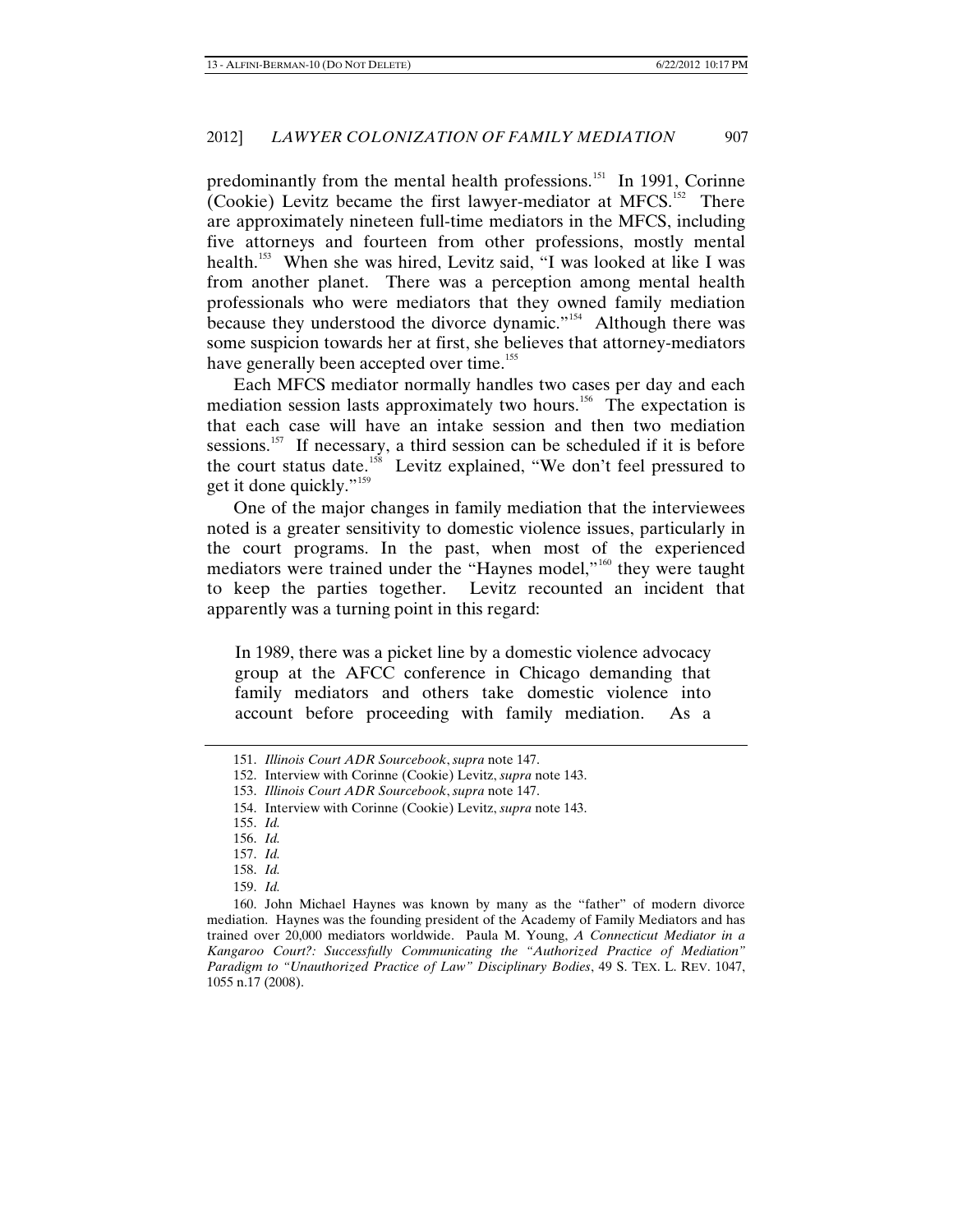consequence, MFCS started a domestic violence committee. When I arrived at MFCS, they were very serious about this issue. I am convinced that screening for domestic violence is absolutely essential and am concerned that some lawyer mediators may not do it, but mental health professionals are not necessarily sensitive either. It's really a mediation thing. If you are not trained that way, you don't do it.<sup>[161](#page-22-0)</sup>

Brigitte Bell, a private attorney-mediator with many years of experience and dedication to the field, expressed a similar belief about insensitivity to domestic violence issues and generalized it more broadly to the emerging lawyer family-mediator community:

As more attorneys try to mediate, there is more of a belief that settlement is the main goal and so mediators tend to be more evaluative. But, the lawyers who hold themselves out as mediators are unversed in mediation. They are not sensitive to the need for confidentiality, for example, and certainly not sensitive to the need for domestic violence screening. They don't see the need to screen. They believe they know how to handle [domestic violence]. $162$ 

Bell believes that the number of attorney-mediators has grown considerably and that the term "mediator" has come to be used a bit too loosely: "Back in 1985, no attorneys wanted to do [mediation]. Now, if an attorney is a GAL [(guardian ad litem)], what they do tends to be called 'mediation."<sup>[163](#page-22-2)</sup>

The private family mediators we interviewed expressed a belief that the Illinois Family Bar generally was not inclined to refer their cases to mediation: "Family lawyers tend to want to hold on to their cases and do it all."<sup>[164](#page-22-3)</sup> Bell explained further: "The family bar is interested first and foremost in their livelihood. They are not going to send cases to mediation that look good to them. They only send difficult issues that they can't deal with."<sup>[165](#page-22-4)</sup> Bell explained that for this reason, she receives

<sup>161.</sup> Interview with Corinne (Cookie) Levitz, *supra* note 143.

<span id="page-22-0"></span><sup>162.</sup> Interview with Brigitte Bell, *supra* note 146.

<span id="page-22-3"></span><span id="page-22-2"></span><span id="page-22-1"></span><sup>163.</sup> *Id.*

<sup>164.</sup> *Id.*

<span id="page-22-4"></span><sup>165.</sup> *Id.*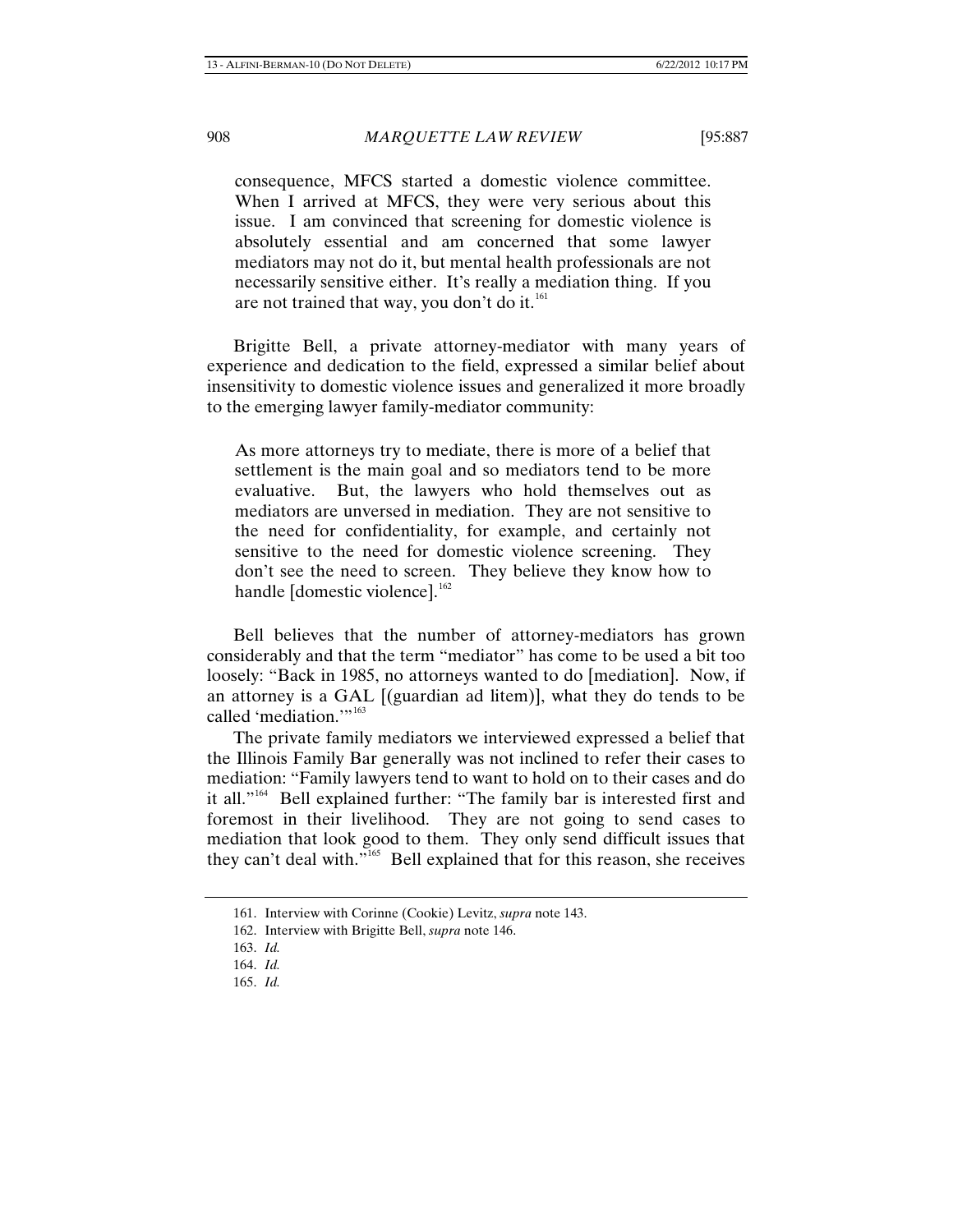very few mediation referrals from family lawyers. She gets most of her mediation referrals from therapists and satisfied clients. However, she noted that there is an increased willingness by lawyers to act as mediators:

They see the need to add another tool to their toolkit, because they are hungry. But, family lawyers don't refer their cases (for mediation) to other family lawyers. There is too much competition for cases. If they do make a referral to another lawyer there is usually a quid pro quo that that lawyer will also refer a case to him or her.<sup>[166](#page-23-0)</sup>

Thus, even though private family mediation apparently is increasing, there still are not a lot of referrals to private family mediators (particularly for cases involving financials) in Illinois (particularly Cook County).

Although she generally agreed with Bell that private divorce mediation has not been widespread in Illinois, Karen Shields, a private mediator who served as a domestic relations court judge for thirteen years, believes that this is changing.<sup>[167](#page-23-1)</sup> She explained that the success of the MFCS program has been a major factor in encouraging the use of private mediation, as well as the education of judges in mediation. Like Bell, she believes that the competition for cases within the divorce bar is an inhibiting factor; she explained this sentiment by asking: "Why would a divorce lawyer take his case to another divorce lawyer to mediate?"<sup>[168](#page-23-2)</sup> Thus, she believes that most of the best-known divorce mediators have been non-lawyers. Shields' success as a family mediator might also, in part, be attributed to the fact that she is not an active member of the family bar, but rather practices family mediation exclusively through  $JAMS.^{169}$  $JAMS.^{169}$  $JAMS.^{169}$ 

Although there clearly is a burgeoning interest in family mediation among Illinois lawyers, particularly in Cook County, it would be premature at best to characterize it as "lawyer colonization" of the

<sup>166.</sup> *Id.*

<span id="page-23-1"></span><span id="page-23-0"></span><sup>167.</sup> Interview with the Honorable Karen Shields, Mediator, JAMS, in Chi., Ill. (June 24, 2011).

<sup>168.</sup> *Id.*

<span id="page-23-3"></span><span id="page-23-2"></span><sup>169.</sup> JAMS, Resolution Experts, is, by its own account, "the largest private alternative dispute resolution (ADR) provider in the world." *About JAMS*, JAMS: THE RESOLUTION EXPERTS, http://www.jamsadr.com/aboutus\_overview (last visited Mar. 14, 2012).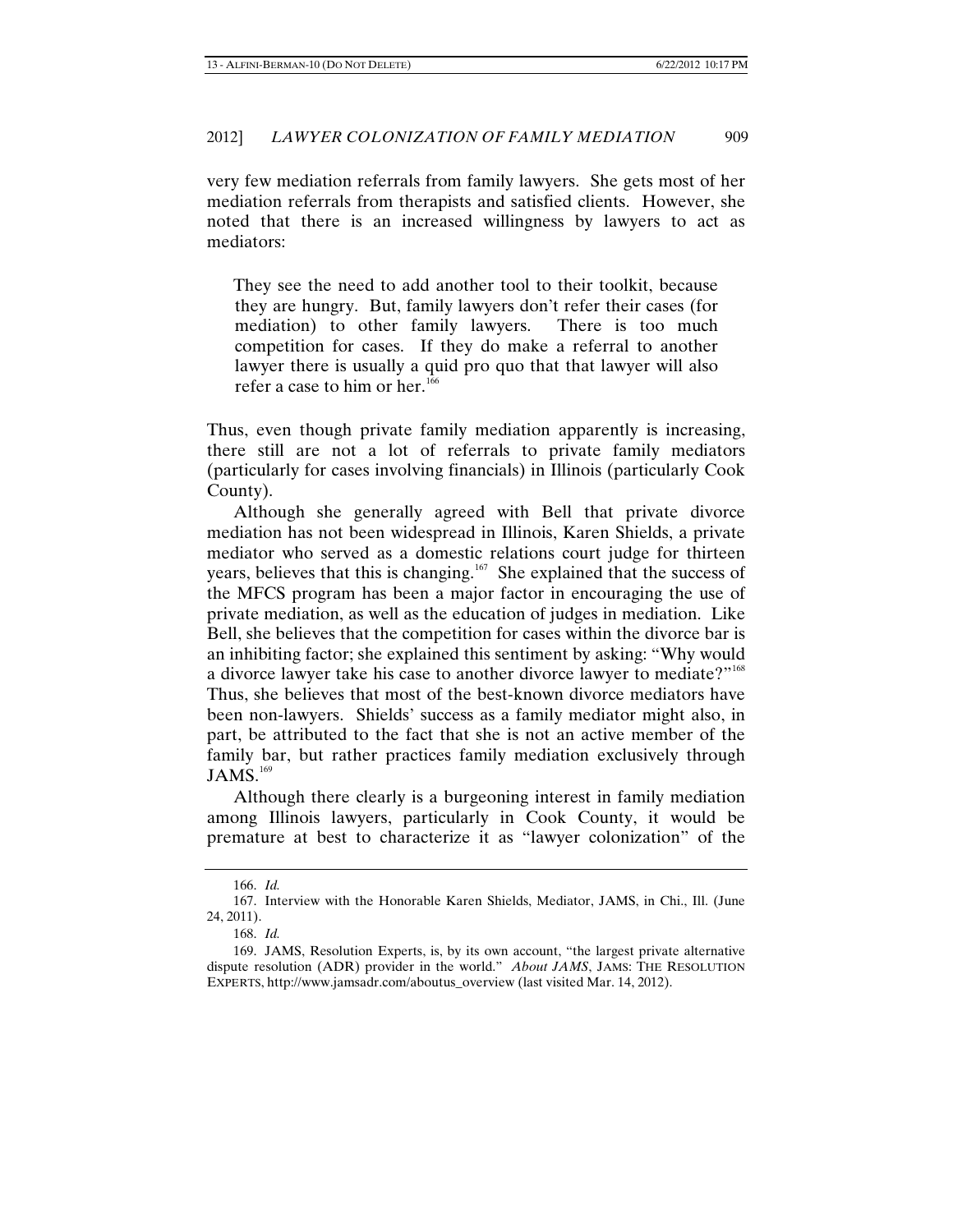family mediation field in the same sense that we have used this phrase in connection with developments in Texas and Florida. The staff mediators in the MFCS program are still predominantly non-lawyers and family lawyers are reticent to refer cases for mediation to other family lawyers with mediation training.

In other Illinois counties where there are family mediation programs, other cultures are emerging that may more accurately be seen as "lawyer colonization." One of the private mediators in Cook County stated: "Lake and DuPage Counties don't have a MFCS, but they have lists of preapproved mediators and they tend to play favorites. $"''$ 

Lynn Gaffigan, a prominent family mediator in Lake County, Illinois, presented a more nuanced explanation of family mediation developments in the suburban counties surrounding Chicago, particularly Lake, McHenry, and DuPage Counties.<sup>[171](#page-24-1)</sup> She stated that the courts in these areas became interested in sending divorce cases to mediation in the 1980s and 90s for a variety of reasons, and they turned to the local bar associations to draft rules:<sup>[172](#page-24-2)</sup>

The bar associations naturally looked to provide an opportunity for new business to their members and drafted the rules in a way that only attorneys would be qualified to be mediators. Some of us became concerned. We have always believed very strongly that family mediation benefitted from being an interdisciplinary field, and we advocated for this with the local courts and the bars. They had a reason to feel comfortable with the notion of non-lawyers as family mediators because they had used therapists as custody evaluators.<sup>[173](#page-24-3)</sup>

Thus, the court lists and available pool of family mediators in these counties are currently interdisciplinary, but court appointments are highly dependent upon judicial preferences.

Judges like to appoint people they know. They know attorneys but also might appoint non-lawyers they have come to know as

<sup>170.</sup> Interview with Brigitte Bell, *supra* note 146.

<sup>171.</sup> Telephone Interview with Lynn Gaffigan, Mediator, Lake Cnty., Ill. (Oct. 14, 2011). 172. *Id.* However, Gaffigan also noted that in several counties, mental health mediators

<span id="page-24-3"></span><span id="page-24-2"></span><span id="page-24-1"></span><span id="page-24-0"></span>were brought onto the early committees involved in establishing the rules. *Id.* 173. *Id.*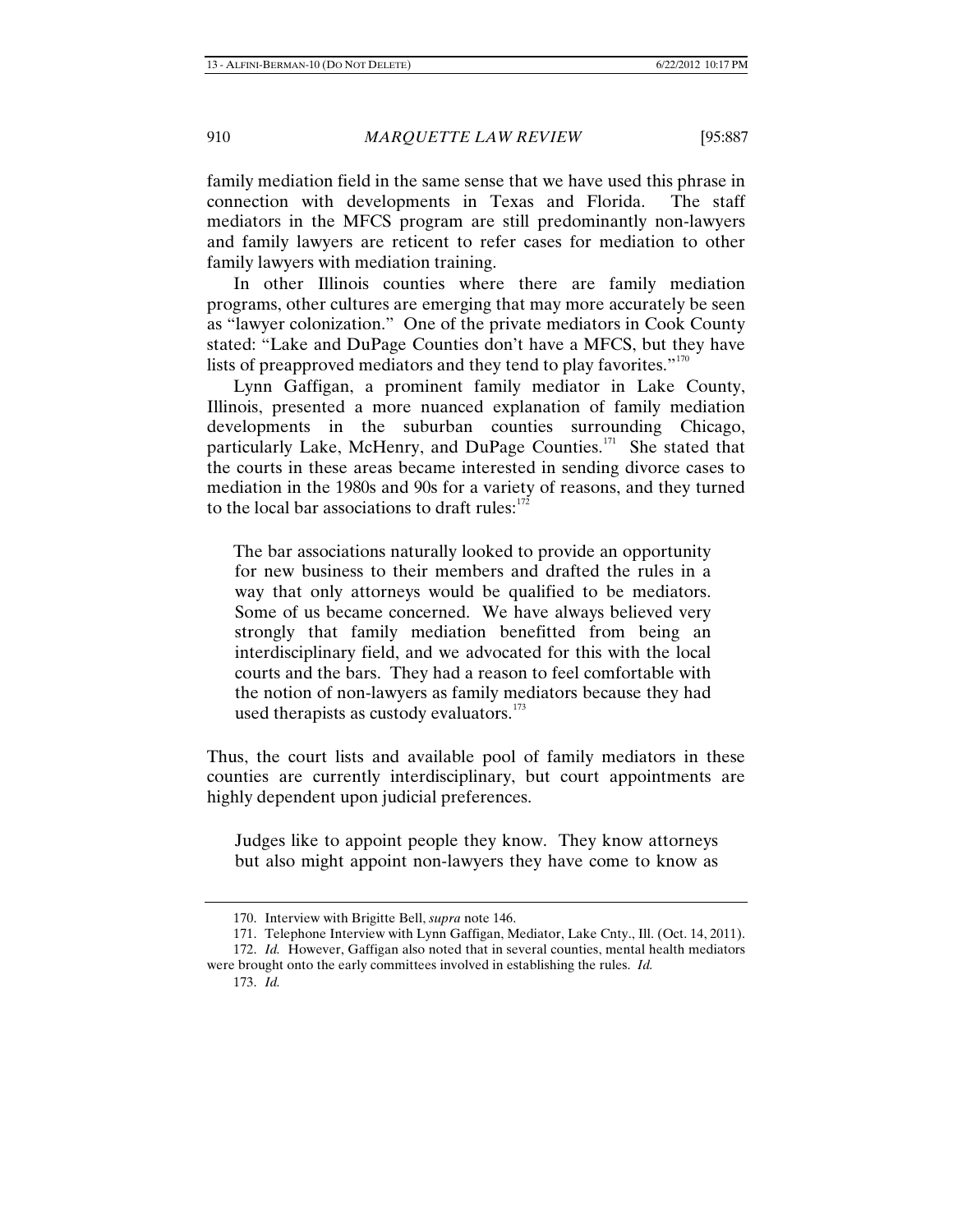custody evaluators. When a case is mandated to mediation by a court early on and there are volatile issues, this might have some judges think in terms of referral to a non-lawyer mediator with a therapy background. $174$ 

Other factors that may encourage greater lawyer involvement with family mediation in Illinois are the Uniform Mediation Act (IUMA) and the related explosion of local rules governing the mediation of major civil cases in various Illinois circuits. Illinois passed the Uniform Mediation Act in 2002.<sup>[175](#page-25-1)</sup> Section 10 of the IUMA provides as follows: "An attorney or other individual designated by a party may accompany the party to and participate in a mediation."<sup>[176](#page-25-2)</sup> Pursuant to the IUMA, attorneys may now attend mediations conducted under a court program<sup>[177](#page-25-3)</sup> that may previously have barred or discouraged attorney presence. Moreover, beginning in the mid-1990s, nearly half of the Illinois circuits adopted court-ordered mediation programs for major civil cases.[178](#page-25-4) As these programs develop, attorneys most likely will become more familiar (and comfortable) with the mediation process by representing parties in mediation or actually serving as mediators.

Now that the Illinois Supreme Court has mandated that all Illinois circuits adopt local rules for custody mediation, it remains to be seen whether the "downstate" counties will establish an interdisciplinary pool of family mediators. Analogizing to the experiences in some of the suburban Chicago counties, a prominent family mediator and trainer offered the following hunch: "In downstate counties, it will depend on judges' familiarity with mental health professionals regarding whether the courts turn to lawyers exclusively." $179$ 

#### *C. Emerging Themes*

In this Part, we discuss and suggest explanations for some of the trends emerging from our research. We have grouped them into five general themes.

<sup>174.</sup> *Id.*

<sup>175.</sup> *See* Ill. Unif. Mediation Act, 710 ILL. COMP. STAT. 35/1–16 (West 2007).

<sup>176.</sup> 710 ILL. COMP. STAT. 35/10.

<sup>177.</sup> *Id.*

<span id="page-25-5"></span><span id="page-25-4"></span><span id="page-25-3"></span><span id="page-25-2"></span><span id="page-25-1"></span><span id="page-25-0"></span><sup>178.</sup> For a review and critique of the local rules governing these programs, see Suzanne J. Schmitz, *A Critique of the Illinois Circuit Rules Concerning Court-Ordered Mediation*, 36 LOY. U. CHI. L.J. 783 (2005).

<sup>179.</sup> Interview with Lynn Gaffigan, *supra* note 171.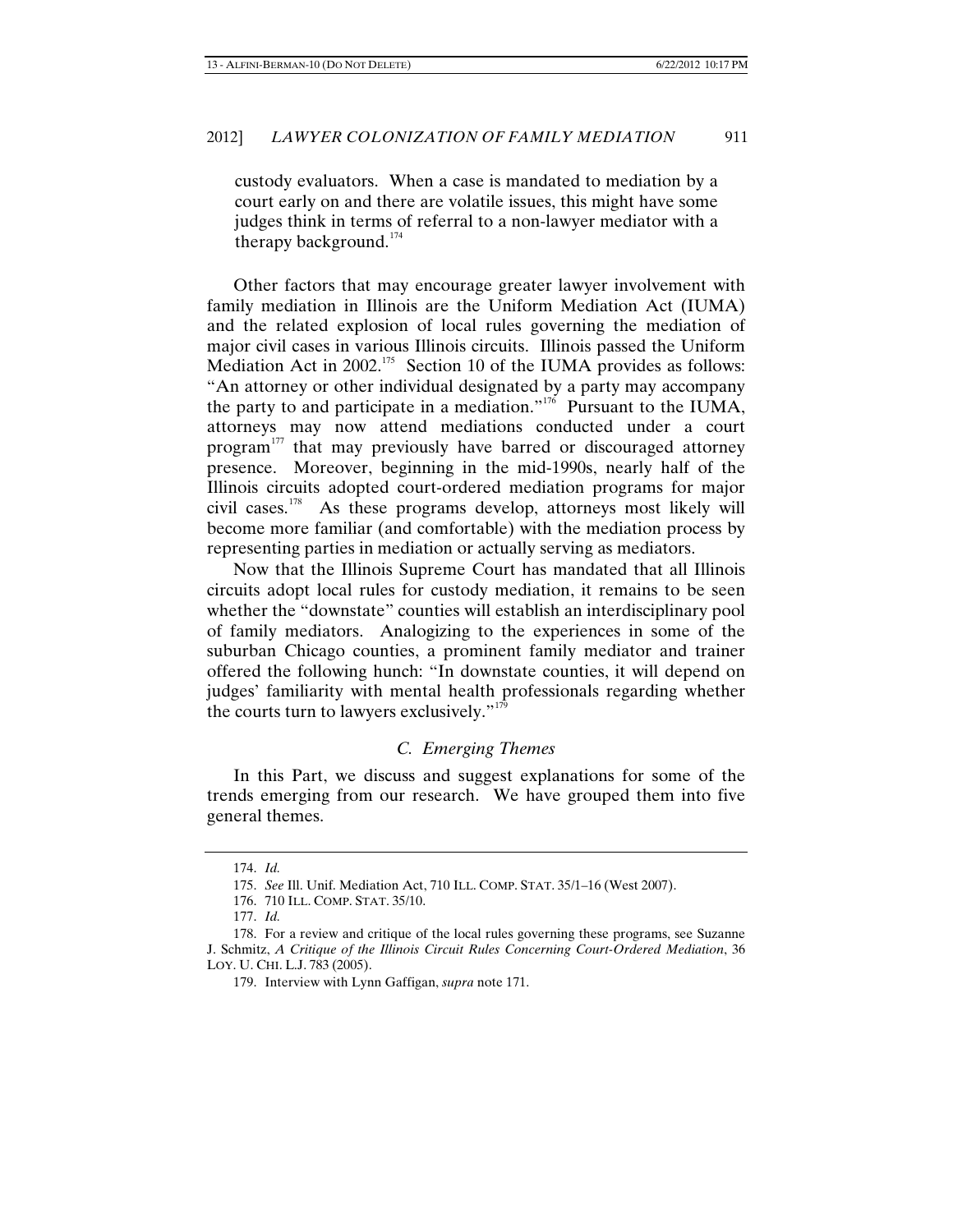# 1. Divorce is Ultimately Governed by the Law

The role of a mediator is to help facilitate settlement discussions. Therefore, there has been a generally held belief that mediators do not necessarily "need substantive knowledge of the areas in which they mediate, including the law."<sup>[180](#page-26-0)</sup> However, that generally held belief has been questioned in the family law field. Some have observed that family disputes are perhaps unique because divorce mediations require mediators to address legal issues.<sup>[181](#page-26-1)</sup> As one commentator noted, the issues that must be resolved in a divorce mediation "'inevitably involve legal questions."<sup>[182](#page-26-2)</sup> Even if the contested issues in a divorce are limited to child custody and visitation, statutory child support guidelines and shared parenting requirements usually come into play. The discussions over these issues and agreements reached in divorce mediations are guided by the law and end with a final decree in the court to finalize the divorce. Accordingly, "[l]egal institutions remain at the center of the family law system."<sup>[183](#page-26-3)</sup> As Mnookin and Kornhauser observed, parties in a divorce case do not bargain over finances and custody "in a vacuum"; rather, "they bargain in the shadow of the law."<sup>[184](#page-26-4)</sup> Since there are specified rules that govern the dollar amounts for alimony, child support, and other financial issues, divorcing couples negotiate with a general understanding of what would likely happen if the case went to trial. $185$ 

Due to the legal considerations throughout the divorce process, the first thing many people think about when they are getting a divorce is that they need a lawyer. It is certainly understandable why parties would feel they need the protection and assistance of a lawyer, given the legally enforceable consequences that follow.<sup>[186](#page-26-6)</sup> Divorcing couples want more than simply assistance with the process.<sup>[187](#page-26-7)</sup> They want to know that what they are agreeing to is consistent with what others have done in

<sup>180.</sup> Foster & Kelly, *supra* note 17, at 668.

<sup>181.</sup> *Id.*

<span id="page-26-2"></span><span id="page-26-1"></span><span id="page-26-0"></span><sup>182.</sup> Nichol M. Schoenfield, *Turf Battles and Professional Biases: An Analysis of Mediator Qualifications in Child Custody Disputes*, 11 OHIO ST. J. ON DISP. RESOL. 469, 481 (1996) (quoting Russell M. Coombs, *Noncourt-Connected Mediation and Counseling in Child-Custody Disputes*, 17 FAM. L.Q. 469, 493 (1984)).

<span id="page-26-7"></span><span id="page-26-6"></span><span id="page-26-5"></span><span id="page-26-4"></span><span id="page-26-3"></span><sup>183.</sup> Peter Salem, *Improving Our Family Courts and Services: A Call for Interdisciplinary Collaboration*, UNIFIED FAM. CT. CONNECTION, Winter 2011, at 7, 7.

<sup>184.</sup> Mnookin & Kornhauser, *supra* note 1, at 968.

<sup>185.</sup> *See id.*

<sup>186.</sup> *See* MAYER, *supra* note 2, at 69–70.

<sup>187.</sup> *See id.* at 70.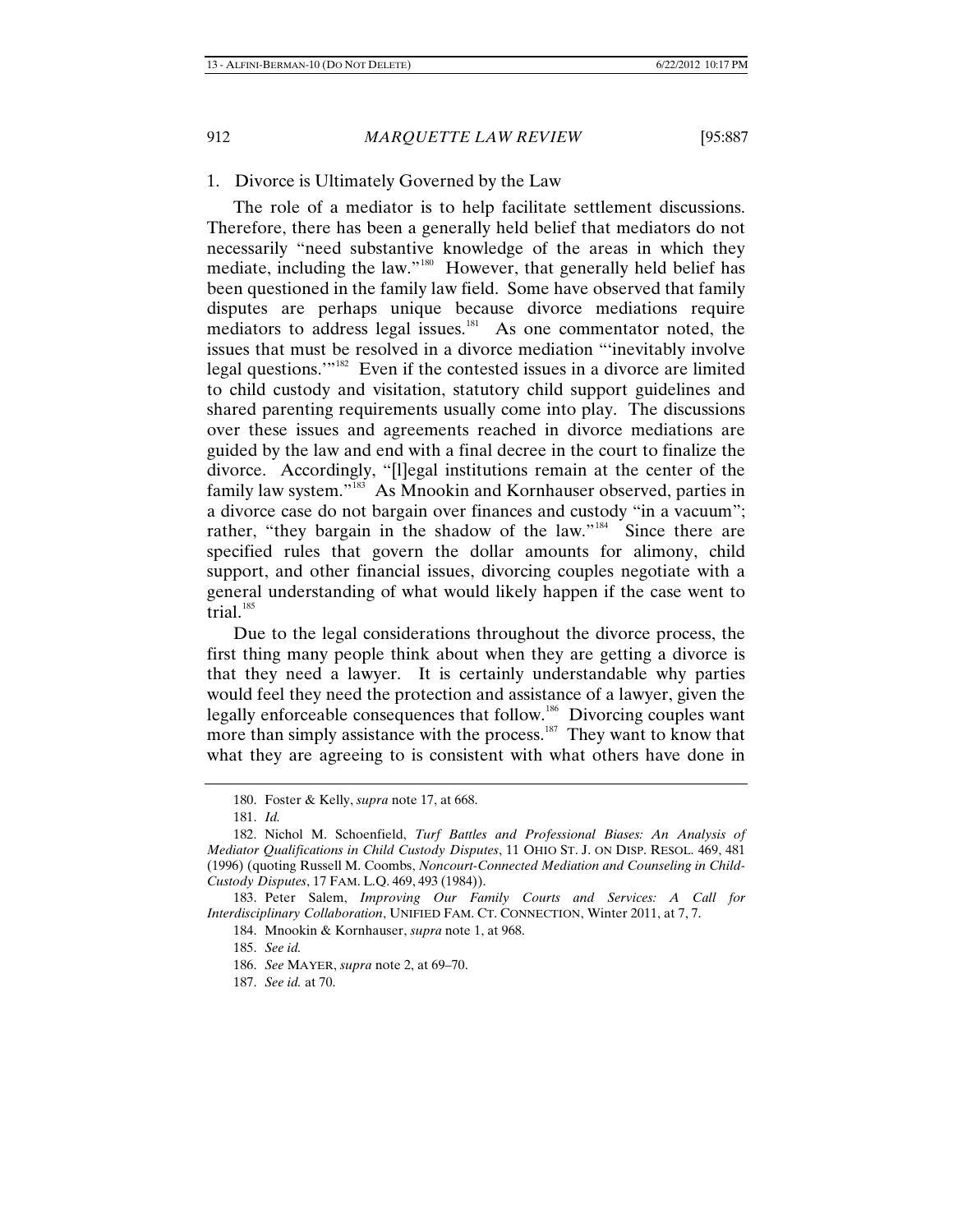similar situations. The parties in a divorce want to be reassured, especially if they are unrepresented. Therefore, many unrepresented parties want attorney-mediators who know the law and, if represented, many represented parties want attorney-mediators who can deal with their lawyers effectively.<sup>[188](#page-27-0)</sup>

The importance of creating an enforceable divorce decree also draws parties to attorney-mediators. If one of the parties violates the decree, it may not be enforceable if the decree was not specific enough or was flawed in some respect.<sup>[189](#page-27-1)</sup> Mediated settlement agreements must also avoid any family code violations.<sup>[190](#page-27-2)</sup> Having an attorney to help navigate these legal issues helps reduce client anxiety.<sup>[191](#page-27-3)</sup>

Given all these legal issues, the prevalence of attorney-mediators may also be the result of non-attorneys leaving the field. Elinor Robin, Ph.D.—a mediator and mediation trainer in Boca Raton, Florida—said, "Some non-lawyers decide to get trained in family mediation because they want to help families in crisis, but ultimately leave when they come to see that there is a legal aspect to the divorce."<sup>[192](#page-27-4)</sup> She explained that non-lawyer mediators "tend to feel overwhelmed because of their own lack of knowledge in the legal realm, and they may be concerned with unauthorized practice of law charges." $193$  For this reason, family mediation training requirements in some states, such as Florida, require that mediators receive specific training in family law, including child support calculations, equitable distribution, as well as financial training in subjects such as tax considerations in divorce.<sup>[194](#page-27-6)</sup>

Even with enhanced training, however, many non-lawyer mediators come to realize there is indeed a legal aspect to mediating divorce cases, and they may feel unqualified to deal with the law and prepare the necessary legal documents.<sup>[195](#page-27-7)</sup> When parties are represented, the

193. *Id.*

<sup>188.</sup> Interview with Andrew Schepard, *supra* note 30.

<sup>189.</sup> Interview with Hon. Bruce Wettman, *supra* note 85.

<sup>190.</sup> Interview with Nick Hall, *supra* note 74.

<span id="page-27-3"></span><span id="page-27-2"></span><span id="page-27-1"></span><span id="page-27-0"></span><sup>191.</sup> *See* Paul T. Capuzziello, *An Interdisciplinary Approach to Handling Divorce Cases*, UNIFIED FAM. CT. CONNECTION, Winter 2011, at 2, 4.

<span id="page-27-4"></span><sup>192.</sup> Interview with Elinor Robin, Ph.D., Mediator and Mediation Trainer, in Orlando, Fla. (June 4, 2011).

<span id="page-27-6"></span><span id="page-27-5"></span><sup>194.</sup> *See* FLA. DISP. RESOL. CTR., ADR RESOURCE HANDBOOK 139, 168 (July 2011), *available at* http://www.flcourts.org/gen\_public/adr/bin/ResourceHandbook2011/2011ADRHa ndbookTab5MTSP.pdf.

<span id="page-27-7"></span><sup>195.</sup> Of course, it should be noted that not all attorney-mediators are necessarily familiar with family law either.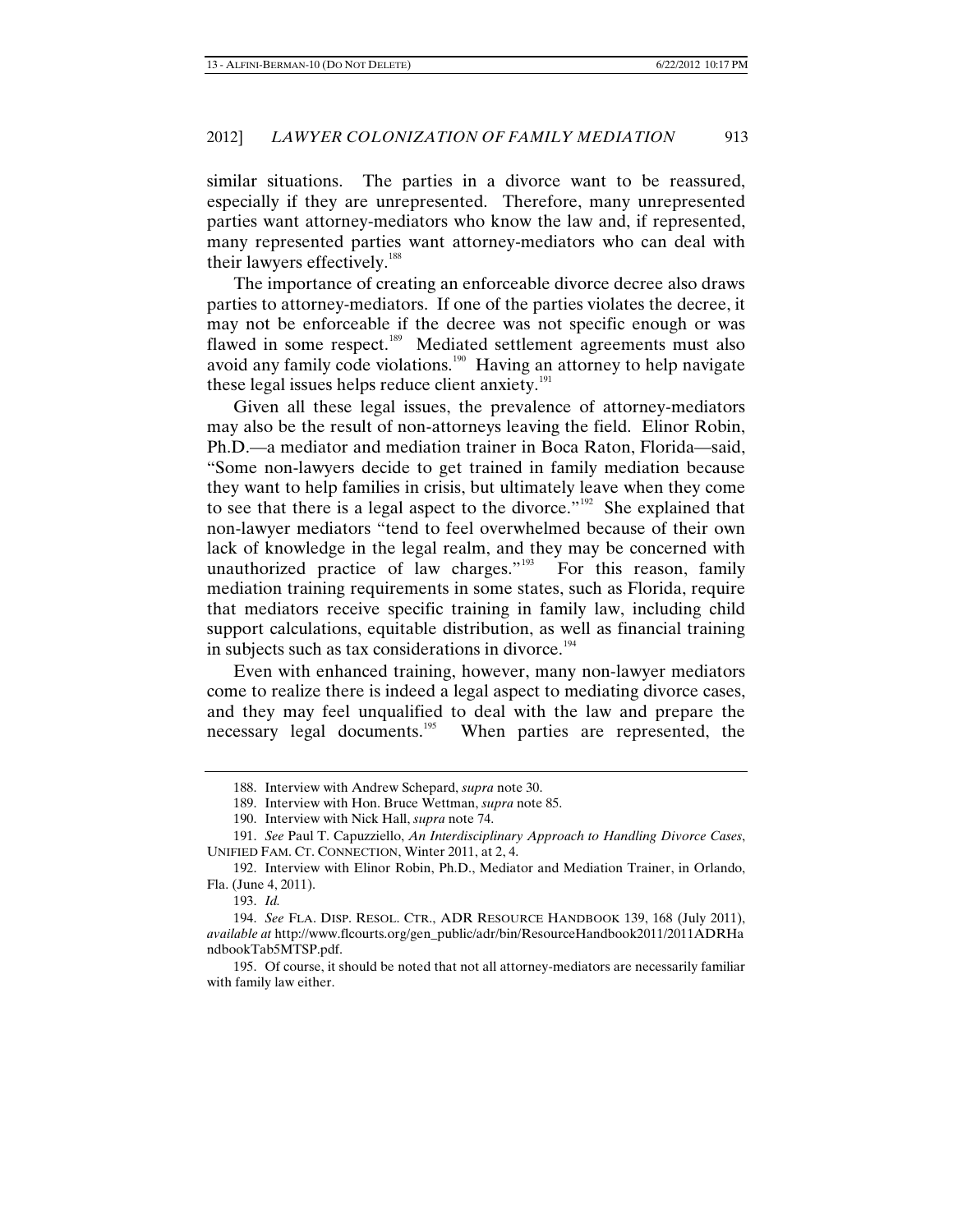tendency is that lawyers choose attorney-mediators. Therefore, many non-attorney mediators are relegated to mediating pro se cases where the mediator is typically the one to draft the agreement. Robin feels that you must have the ability to draft agreements if you are mediating with pro se parties because there are no lawyer representatives in the room to draft the agreement.<sup>[196](#page-28-0)</sup> This places non-lawyer mediators in a "catch-22" since it is the non-lawyer mediators that end up doing the most drafting.<sup>[197](#page-28-1)</sup>

#### 2. Lawyer Territorialism

Historically, lawyers were the last profession to jump on the proverbial mediation bandwagon. Many lawyers originally felt threatened by mediation and feared that it would take away business. Therefore, attorneys initially preferred to take an arms-length approach to mediation. However, as family attorneys became more involved in the private mediation community, they started limiting their referrals to attorney-mediators. More specifically for family mediators, the family law community is comprised of a very close-knit group of practitioners, and they often refer mediations to their fellow colleagues.<sup>[198](#page-28-2)</sup> This phenomenon is a common practice that is not limited to the legal community: "Intra-professional referrals are common because people are more likely to know and trust those in their own network."<sup>[199](#page-28-3)</sup> For example, mental health mediators may be more likely to receive direct mediation referrals from mental health professionals treating divorcing spouses.<sup>[200](#page-28-4)</sup>

More recently, a larger number of attorneys are entering the ADR field. Due in part to increased ADR programs and course offerings at law schools, more lawyers are now trained in ADR. Exposure to these ADR opportunities in law school also makes new attorneys more aware of the benefits of and avenues available for resolving disputes outside the courtroom. The shift toward a lawyer-centered family mediation

<sup>196.</sup> Interview with Elinor Robin, *supra* note 192.

<sup>197.</sup> *Id.*

<span id="page-28-2"></span><span id="page-28-1"></span><span id="page-28-0"></span><sup>198.</sup> *See* Velikonja, *supra* note 51, at 282 (stating that attorneys are the primary source of mediation business).

<sup>199.</sup> Interview with Peter Salem, *supra* note 16.

<span id="page-28-4"></span><span id="page-28-3"></span><sup>200.</sup> These mental health mediators may be mediating a higher percentage of cases before parties hire attorneys to review their agreements. E-mail from Gregory Firestone, Ph.D., Dir., U. of S. Fla. Conflict Resol. Collaborative, to author (Nov. 16, 2011) (on file with authors).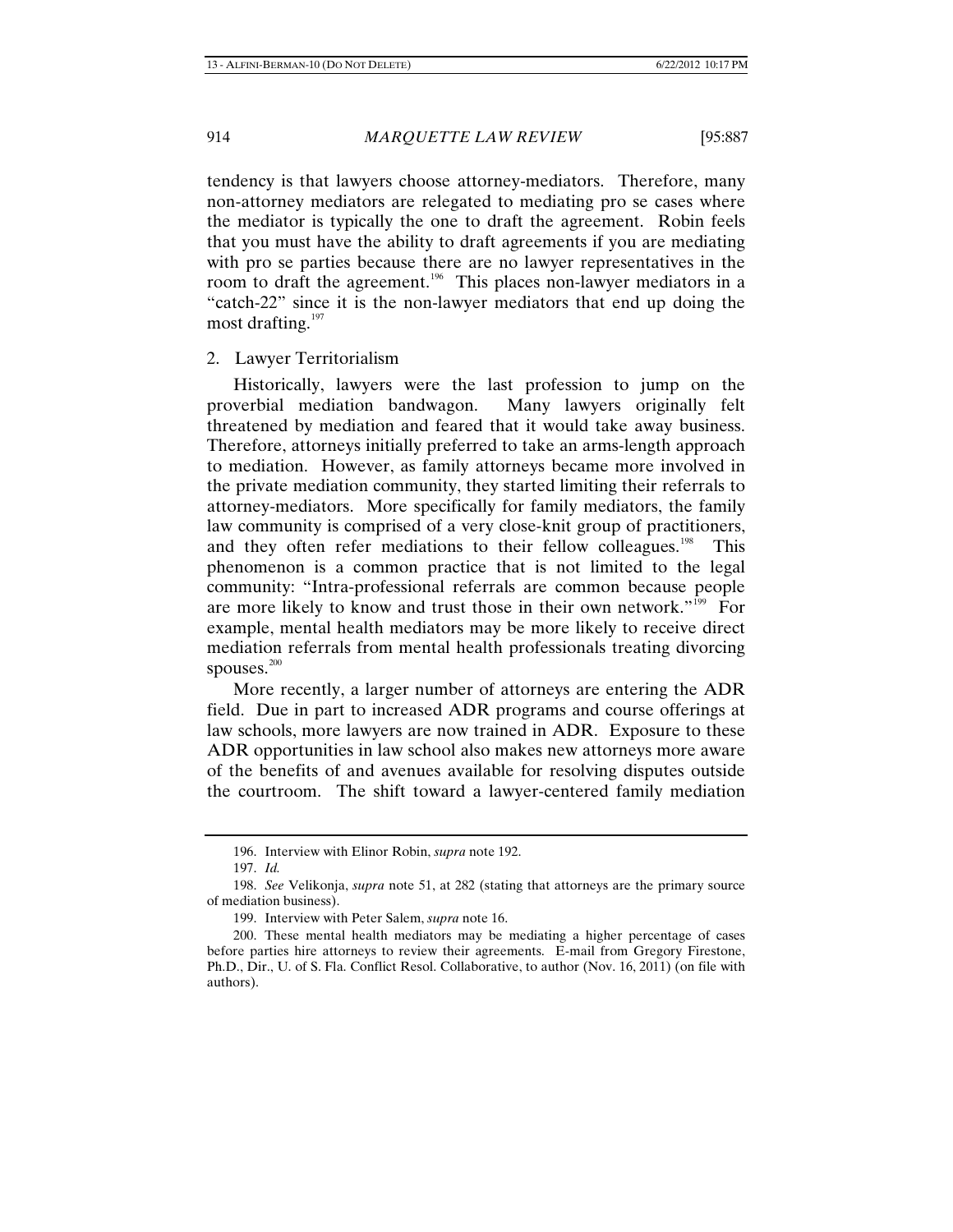pool is also the result of the fact that "the courts are the lawyers' playground and family mediation is generally dependent on court activity."<sup>[201](#page-29-0)</sup> Additionally, for many experienced litigators, ADR offers a welcome reprieve from the grind of the litigation process. These attorneys' exposure to the harms caused by protracted litigation has also led some to genuinely believe in the merits of  $\triangle$ DR.<sup>[202](#page-29-1)</sup>

Lawyers tend to control the mediator referral system, particularly when the parties are represented.<sup>[203](#page-29-2)</sup> Some see attorneys as gatekeepers of the mediator selection process.[204](#page-29-3) If the parties are represented, the attorneys will almost always choose an attorney-mediator.<sup>[205](#page-29-4)</sup> To generate business, many attorney-mediators make it a point to reach out and network with family attorneys because they are the ones who will refer cases to them. A number of those interviewed indicated that many family lawyers have established family mediation practices through quid pro quo arrangements with other family lawyers seeking to develop a mediation practice.<sup>[206](#page-29-5)</sup>

Furthermore, it is often the case that lawyers want an attorneymediator to deliver bad news to the clients and help persuade their client to settle. Attorneys seek attorney-mediators so they can provide a reality check to their client and the other side.<sup>[207](#page-29-6)</sup> Attorneys with difficult clients may especially seek out attorney-mediators to assist with this.<sup>[208](#page-29-7)</sup>

<span id="page-29-0"></span>3. Divorces and Divorce Decrees Have Become More Complicated

<span id="page-29-6"></span>207. Telephone Interview with Perry Itkin, Att'y-Mediator, in Fort Lauderdale, Fla. (Aug. 3, 2011). Itkin went on to say that he disagreed with this practice. "There is a misconception that lawyers have while representing their clients in mediation. They think that attorney-mediators can give legal advice or properly frame probative questions without crossing the line into the 'unauthorized' practice of law."

<span id="page-29-7"></span>208. However, others point out that attorneys are sometimes more likely to refer cases involving difficult clients to a mediator with a mental health background as that mediator may possess greater interpersonal skills to successfully conduct the mediation. Gregory Firestone points out that mental health professionals bring valuable skills to the mediation process, and many divorcing couples need or seek mediators with the necessary interpersonal skills to help the parties under a great deal of emotional stress. E-mail from Gregory Firestone, *supra* note 200.

<sup>201.</sup> *Id.*; *see also* Interview with Lynn Gaffigan, *supra* note 171.

<sup>202.</sup> Interview with Bill Moreno, *supra* note 127.

<sup>203.</sup> Interview with Bernard Mayer, *supra* note 53.

<sup>204.</sup> Velikonja, *supra* note 51, at 282.

<sup>205.</sup> Interview with Kim Martinez, *supra* note 96.

<span id="page-29-5"></span><span id="page-29-4"></span><span id="page-29-3"></span><span id="page-29-2"></span><span id="page-29-1"></span><sup>206.</sup> For example, a family attorney who is trying to develop a mediation practice may ask other family attorneys to refer mediation cases to him or her in exchange for referring mediations to them.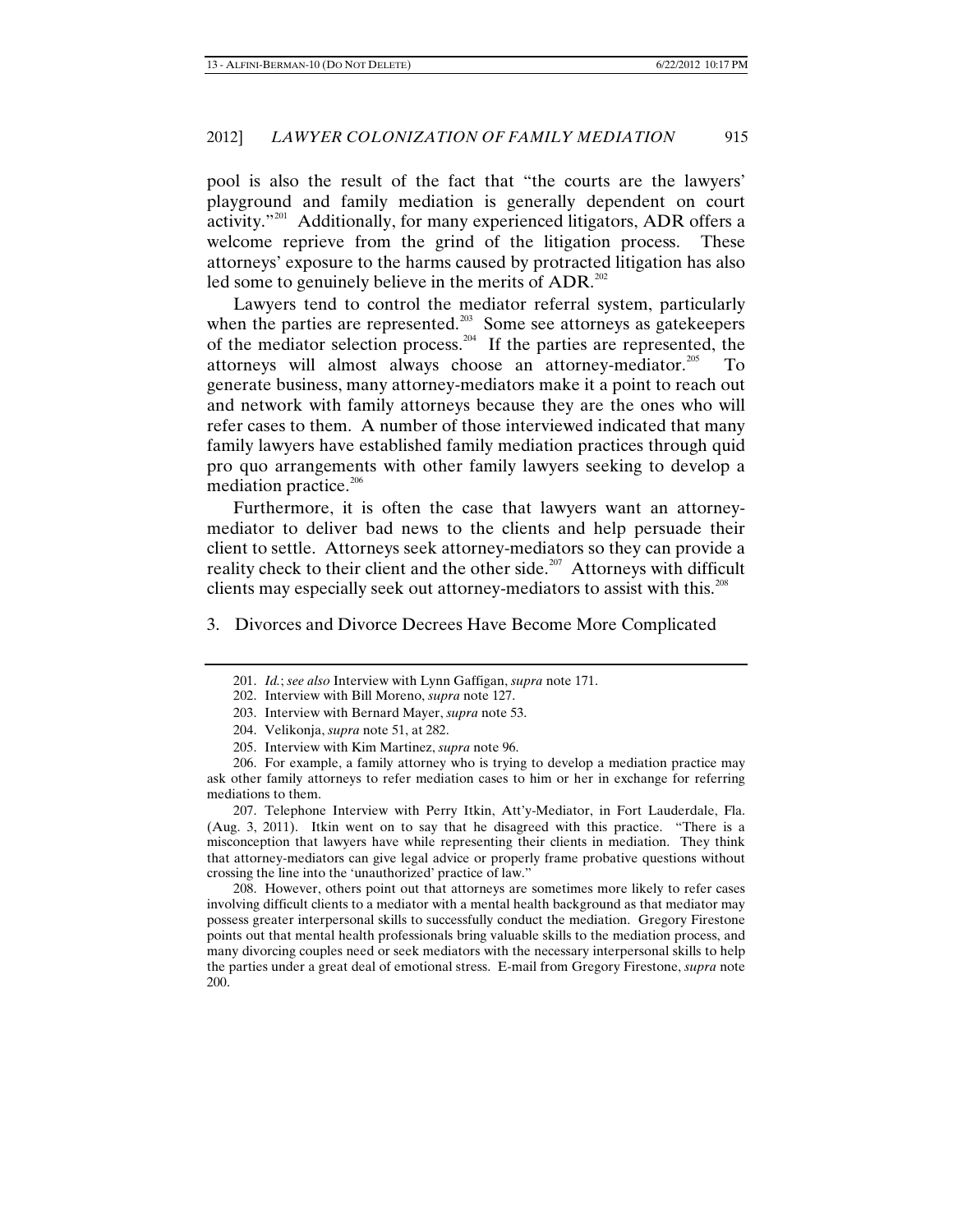# From a Legal Perspective

Family cases referred to mediation have become increasingly complex. "'Compared to disputed divorce cases in the 1980s, contemporary disputed divorce cases . . . involve families with more serious and multiple problems."<sup>[209](#page-30-0)</sup> In addition, there has been a rise in nontraditional families, and within these nontraditional families, numerous issues have been emerging, such as "allegations of domestic violence, child abuse, and substance abuse."[210](#page-30-1) While the advent of nofault statutes have simplified the grounds for divorce, $^{211}$  $^{211}$  $^{211}$  the scope and complexity of property and asset distribution has increased, as issues regarding stocks, intangibles, and tax consequences continue to emerge in distinctive forms. In addition, child custody has become more complicated. The default in custody cases used to be that the mother received custody, but that is no longer the case.<sup>[212](#page-30-3)</sup> For instance, as Richard Orsinger has noted about custody decisions in Texas, "we've fractured the custodial position by mandating joint managing conservatorship."<sup>[213](#page-30-4)</sup> It might seem that the move toward awarding joint custody would make the decision easier to manage, since lawyers are less inclined to fight over which parent should receive sole custody. However, the preference for joint custody may just as likely add other complexities associated with how and when decision-making responsibilities will be addressed.<sup>[214](#page-30-5)</sup>

<span id="page-30-3"></span>212. ANDREW I. SCHEPARD, CHILDREN, COURTS, AND CUSTODY: INTERDISCIPLINARY MODELS FOR DIVORCING FAMILIES 14–19 (2004).

[y]ou can require consent of both parties for a decision to be made, allow either

<span id="page-30-0"></span><sup>209.</sup> Peter Salem, *The Emergence of Triage in Family Court Services: The Beginning of the End for Mandatory Mediation?*, 47 FAM. CT. REV. 371, 377 (2009) (alteration in original) (quoting Donald T. Saposnek, *Commentary: The Future of the History of Family Mediation Research*, CONFLICT RESOL. Q., 37, 38 (Fall–Winter 2004)).

<span id="page-30-1"></span><sup>210.</sup> Jessica Pearson, *Court Services: Meeting the Needs of Twenty-First Century Families*, 33 FAM. L.Q. 617, 618–19 (1999).

<span id="page-30-2"></span><sup>211.</sup> Jill Schachner Chanen, *And Then There Was None*, 96 A.B.A. J., Nov. 2010, at 12, 12 (confirming that all states permit no-fault divorce). Although all states today permit nofault divorces, divorcing litigants may still plead fault as a basis for requesting a disproportionate award of the community estate or child custody.Barbara Anne Kazen, *Division of Property at the Time of Divorce*, 49 BAYLOR L. REV. 417, 426 (1997).

<span id="page-30-4"></span><sup>213.</sup> Interview with Richard Orsinger, *supra* note 95; *see also* TEX. FAM. CODE ANN. § 153.131(b) (West 2008) (stating that "[i]t is a rebuttable presumption that the appointment of the parents of a child as joint managing conservators is in the best interest of the child").

<span id="page-30-5"></span><sup>214.</sup> Alternatively, Richard Orsinger has found that disputes over decision-making responsibilities are fairly easy to resolve. Interview with Richard Orsinger, *supra* note 95. For example, Orsinger explained that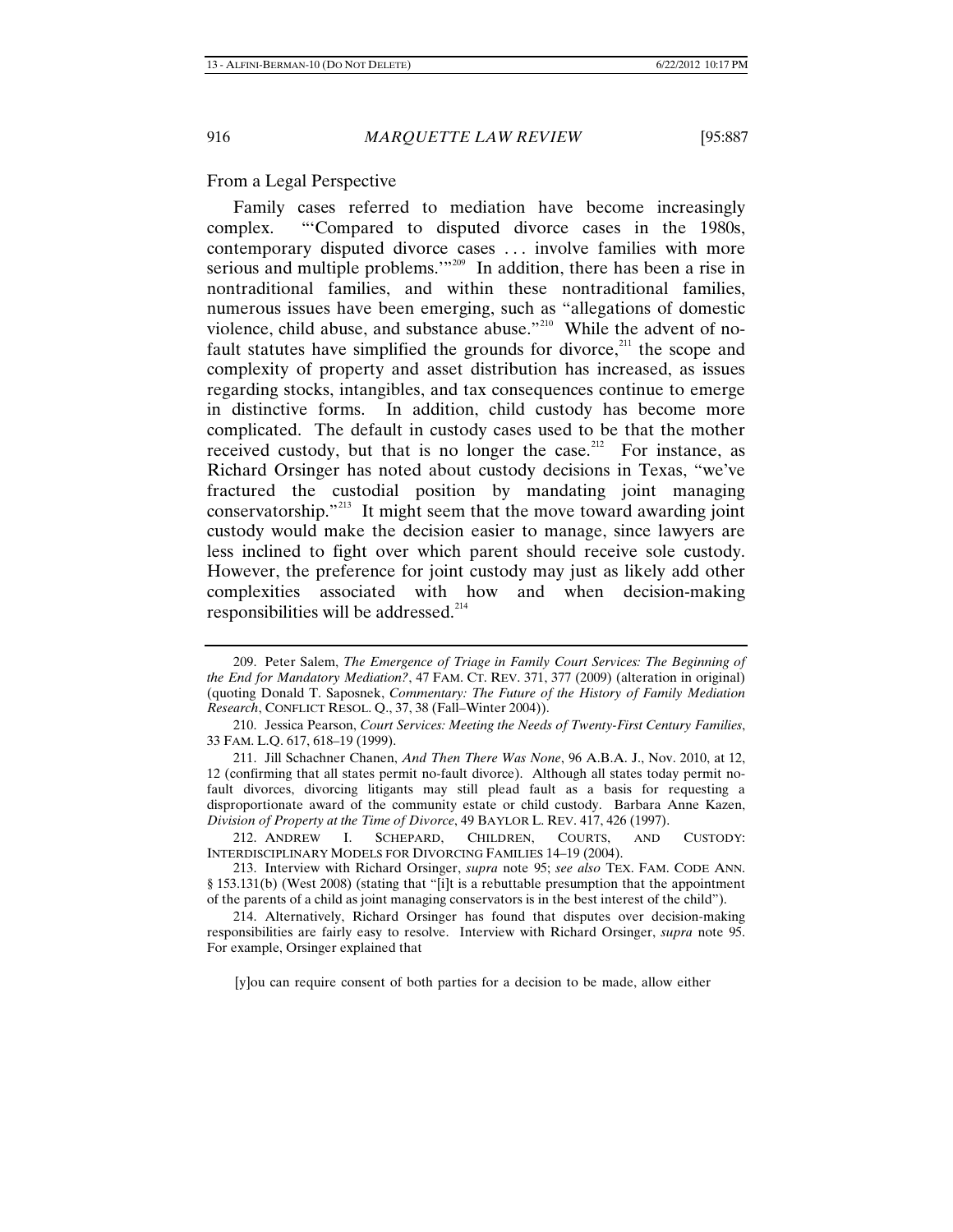Mirroring the increased complexity in family cases, the divorce decree itself has become more complicated.<sup>[215](#page-31-0)</sup> Many argue that because divorce decrees are so complicated and lengthy, lawyers are the preferred mediators to navigate the legal requirements and draft the complex decree. For example, the requirements for divorce decrees in Texas are extremely detailed and specific. Texas divorce decrees could be fifty pages or more if children are involved.<sup>[216](#page-31-1)</sup> In addition to the length of the form itself, the language of these forms can be particularly legalistic.<sup>[217](#page-31-2)</sup> While non-attorney mediators with sufficient training may very well be able to navigate these forms, even the appearance of complexity makes it likely that clients will be more inclined to want to rely on an attorney.

# 4. Increasing Number of Pro Se Parties and Never Married Parents

A big trend in family courts today is the rise in pro se parties. The economic downturn has inevitably led to an increase in pro se parties, as couples seeking divorces simply lack the resources needed to hire attorneys.<sup>[218](#page-31-3)</sup> Also, many couples who use court resources regarding child custody, visitation, and child support are not married.<sup>[219](#page-31-4)</sup> These unmarried parents represent a significant portion of the pro se parties in family courts. According to one Florida attorney, between 60% and  $80\%$  of family cases in Florida involve pro se parties.<sup>[220](#page-31-5)</sup> Many parties feel that having one attorney-mediator is cheaper than each party having separate counsel.

Beyond monetary concerns, some pro se parties may seek a lawyermediator due to an increased level of comfort. Some argue that lawyermediators can add value to the mediation process for pro se parties

<span id="page-31-0"></span>*Id.*

215. Interview with Andrew Schepard, *supra* note 30.

<span id="page-31-1"></span>216. *See* Interview with Carel Stith, *supra* note 85; Interview with Norma Trusch, *supra* note 77.

parent to consent, allow either parent to veto, or require the parent with exclusive decision-making authority to consult before making the decision. If consent of both spouses is required, you can have a third party tie-breaker, such as having the child's primary physician's recommendation prevail if the parents disagree.

<span id="page-31-2"></span><sup>217.</sup> *See* Interview with Carel Stith, *supra* note 85; Interview with Norma Trusch, *supra* note 77.

<span id="page-31-3"></span><sup>218.</sup> *See* Avi Braz, *Out of Joint: Replacing Joint Representation with Lawyer-Mediation in Friendly Divorces*, 78 S. CAL. L. REV. 323, 361 (2004).

<span id="page-31-5"></span><span id="page-31-4"></span><sup>219.</sup> *See* U.S. CENSUS BUREAU, STATISTICAL ABSTRACT OF THE UNITED STATES: 2011, at 56, *available at* http://www.census.gov/prod/2011pubs/11statab/pop.pdf.

<sup>220.</sup> Interview with Elaine Silver, Att'y-Mediator, in Orlando, Fla. (June 3, 2011).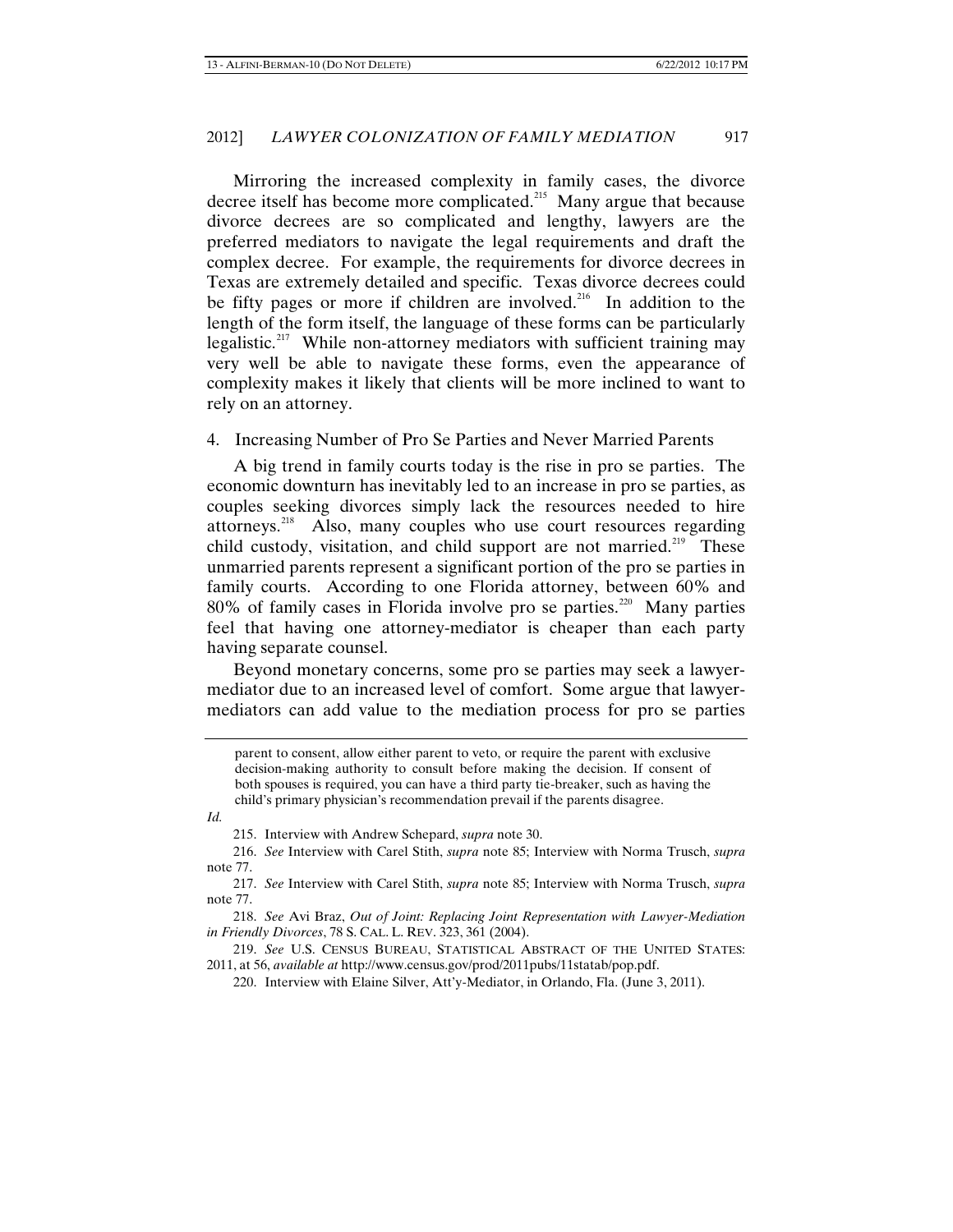because of their legal knowledge and familiarity with the judicial process. Lawyer-mediators are barred from providing legal advice, but they can provide legal education. For example, in a divorce case, an attorney-mediator may provide the parties with information regarding the state's marital property system or inform the parties of the factors a judge might consider if he or she was to render a decision on the case.<sup>[221](#page-32-0)</sup> Thus, as one commentator has noted, the "lawyer-mediator's ability to bring the law—or at least the shadow of the law—to the mediation table is significant."<sup>[222](#page-32-1)</sup> Finally, a lawyer-mediator is in a better position to assist the parties in drafting a mediated settlement agreement that complies with legal requirements.<sup>[223](#page-32-2)</sup> Lawyer-mediators, therefore, could offer pro se parties many of the advantages of separately represented parties without the added costs.

Finally, while a large percentage of families cannot afford legal representation, a significant number of divorcing couples choose to forego the lawyer model for reasons driven by concerns other than  $\cot^{224}$  $\cot^{224}$  $\cot^{224}$  Many couples simply do not want to fight, and they see lawyers as destructive and adversarial.<sup>[225](#page-32-4)</sup> As Lynelle Yingling observed, couples often believe that "attorneys tend to escalate the conflict."<sup>[226](#page-32-5)</sup> Similarly, Bernard Mayer noted that many people just do not want attorneys taking over the process.<sup>[227](#page-32-6)</sup> A desire to avoid the lawyer model and proceed pro se has also been caused by "generational" considerations.<sup>[228](#page-32-7)</sup> As Helen Stein explained, "[a]dult children of divorced parents saw the destruction of the adversarial divorce process firsthand, and they want to avoid that."<sup>[229](#page-32-8)</sup>

5. Changes in Mediation Practices Caused by Fiscal Constraints

Many court-sponsored mediation programs have experienced

225. *Id.*

<sup>221.</sup> Braz, *supra* note 218, at 359.

<sup>222.</sup> *Id.* at 352.

<span id="page-32-4"></span><span id="page-32-3"></span><span id="page-32-2"></span><span id="page-32-1"></span><span id="page-32-0"></span><sup>223.</sup> However, attorney-mediator Perry Itkin believes that lawyers in their role as family mediator run a serious risk of crossing over into the "unauthorized" practice of law if they draft the mediated settlement agreement and use boilerplate forms they have created for their family practice instead of state-court-sponsored forms. *See* Interview with Perry Itkin, *supra* note 207.

<sup>224.</sup> Interview with Elaine Silver, *supra* note 220.

<span id="page-32-5"></span><sup>226.</sup> Interview with Lynelle Yingling, *supra* note 98.

<span id="page-32-6"></span><sup>227.</sup> Interview with Bernard Mayer, *supra* note 53.

<span id="page-32-7"></span><sup>228.</sup> Interview with Helen Stein, *supra* note 139.

<span id="page-32-8"></span><sup>229.</sup> *Id.*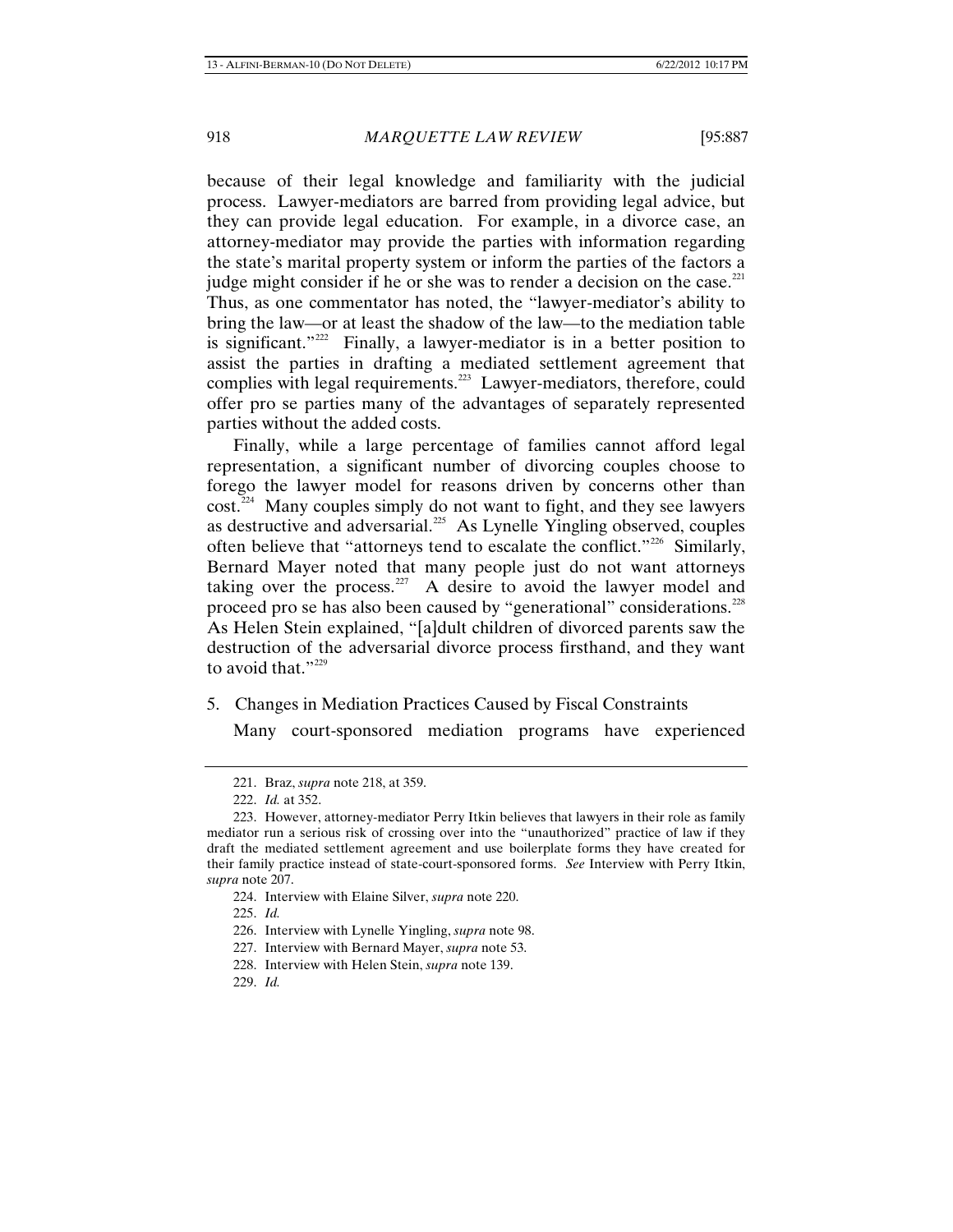significant cut-backs in recent years. Court service agencies typically provide free mediation services or offer mediation for a nominal fee. An AFCC survey conducted between 1998 and 2004 "found that 92[%] of family court service agencies offered mediation."<sup>[230](#page-33-0)</sup> However, many court-connected mediation programs are challenged by limited resources from budget cuts, leading them to struggle with reduced staff and growing caseloads of increasing complexity. $231$  In the same survey, "[48%] of family court service programs surveyed reported increased workload for staff ...; 39[%] experienced a reduction in direct service staff; 31[%] reduced administrative staff; and 24[%] reduced supervisory staff."<sup>[232](#page-33-2)</sup>

While many court programs have full-time, on-site staff mediators, financial restraints simply do not allow many programs to continue to hire enough full-time staff to keep up with their caseloads. Therefore, courts will likely contract out to local mediators and pay them a minimal flat fee for their services. In fact, some court mediation programs have turned solely to contract mediators to reduce costs. A second approach that states have taken when the available funds are not sufficient to hire contract mediators is to use state employees who may not have sufficient time and experience mediating.<sup>[233](#page-33-3)</sup>

Regardless of who is chosen to mediate, financial considerations may also have an impact on court-connected mediation sessions by limiting the amount of time available for any one mediation.<sup>[234](#page-33-4)</sup> This shortened time frame can have a significant impact on the resolution of the dispute. As one commentator noted with regard to court trends limiting child custody mediation to one session, "more difficult cases with multiple serious issues most likely will not be given sufficient opportunity to settle."<sup>[235](#page-33-5)</sup> Thus, paradoxically, by shortening mediation session, courts may have to incur increased costs of litigation because

<span id="page-33-0"></span><sup>230.</sup> Salem, *supra* note 209, at 373, 377 (citing Barbara A. Babb, George Ferrick & Stephen R. Grant, Presentation at the Annual Conference of the Association of Family and Conciliation Courts, Seattle, Wash.: AFCC Ct. Servs. Task Force Report (2005)).

<sup>231</sup>*. Id.* at 377.

<sup>232.</sup> *Id.*

<span id="page-33-3"></span><span id="page-33-2"></span><span id="page-33-1"></span><sup>233.</sup> Interview with Susan Berg, Fam. Ct. Manager, 5th Jud. Cir., in Orlando, Fla. (June 3, 2011) (explaining how this has happened in some areas of Florida).

<span id="page-33-4"></span><sup>234.</sup> In Florida, court subsidized mediation sessions are limited to two to three hours. SUP. CT. OF FLA., COMM'N ON TRIAL CT. PERFORMANCE & ACCOUNTABILITY, *supra* note 125, at 6.

<span id="page-33-5"></span><sup>235.</sup> Salem, supra note 209, at 378 (quoting Joan B. Kelly, *Family Mediation Research: Is There Empirical Support for the Field?*, 22 CONFLICT RESOL. Q. 3, 29 (2004)).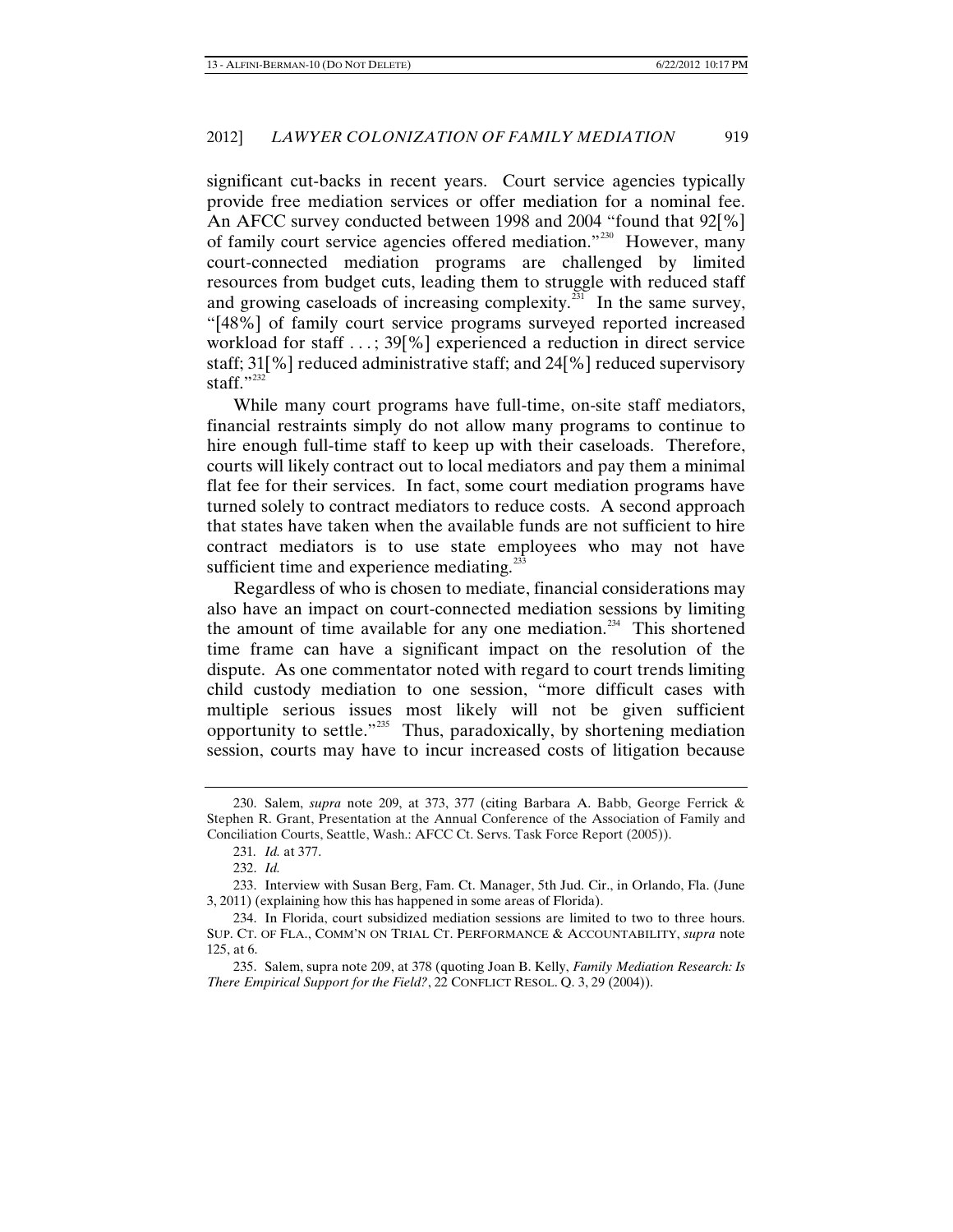the parties had insufficient time to work out the dispute in mediation sessions. The increasing complexity of cases also increases the chances that one mediation session will not be sufficient. Almost half of the family cases in court (about 10% of all divorcing families) involve high conflict families who cannot settle their disputes in a brief mandated mediation session and who consume a disproportionate share of family court service staff hours.<sup>[236](#page-34-0)</sup>

Because of the need to settle disputes in more limited mediation sessions, there is an "increasing pressure to be deal cutters" even though most mediators were trained in the facilitative approach.<sup>[237](#page-34-1)</sup> To deal with more cases and shorter mediation sessions, court mediators thus have become increasingly directive.<sup>[238](#page-34-2)</sup> The pressure to quickly settle cases may lead to what has been referred to as a muscle mediation process in which the mediator essentially shapes the agreement rather than empowering the parties to do so.<sup>[239](#page-34-3)</sup> "[B]ehind closed doors, many courtconnected mediators acknowledge that they cannot conduct a facilitative mediation process if they are to meet the expectations of their workplace."[240](#page-34-4) These mediators express concern at "being caught between a rock and a hard place" because they are forced to provide quality mediations in a condensed time frame that they believe is not enough to do their job effectively.<sup>[241](#page-34-5)</sup> So while their title is officially mediator, some argue that the process employed "certainly isn't real mediation."<sup>[242](#page-34-6)</sup>

<span id="page-34-0"></span>Because private sector family mediation is now primarily attorney driven in many regions, inevitably it has become more evaluative,  $243$  with

<span id="page-34-1"></span><sup>236.</sup> *See id.* at 381.

<sup>237.</sup> Interview with Bernard Mayer, *supra* note 53.

<sup>238.</sup> *Id.*

<sup>239.</sup> *Id.*

<sup>240.</sup> Salem, *supra* note 209, at 378.

<sup>241.</sup> *Id.*

<sup>242.</sup> *Id.* (quoting an unnamed mediator and court services supervisor).

<span id="page-34-7"></span><span id="page-34-6"></span><span id="page-34-5"></span><span id="page-34-4"></span><span id="page-34-3"></span><span id="page-34-2"></span><sup>243.</sup> *See* Chris Guthrie, *The Lawyer's Philosophical Map and the Disputant's Perceptual Map: Impediments to Facilitative Mediation and Lawyering*, 6 HARV. NEGOT. L. REV. 145, 180 (2001) ("[L]awyers operate according to a standard philosophical map that predisposes them to practice law and mediation in an evaluative rather than a facilitative way."); *see also* Interview with Mel Rubin, *supra* note 133. Rubin, an attorney-mediator in Miami, believes that ethnicity also plays a role in mediation styles. For example, he believes that parents who are Latino have a habit of setting up the mediator to be more evaluative. They tend to refer to attorney-mediators as "Doctor," and they want an opinion similar to one they would get from a doctor.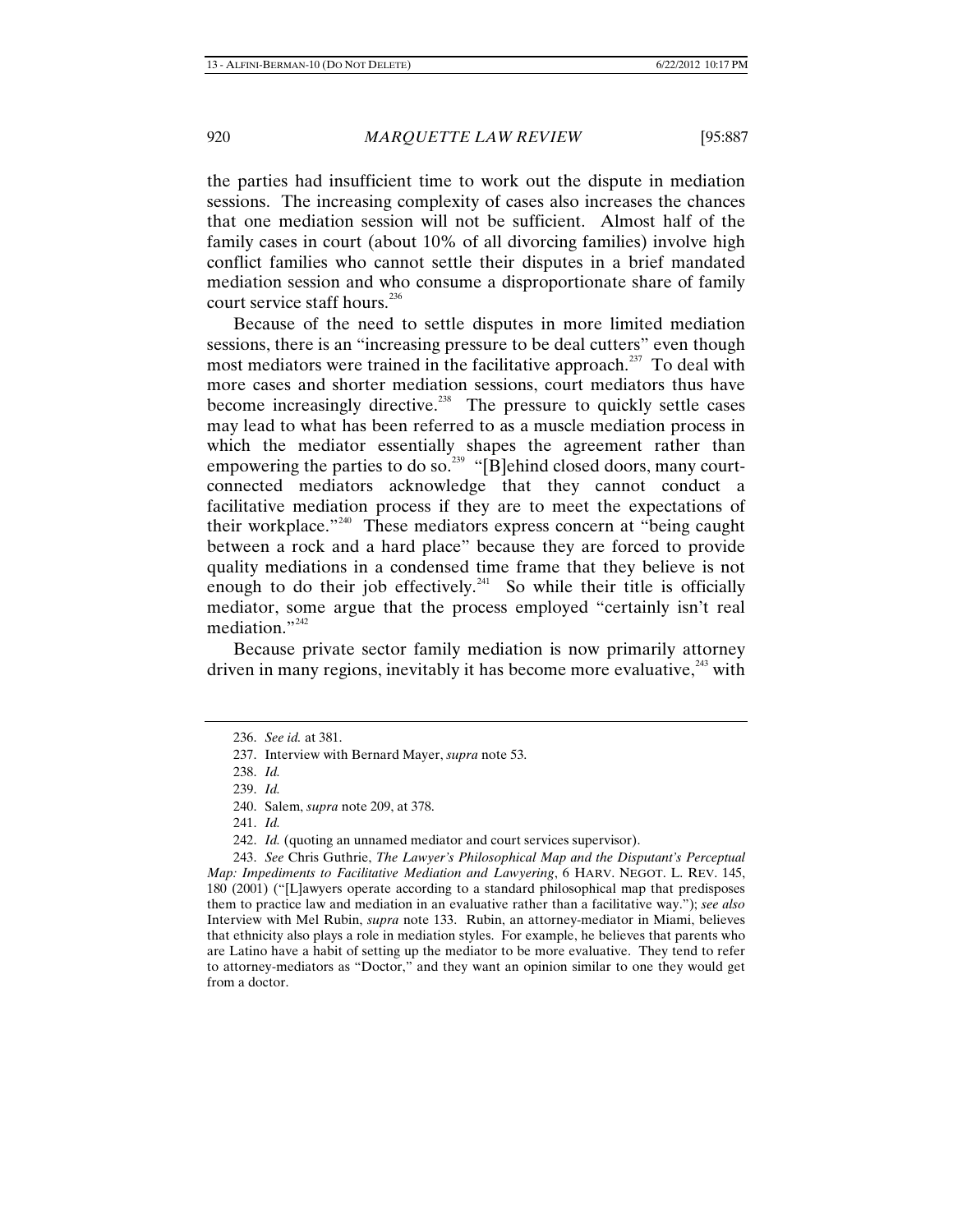attorney-mediators separating the parties from the beginning.<sup>[244](#page-35-0)</sup> These general trends can be seen in the specific practices in individual states. For example, Yingling has estimated that in the Dallas area, the parents in private family cases only see each other face to face in approximately 10% of mediations.[245](#page-35-1) In terms of private mediators' styles, Florida appears to mirror Texas. While joint conferencing used to be common practice, now people have to argue for it.<sup>[246](#page-35-2)</sup> Given these common circumstances, it is understandable why many people believe that family mediation today, particularly among private attorney-mediators, more closely resembles settlement conferencing. The goal is simply to get an agreement done, and unfortunately, this task-based goal has become the driving force in many mediations.

The reasons for a shift to an evaluative approach are not just limited to the background of the mediator. The attorneys representing the clients have also played a critical role in shaping the current mediation styles used by mediators. Lawyers representing the clients tend to dictate how the mediation will run. Many attorneys are reticent to keep the parties together in the same room and will demand that the mediator separate the parties from the beginning. While numerous attorney-mediators prefer to use an evaluative style, other mediators, who might prefer a less directive style of mediation, succumb to the attorneys' requests because they want to be hired again. In addition to demanding a certain mediation style, some mediators report that attorneys have the mediator assist with discovery during the first half of mediation sessions.<sup>[247](#page-35-3)</sup> Some attorneys come to mediation sessions with boxes of discovery materials in hand, as if they were preparing to go to trial.<sup>[248](#page-35-4)</sup> Such activities seemingly convert "mediation into litigation without rules,"<sup>[249](#page-35-5)</sup> with lawyers acting as "a star player" rather than "as a coach."<sup>[250](#page-35-6)</sup>

According to one mediator who wishes to remain anonymous,

<sup>244.</sup> Interview with Hon. Bruce Wettman, *supra* note 85.

<span id="page-35-4"></span><span id="page-35-3"></span><span id="page-35-2"></span><span id="page-35-1"></span><span id="page-35-0"></span><sup>245.</sup> Interview with Lynelle Yingling, *supra* note 98. In the early 1990s when Yingling began seeing more attorneys in her trainings, she had an eye opening experience when an attorney basically verbally attacked her saying that she did not know how to mediate because she "wanted to keep the parties together in the same room." *Id.*

<sup>246.</sup> Interview with Mel Rubin, *supra* note 133.

<sup>247.</sup> Interview with Norma Trusch, *supra* note 77.

<sup>248.</sup> *Id.*

<span id="page-35-5"></span><sup>249.</sup> Interview with Lynelle Yingling, *supra* note 98.

<span id="page-35-6"></span><sup>250.</sup> *See* Schepard, *Introduction*, *supra* note 32, at 24.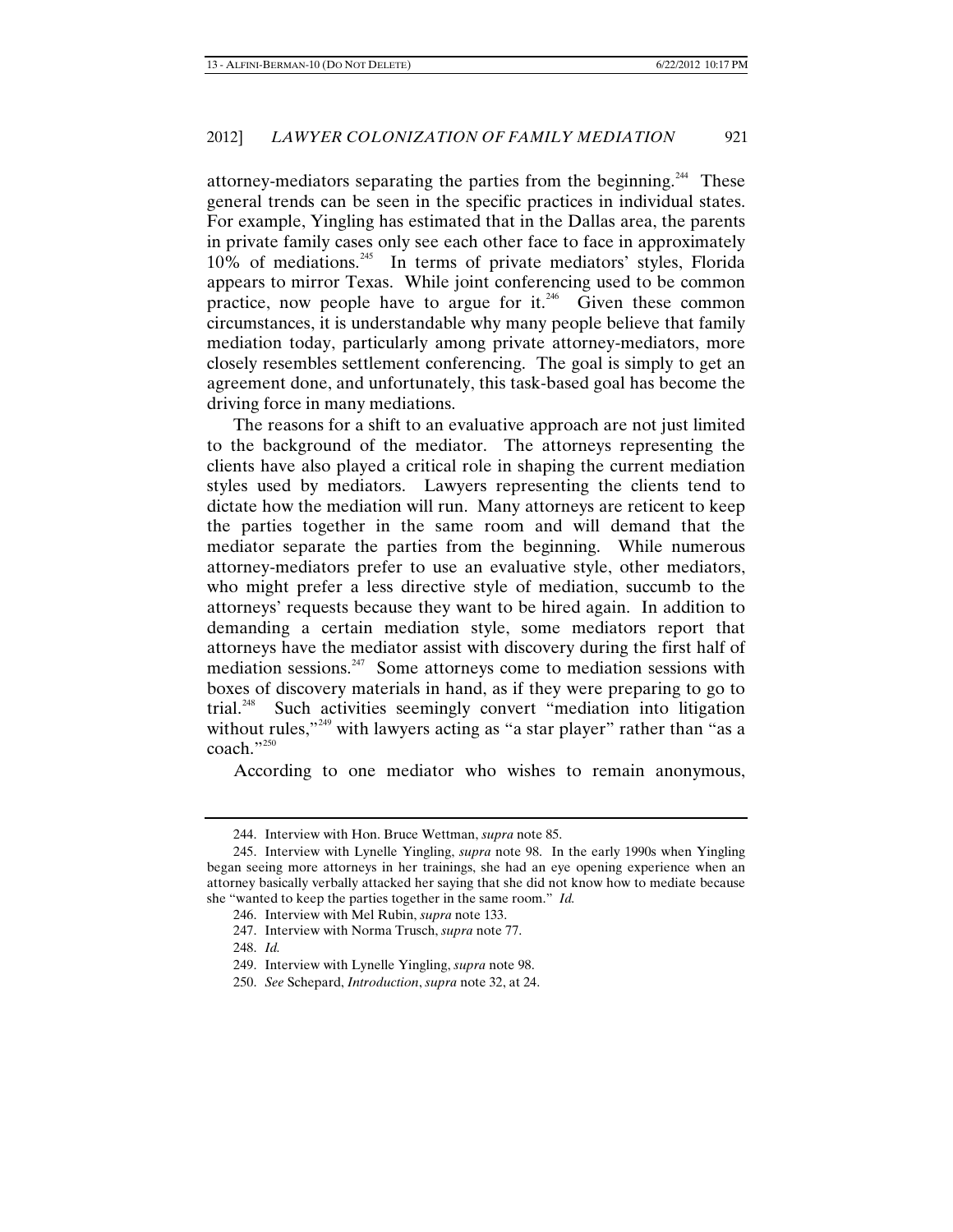"family mediation is no longer client based mediation focused on party empowerment, but rather, it has become an attorney-driven process." The client-centered process, which is the cornerstone of "pure" mediation, has been lost. To some extent, it appears that family mediation has lost its distinctiveness and has become nothing more than a case evaluation forum.

# IV. CONCLUSION

These trends and emerging themes in family mediation point toward a more lawyer-dominated process and away from a party-centric process. Particularly in the private sector, lawyers are colonizing the mediation field. Lawyers and judges are referring cases to attorneymediators and generally shunning mediators from other professions. Ostensibly succumbing to expressed preferences of lawyer representatives, these lawyer-mediators have tended to adopt a more directive or evaluative orientation that relies on shuttle diplomacy and marginalizes the joint session. In this setting, the divorcing spouses have less of an opportunity to express themselves and will need to rely on their lawyers to reach an agreement. Mediation will thus offer a lessened opportunity to realize its full potential as a dispute resolution alternative.<sup>2</sup>

As the family mediation field loses its interdisciplinary character, it will also become less distinctive in the public sector. Although courtsponsored custody mediation programs may continue to be staffed primarily by mediators from the mental health professions, fiscal constraints may lead to the elimination or downsizing of many of these programs. Parties and their lawyer representatives will most likely turn to lawyer-mediators in the private sector or rely on other courtsponsored alternatives to resolve their differences. If resource-strapped courts develop "triage" models, $^{252}$  $^{252}$  $^{252}$  fewer parties are likely to be offered mediation. Moreover, those that are offered mediation may be provided with abbreviated mediation sessions that are no less likely to add value to the communications of the parties than private-sector

<span id="page-36-0"></span><sup>251.</sup> *See, e.g.*, Art Hinshaw, *Mediators as Mandatory Reporters of Child Abuse: Preserving Mediation's Core Values*, 34 FLA. ST. U. L. REV. 271, 276 (2007) ("[T]he greatest benefit of using mediation in divorce and child custody cases is its ability to increase the quality of the parties' communication to address emotionally charged issues.").

<span id="page-36-1"></span><sup>252.</sup> For a trenchant analysis of the use of triage in family courts, see Salem, *supra* note 209.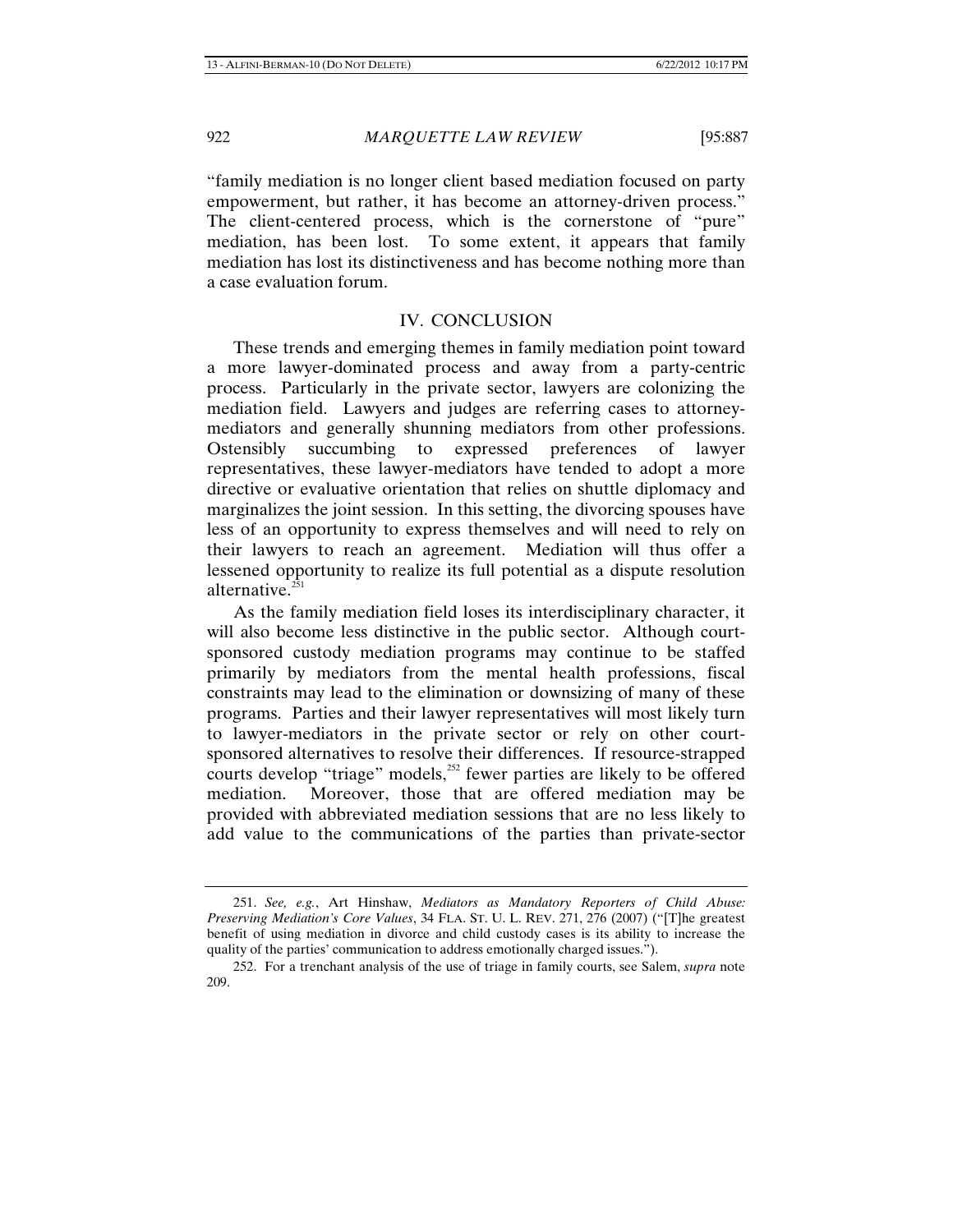mediations offered by lawyer-mediators.<sup>[253](#page-37-0)</sup>

Thus, lawyer colonization of the mediation field is likely to result in a less distinctive dispute resolution alternative and a lessened adherence to mediation's core values, particularly party self-determination. Once seen as the primary means for assisting in the private ordering of divorce disputes, family mediation may be relegated to a secondary role. If family mediation is to continue to be viewed as a viable dispute resolution mechanism, lawyer-mediators should feel challenged to offer something more than a settlement conference. Otherwise, divorcing spouses and their lawyers may choose alternative services such as collaborative law, early neutral evaluation, parenting coordination, or cooperative negotiation agreements. $254$ 

The future of family mediation may thus be closely tied to the future of lawyering. To the extent that a return to mediation's core values will be seen as the key to maintaining mediation's primacy, the lawyer who is trained in a collaborative, problem solving tradition is most likely to have the capability to meet this challenge. These future lawyers most likely will also be inclined to be supportive and encouraging of the inclusion of mediators from other professions in the family mediation field.

<span id="page-37-0"></span><sup>253.</sup> On the other hand, it is possible that those who are offered mediation as an alternative may actually have a better process if fewer mediations are being conducted overall.

<span id="page-37-1"></span><sup>254.</sup> *See generally* Salem, *supra* note 209 (identifying these and other alternatives in the divorce context, notably triage).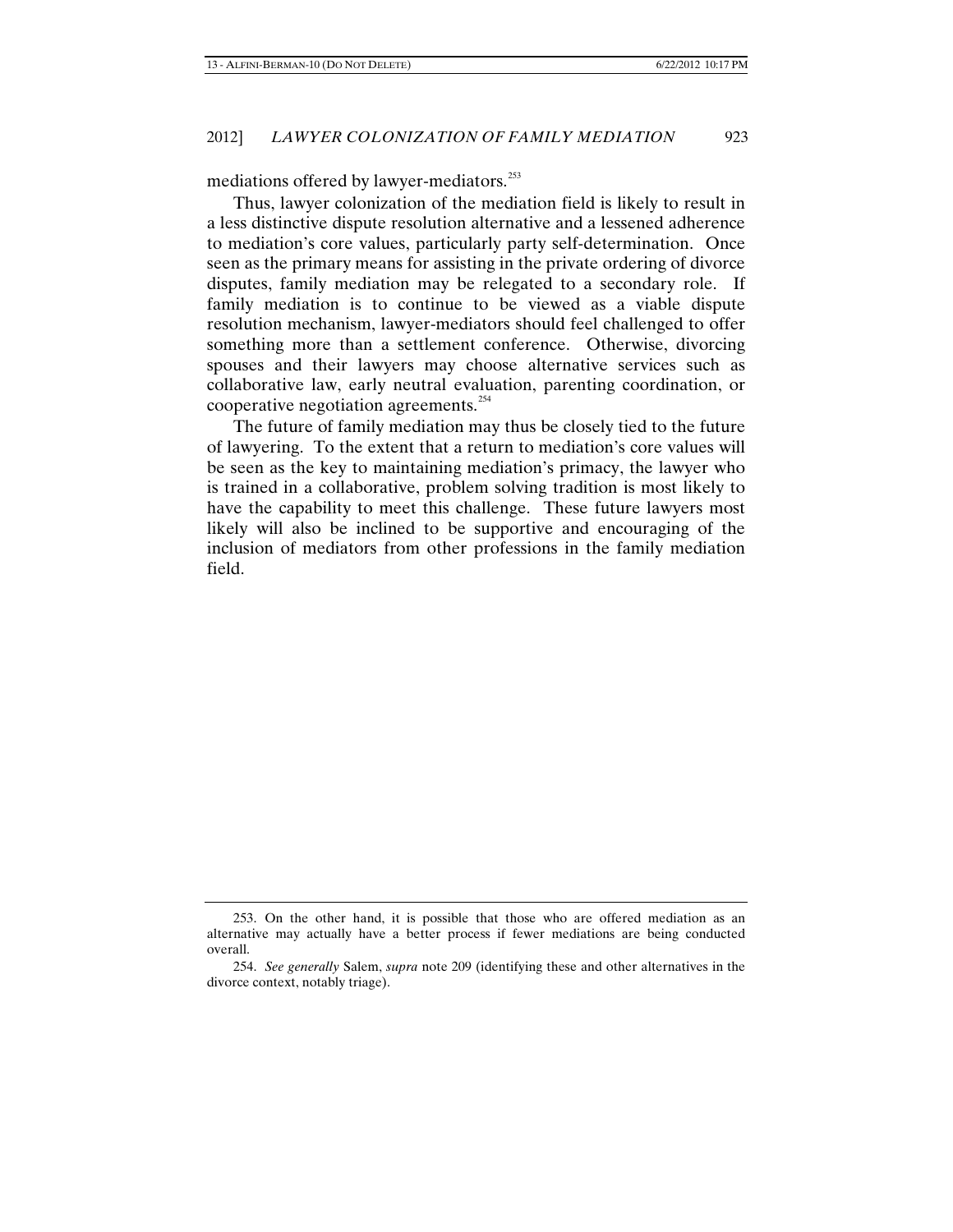# APPENDIX

# *List of Interviewees*

| Dan Amerson                 | Galveston, Texas         |
|-----------------------------|--------------------------|
| Robert A. Badgley           | Chicago, Illinois        |
| <b>Brigitte Bell</b>        | Evanston, Illinois       |
| Susan Berg                  | Tavares, Florida         |
| Charles Castagna            | Tampa, Florida           |
| Janice Fleischer            | Tallahassee, Florida     |
| <b>Gregory Firestone</b>    | Tampa, Florida           |
| Lynn Gaffigan               | Lake Bluff, Illinois     |
| Duane Gallop                | Dallas, Texas            |
| Lorri Meraz Graboswki       | Houston, Texas           |
| Nick Hall                   | Houston, Texas           |
| David Hoffman               | Boston, Massachusetts    |
| David Huang                 | Austin, Texas            |
| Perry Itkin                 | Fort Lauderdale, Florida |
| Corinne (Cookie) Levitz     | Chicago, Illinois        |
| Kimberlee Kovach            | Austin, Texas            |
| Barbara Sunderland Manousso | Houston, Texas           |
| <b>Kim Martinez</b>         | Dallas, Texas            |
| <b>Bernard Mayer</b>        | Omaha, Nebraska          |
| <b>Bill Moreno</b>          | Palm Beach, Florida      |
| <b>Richard Orsinger</b>     | San Antonio, Texas       |
| Nancy Oseasohn              | San Antonio, Texas       |
| Nancy Palmer                | Daytona Beach, Florida   |
| <b>Sharon Press</b>         | St. Paul, Minnesota      |
| Kenneth Rempell             | Short Hills, New Jersey  |
| Elinor Robin                | Boca Raton, Florida      |
| Mel Rubin                   | Miami, Florida           |
| Peter Salem                 | Madison, Wisconsin       |
| Arnie Shienvold             | Harrisburg, Pennsylvania |
| Andrew Schepard             | New York, New York       |
| <b>Karen Shields</b>        | Chicago, Illinois        |
| <b>Elaine Silver</b>        | Lake Mary, Florida       |
| Carel Stith                 | Houston, Texas           |
| <b>Helen Stein</b>          | Miami, Florida           |